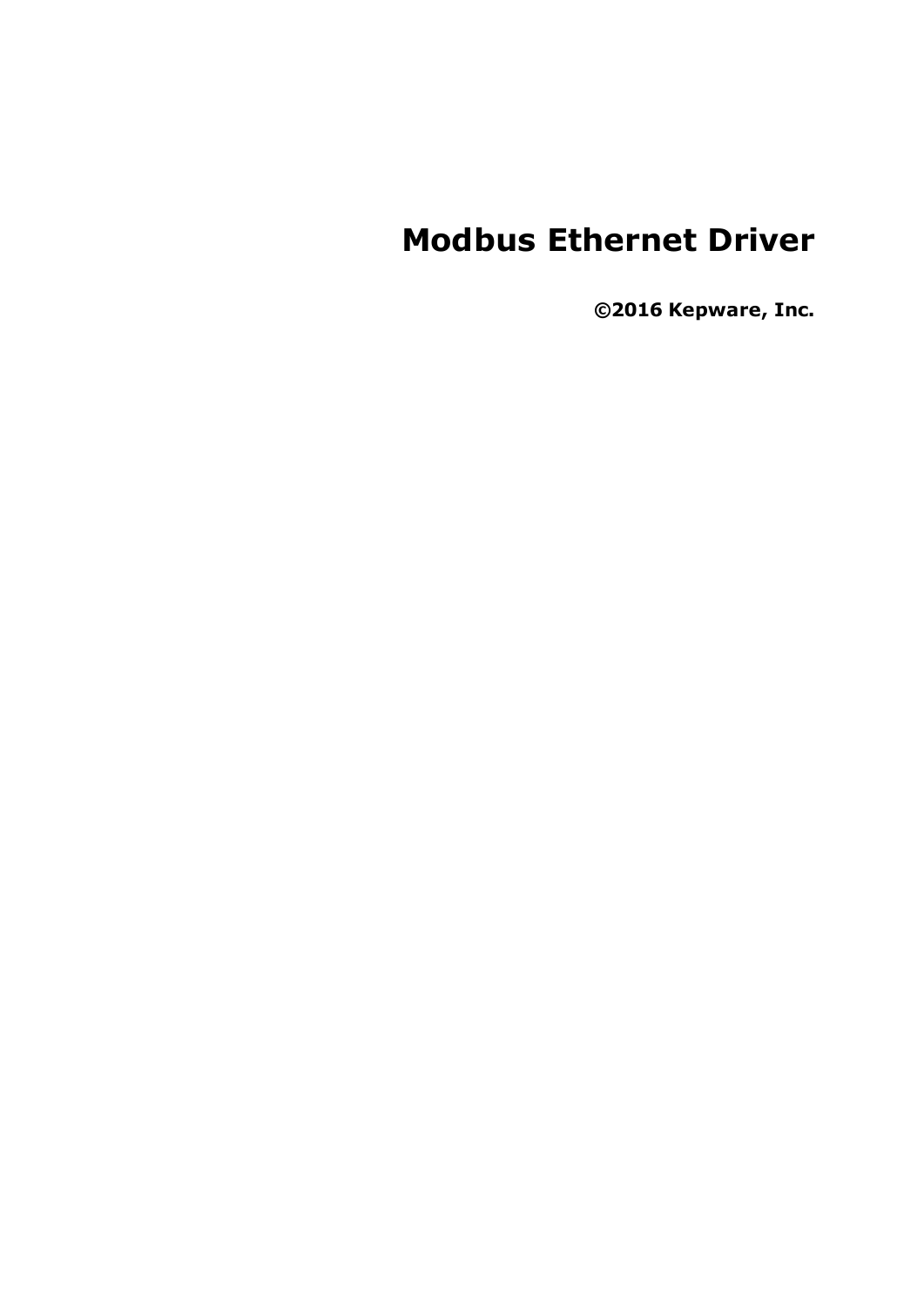# **Table of Contents**

<span id="page-1-0"></span>**2**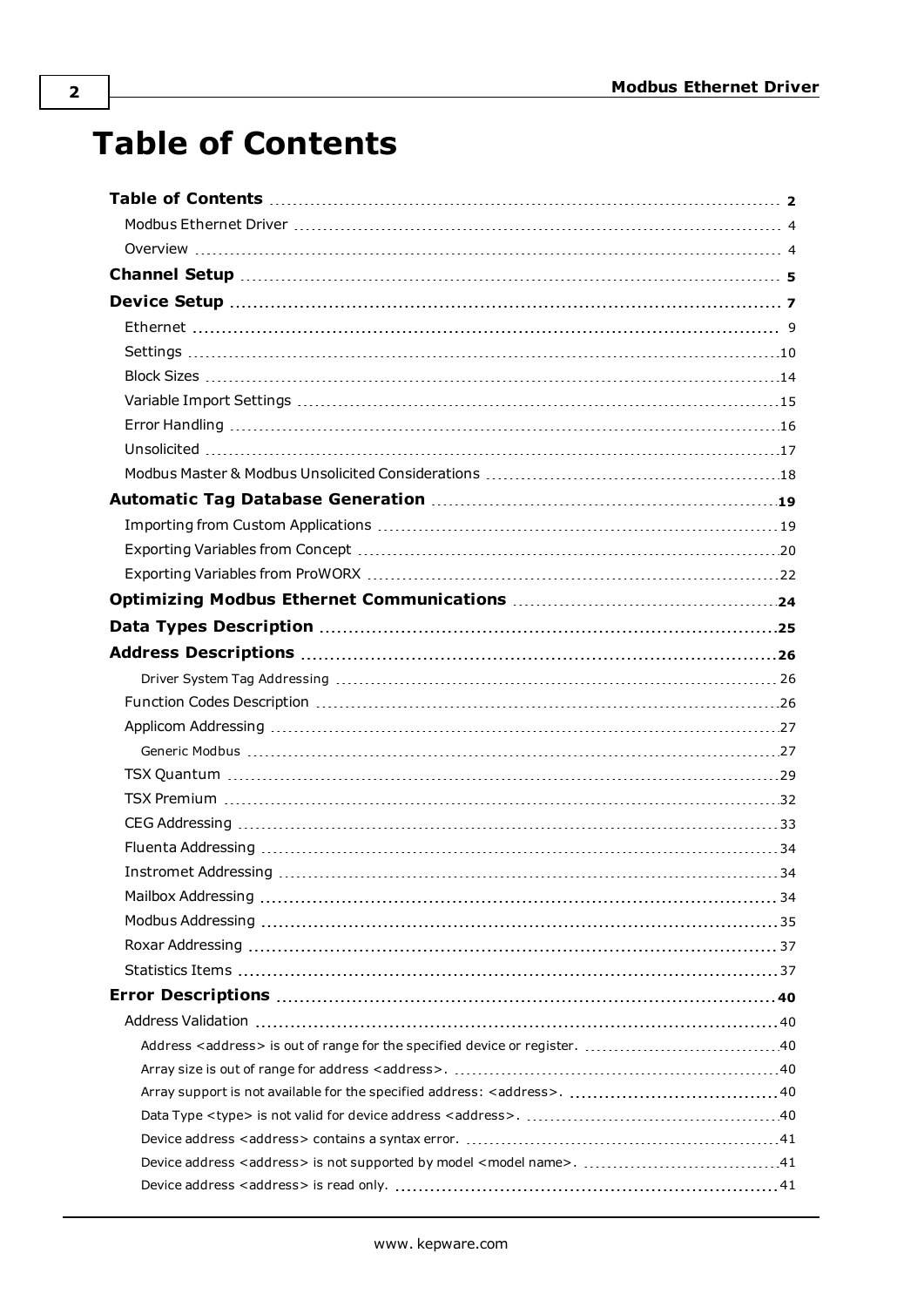| All channels are subscribed to a virtual network, stopping unsolicited communication. 42                                   |  |
|----------------------------------------------------------------------------------------------------------------------------|--|
| Starting unsolicited communication using TCP protocol through port <port>. 42</port>                                       |  |
|                                                                                                                            |  |
| <device path="">: A client application has changed the CEG Extension via system tag _CEGExtension.</device>                |  |
|                                                                                                                            |  |
| Modbus TCP/IP Ethernet channel <channel name=""> is in a virtual network, all devices reverted to use</channel>            |  |
| Socket error <code> occurred on <device name="">. Operation <operation name=""> failed because</operation></device></code> |  |
|                                                                                                                            |  |
|                                                                                                                            |  |
|                                                                                                                            |  |
| Unable to write to address < address > on device < device >: Device responded with exception code                          |  |
|                                                                                                                            |  |
|                                                                                                                            |  |
|                                                                                                                            |  |
|                                                                                                                            |  |
| 45. Cannot change device ID < device ID> from < current mode> to < new mode> with a client connected. 45                   |  |
|                                                                                                                            |  |
|                                                                                                                            |  |
| Unsolicited mailbox access for undefined device (IP: < device IP>.< device index>) Closing socket.  46                     |  |
|                                                                                                                            |  |
|                                                                                                                            |  |
|                                                                                                                            |  |
|                                                                                                                            |  |
|                                                                                                                            |  |
|                                                                                                                            |  |
|                                                                                                                            |  |
| Tag <tag name=""> could not be imported because data type <data type=""> is not supported.  48</data></tag>                |  |
|                                                                                                                            |  |
|                                                                                                                            |  |
|                                                                                                                            |  |

**3**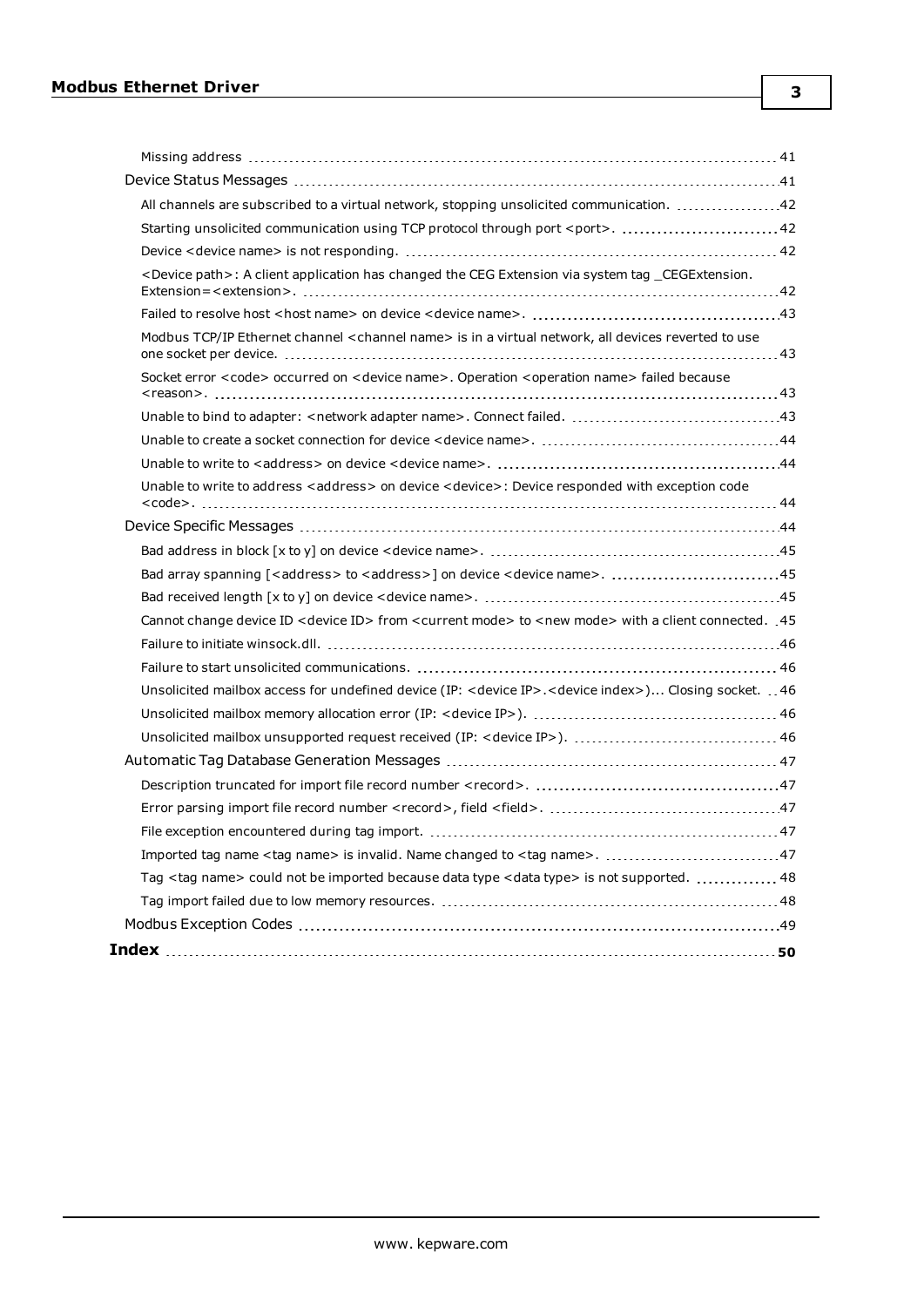# <span id="page-3-0"></span>**Modbus Ethernet Driver**

Help version 1.093

#### **CONTENTS**

**[Overview](#page-3-1)** What is the Modbus Ethernet Driver?

**[Channel](#page-4-0) Setup** How do I configure a channel for use with this driver?

**[Device](#page-6-0) Setup** How do I configure a device for use with this driver?

**Automatic Tag Database [Generation](#page-18-0)** How can I easily configure tags for the Modbus Ethernet Driver?

**Optimizing Modbus Ethernet [Communications](#page-23-0)** How do I get the best performance from the Modbus Ethernet Driver?

#### **Data Types [Description](#page-24-0)**

What data types does the Modbus Ethernet Driver support?

### **Address [Descriptions](#page-25-0)**

How do I reference a data location in a Modbus Ethernet device?

# **Error [Descriptions](#page-39-0)**

What error messages does the Modbus Ethernet Driver produce?

# <span id="page-3-1"></span>**Overview**

The Modbus Ethernet Driver provides a reliable way to connect Modbus Ethernet devices to OPC Client applications; including HMI, SCADA, Historian, MES, ERP, and countless custom applications. Users must install TCP/IP properly to use this driver. For more information on setup, refer to the Windows documentation.

**Note:** The driver will post messages when a failure occurs during operation.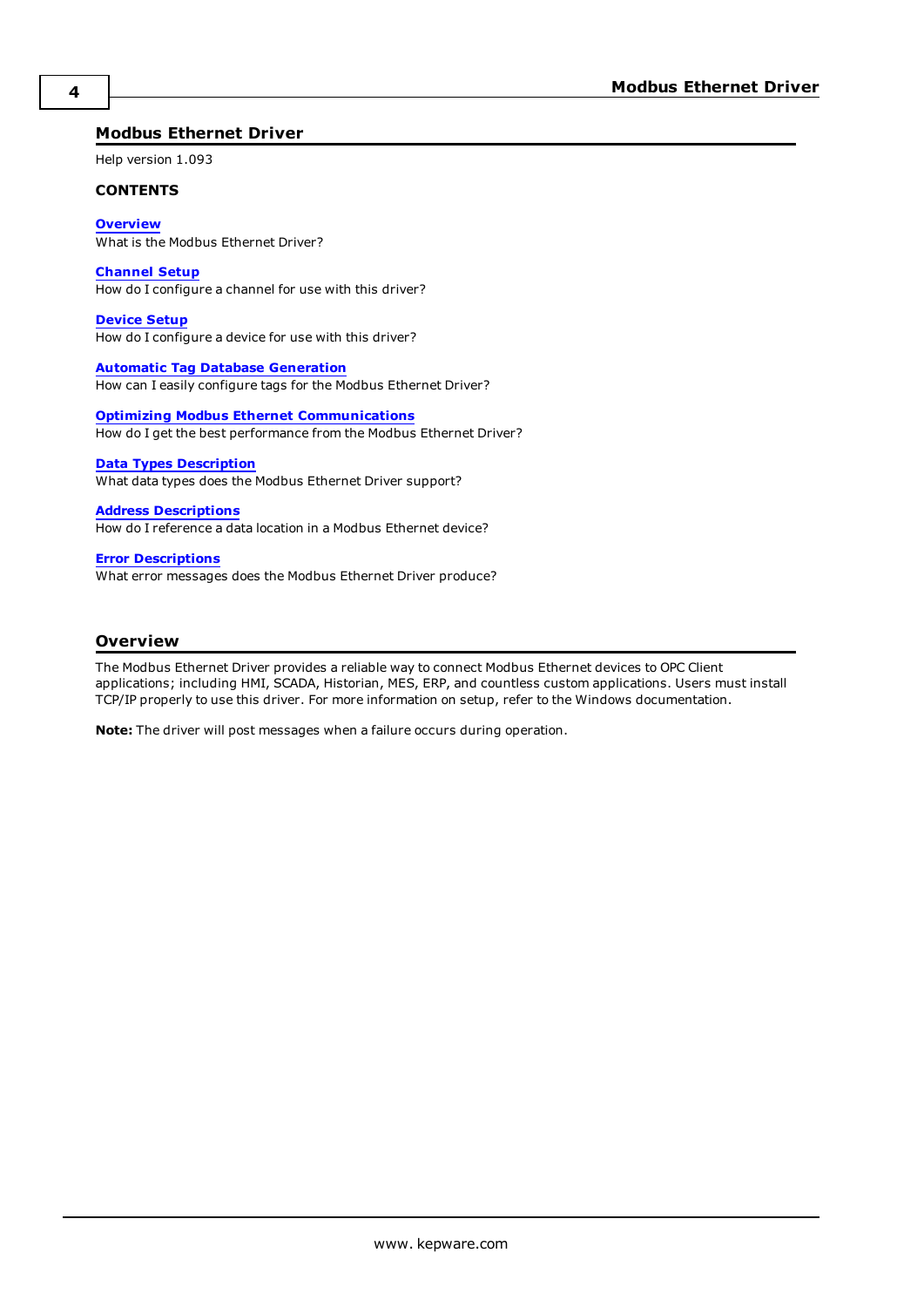# <span id="page-4-0"></span>**Channel Setup**

### **Communication Serialization**

The Modbus Ethernet Driver supports Communication Serialization, which specifies whether data transmissions should be limited to one channel at a time. For more information, refer to "Channel Properties - Advanced" in the server help file.

<span id="page-4-1"></span>**Note:** When Channel Serialization is enabled, both Unsolicited communications and the "Max sockets per device" parameter will be disabled. The Mailbox Model is unavailable for Channel Serialization.

## **Ethernet**

This dialog is used to specify channel-level Ethernet settings. Channel-level settings apply to all devices that have been configured on the channel.

| New Channel - Ethernet | x                                                                                                                                                                                                                                                                                                                                                                                                                                                                          |
|------------------------|----------------------------------------------------------------------------------------------------------------------------------------------------------------------------------------------------------------------------------------------------------------------------------------------------------------------------------------------------------------------------------------------------------------------------------------------------------------------------|
| Q                      | Select whether all devices on this channel share a single socket<br>(MBE to RTU Gateway) or if each device has 1 or more of their own<br>sockets<br>Select the Port and Protocol to use when acting as a slave device.<br>Socket Usage<br>Share a single socket across all devices on this channel<br><b>E</b> Use one or more sockets per device on this channel<br>Max sockets per device:<br>Unsolicited Settings<br>Port Number:<br>IP Protocol:<br>502<br>TCP/IP<br>▼ |
|                        | Next<br>Cancel<br>< <u>B</u> ack<br><b>Help</b>                                                                                                                                                                                                                                                                                                                                                                                                                            |

<span id="page-4-2"></span>Descriptions of the parameters are as follows:

<sup>l</sup> **Share a single socket across all devices on this channel:** When checked, the driver will be forced to use only a single Windows socket for all active devices on the current channel. In this mode, the driver will use the same Windows socket for all communications. A socket will close and reopen each time the driver switches to a new target device. In this way, each device will only see a single connection.

#### **Notes:**

- 1. In some cases, it is undesirable for the driver to maintain a connection if the device has a limited number of connections available. The target device usually has a few or even a single port available for connections. If a product like the Modbus Ethernet Driver is using that port, then no other system may access the target device. This parameter is useful in these cases.
- 2. The ability to put the driver into single socket mode is important when using the Modbus Ethernet Driver to talk with a Modbus-Ethernet-to-Modbus-RTU bridge product. Most of these products allow users to connect multiple RS-485 serial-based devices to a single Modbus-Ethernet-to-Modbus-RTU bridge. This parameter must be unchecked when a gateway is handling a number of serial devices.
- <sup>l</sup> **Use one or more sockets per device on this channel:** When checked, the driver will use a Windows socket for each device on the network and maintain that socket as an active connection. Because the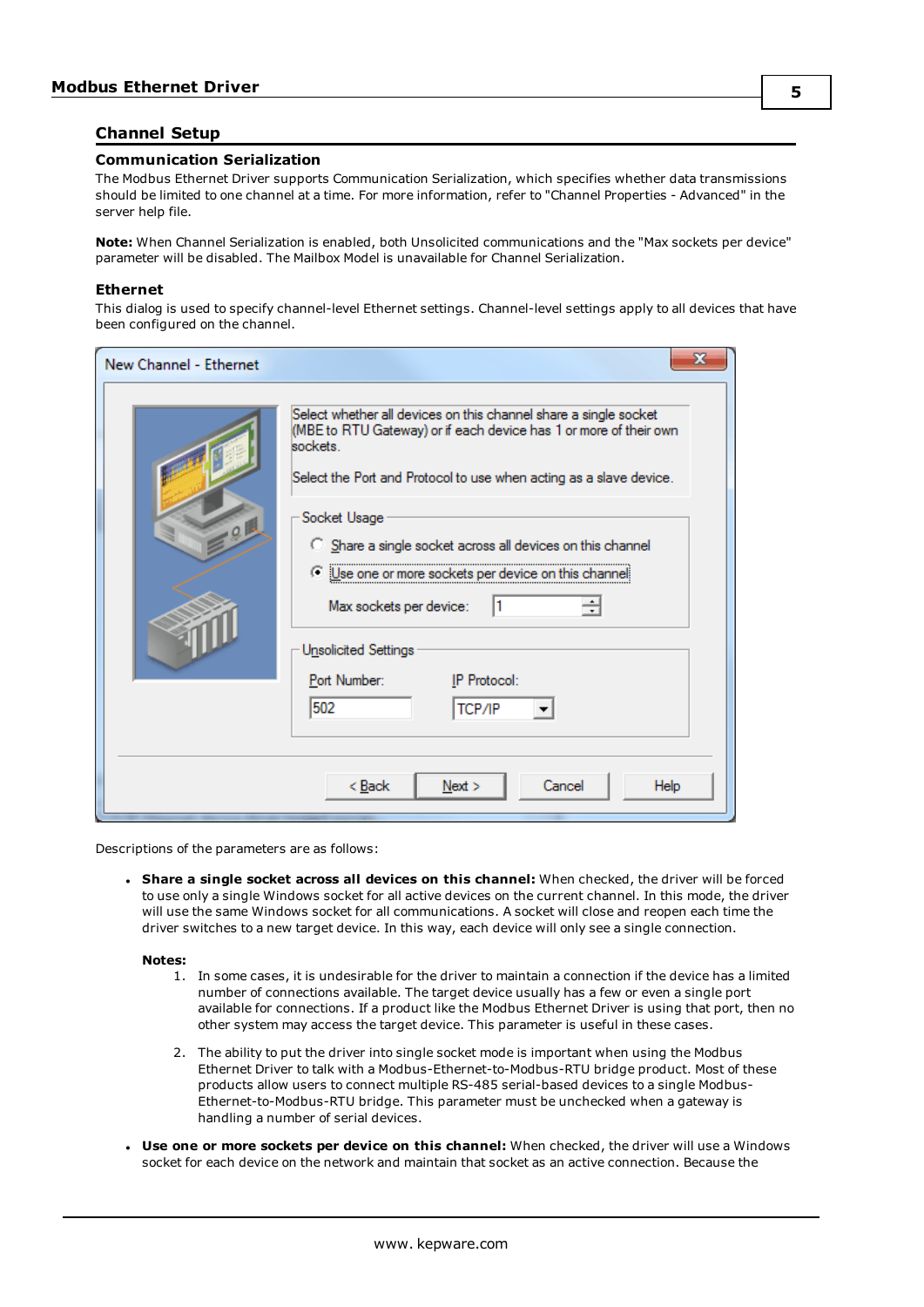driver does not re-establish a connection each time it reads or writes data to a given device, this provides a high level of performance. The default setting is checked.

- <sup>l</sup> **Max sockets per device:** This parameter specifies the maximum number of sockets per device. The default setting is 1.
- <sup>l</sup> **Port Number:** This parameter specifies the port number that the driver will use when listening for unsolicited requests. The valid range is 0 to 65535. The default setting is 502.
- **. IP Protocol:** This parameter specifies the protocol that the driver will use when listening for unsolicited request. Options include User Datagram Protocol (UDP) or Transfer Control Protocol (TCP/IP). The default setting is TCP/IP.

## **Unsolicited Settings**

When the Modbus Ethernet Driver is in Master mode, it has the ability to accept unsolicited requests. The driver starts a listening thread for unsolicited data once the driver is loaded by the OPC server. This thread is global to all channels configured in the OPC server. For example, if an OPC server project has three channels defined and either setting is changed in one channel, that same change made will be made to the other two channels. The listening thread will be restarted once the change is applied. The Event Log will post an event for the restart.

**Note:** The Modbus Ethernet Driver requires Winsock V1.1 or higher.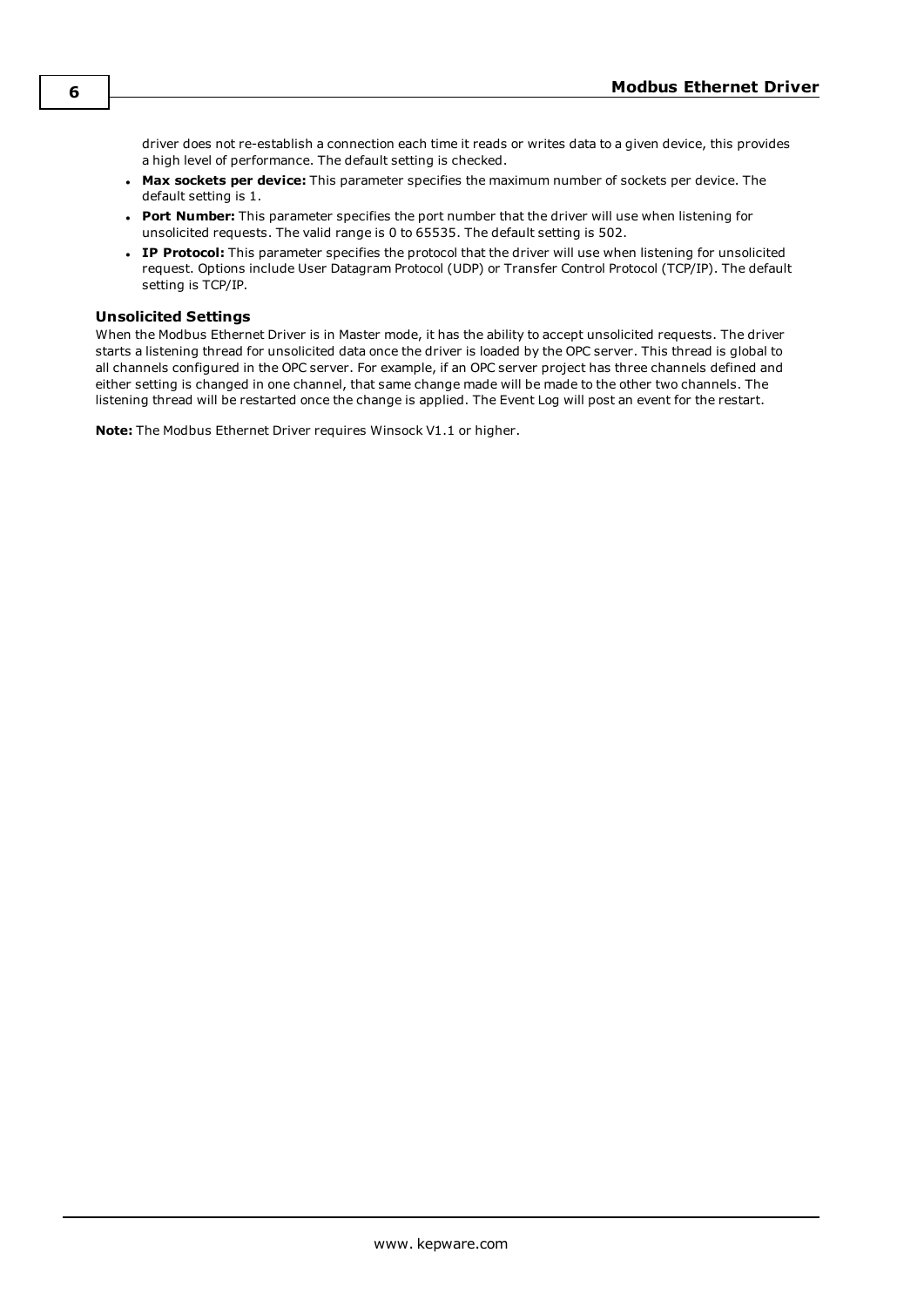# <span id="page-6-0"></span>**Device Setup**

# **Supported Device Models**

For more information on a specific device model, select a link from the list below.

**[Applicom](#page-6-1) [Ethernet](#page-6-2) to Modbus Plus Bridge [CEG](#page-6-3) [Fluenta](#page-6-4) [Instromet](#page-6-5) [Mailbox](#page-6-6) [Modbus](#page-6-7) Master Modbus [Unsolicited](#page-6-8) [Roxar](#page-7-0)**

# <span id="page-6-1"></span>**Applicom**

<span id="page-6-2"></span>This model supports Applicom addressing syntax for Generic Modbus, TSX Premium, and TSX Quantum devices.

## **Ethernet to Modbus Plus Bridge**

The driver also has the ability to talk to Modbus Plus devices via an Ethernet to Modbus Plus Bridge. The Device ID used should be the IP address of the bridge along with the Modbus Plus Bridge Index. For example, Bridge IP 205.167.7.12, Bridge Index 5 equates to a Device ID of 205.167.7.12.5. Consult the Modicon/Schneider Automation distributor on obtaining and setting up a MBE to MBP Bridge.

# <span id="page-6-3"></span>**CEG**

<span id="page-6-4"></span>This model supports the extended block size of CEG devices.

# **Fluenta**

<span id="page-6-5"></span>This model supports the non-standard Modbus mapping of the Fluenta FGM 100/130 Flow Computer.

## **Instromet**

<span id="page-6-6"></span>This model supports the non-standard Modbus mapping of Instromet devices.

## **Mailbox**

This model affects the way unsolicited requests are handled. By defining a mailbox device, the driver does not act like a PLC on the network. Instead, it acts as a storage area for every mailbox device that is defined. When the driver receives an unsolicited command, the driver detects the IP address the message came from and places the data in the storage area allocated for the device. If the message comes from a device with an IP address that has not been defined as a mailbox device, the message is not processed. Any client application that reads or writes to this type of device will read or write to the storage area are contained in the driver and not the physical device. For information on sending unsolicited requests to the Modbus Ethernet Driver, consult the Modicon Documentation on the MSTR instruction.

**Note:** Modbus Mailbox does not support function code 22 (0x16). Only 0x10 (Holding Reg Write Multiple) and 0x6 (Holding Reg Write Single) are supported. Users can write to a single bit by turning off the "Use holding register bit mask writes" option, which is located in the Settings tab of Device Properties. This forces it to use the Read/Modify/Write sequence instead of directly writing to the bit. Only the Master Modbus device (not the Mailbox) has to change its setting to get this to work.

<span id="page-6-7"></span>**See Also: Mailbox Client [Privileges](#page-10-0) for Mailbox Device Model**

## **Modbus Master**

<span id="page-6-8"></span>Most projects will be configured to function as a Modbus Master. In this mode, the driver will access a physical device (such as the TSX Quantum or any other Modbus Open Ethernet compatible device).

## **Modbus Unsolicited**

The Modbus Ethernet Driver will act as a device on the network when Modbus is the selected model and is configured with a Device ID equivalent to the host machine's IP address. The driver will accept all unsolicited commands that are received and will attempt to process them as if it were just another PLC. Any Modbus master on the network can communicate with this simulated device using its IP address.

The Device ID for a slave device is specified as *YYY*.*YYY*.*YYY*.*YYY*.*XXX*. The *YYY* can either be the loopback address or the local IP address of the PC that is running the driver. The *XXX* designates the slave's Station ID and can be in the range 0 to 255.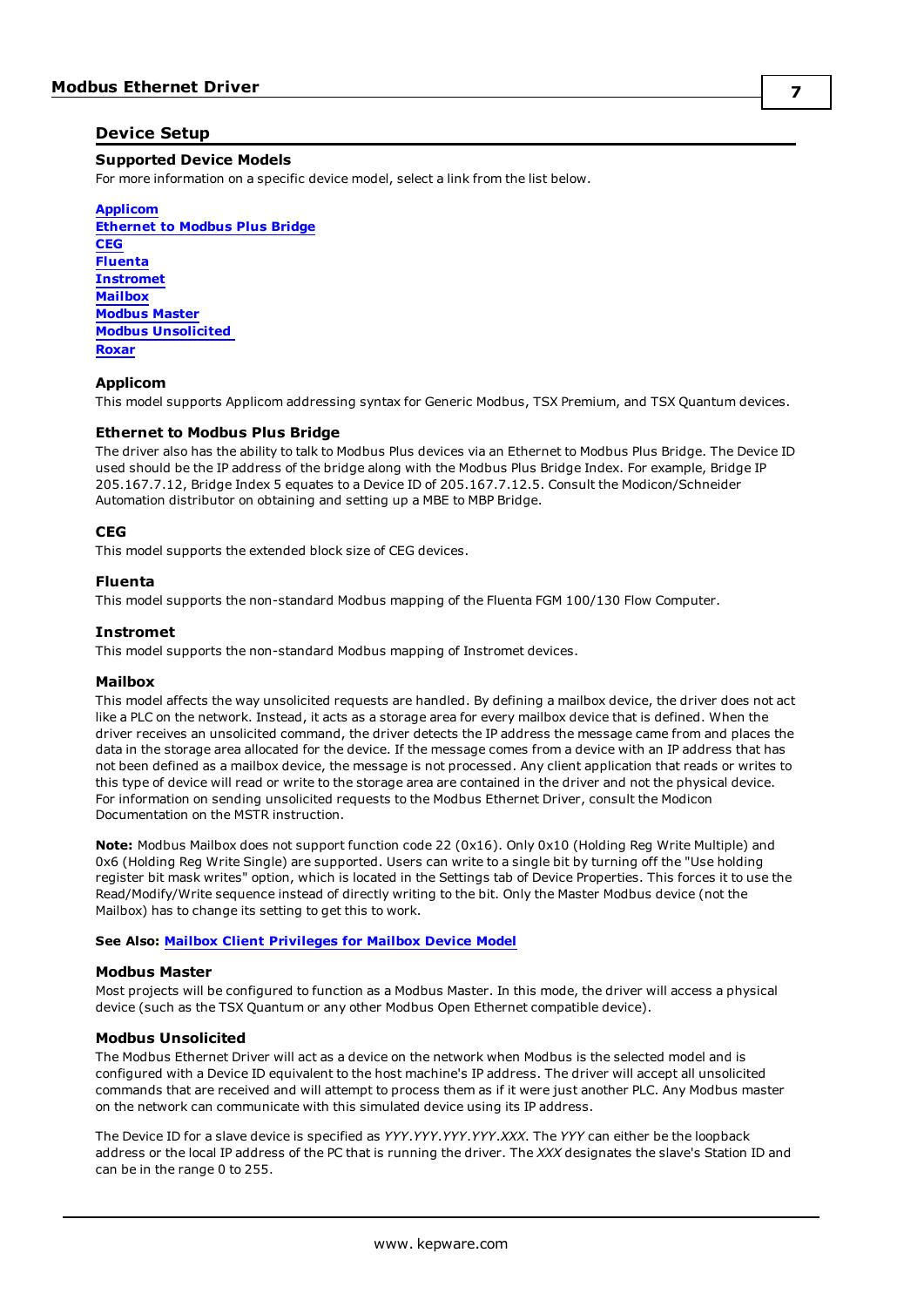Multiple slave devices can have the same Station ID. In this scenario, all the devices that share the Station ID will point to one common simulated device. If the remote master requests data from a slave device (Station ID) that does not exist, then the response will contain data from station '0'. Once a slave device is created in the project, that slave is enabled and will stay enabled until the server is shut down. Changing the Station ID will enable a new slave device that will stay enabled until the server is shut down.

Addresses 1 to 65536 are implemented for output coils, input coils, internal registers, and holding registers. In Unsolicited Mode, the driver will respond to any valid request to read or write these values from external devices (Function Codes [decimal] 01, 02, 03, 04, 05, 06, 15, and 16). Furthermore, loopback (also known as Function code 08, sub code 00) has been implemented in this driver. These locations can be accessed locally by the Host PC as tags assigned to the slave device.

<span id="page-7-0"></span>**Note:** Write Only access is not allowed for unsolicited devices.

# **Roxar**

This model supports the non-standard Modbus mapping of the Roxar RFM Water Cut meter.

# **Maximum Number of Channels and Devices**

<span id="page-7-1"></span>The maximum number of supported channels is 256. The maximum number of supported devices is 8192.

# **Device ID (PLC Network Address)**

The Device ID is used to specify the device IP address along with a Modbus Bridge Index on the Ethernet network.

Device IDs are specified as *<HOST>.XXX*, where *HOST* is a standard UNC/DNS name or an IP address. The *XXX* designates the Modbus Bridge Index of the device and can be in the range of 0 to 255. If no bridge is used, the index should be set to 0. Depending on the model and Device ID, a device could be configured to act as an unsolicited or master device. For more information on unsolicited mode, refer to **Modbus [Unsolicited](#page-6-8)**.

## **Examples**

- 1. When requesting data from a Modicon TSX Quantum device with IP address 205.167.7.19, the Device ID should be entered as 205.167.7.19.0.
- 2. When requesting data from a Modbus Plus device connected to bridge index 5 of a Modbus Ethernet Bridge with an IP address of 205.167.7.50, the Device ID should be entered as 205.167.7.50.5.

**See Also: Modbus Master & Modbus Unsolicited [Considerations](#page-17-0)**.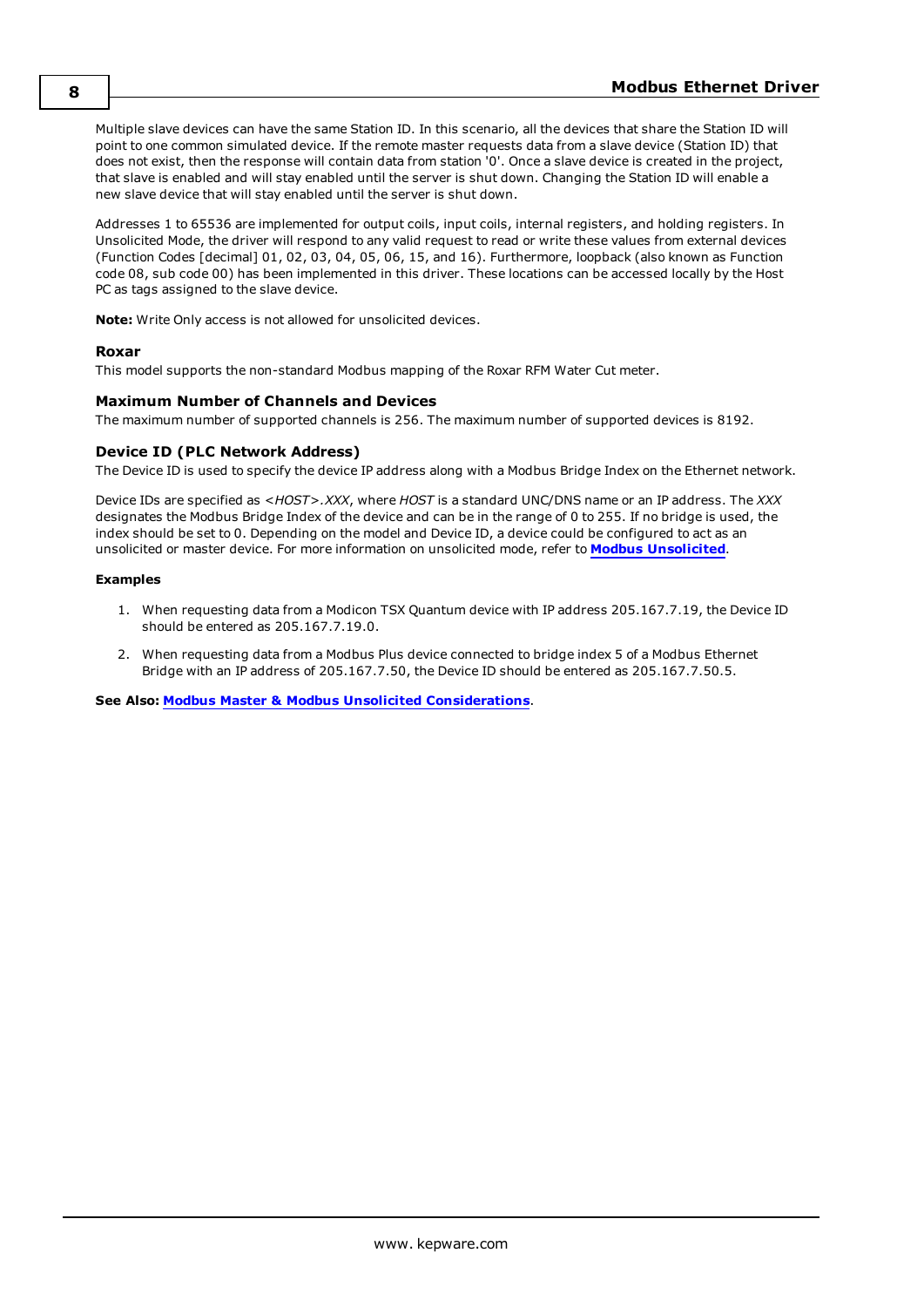# <span id="page-8-0"></span>**Ethernet**

This dialog is used to specify device-level Master/Slave solicited communications settings.

| New Device - Ethernet            | х                                                                                                                                                                                              |  |  |  |
|----------------------------------|------------------------------------------------------------------------------------------------------------------------------------------------------------------------------------------------|--|--|--|
| .9                               | Specify the port this device will be using. Valid<br>ports for this device are 0 to 65535. The default<br>port is 502.<br>The IP Protocol can be changed to UDP if your<br>device supports it. |  |  |  |
|                                  | 502<br>Port Number:<br>IP Protocol:<br>TCP/IP<br>□ Close TCP socket on timeout                                                                                                                 |  |  |  |
| Cancel<br>$Back$<br>Next<br>Help |                                                                                                                                                                                                |  |  |  |

Descriptions of the parameters are as follows:

<sup>l</sup> **Port Number:** This parameter specifies the port number that the remote device is configured to use. The valid range is 0 to 65535. The default setting is 502. The Modbus Ethernet Driver will use this port number when making solicited requests to a device.

**Note:** If the port system tag is used, the port number setting will be changed. For more information, refer to **Driver System Tag [Addresses](#page-25-1)**.

**IP Protocol:** This parameter specifies whether the driver should connect to the remote device using the User Datagram Protocol (UDP) or Transfer Control Protocol (TCP). The master and slave settings must match. For example, if the slave's IP protocol setting is TCP/IP, then the master's IP protocol setting for that device must also be TCP/IP.

**Note:** This driver requires Winsock V1.1 or higher.

<sup>l</sup> **Close TCP Socket on Timeout:** This option specifies whether the driver should close a TCP socket connection if the device does not respond within the timeout. When checked, the driver will close the TCP socket connection on timeout. When unchecked, the driver will continue to use the same TCP socket until an error is received, the physical device closes the socket, or the driver is shutdown. The default setting is checked.

**Note:** The Modbus Ethernet Driver will always close the socket connection on a socket error.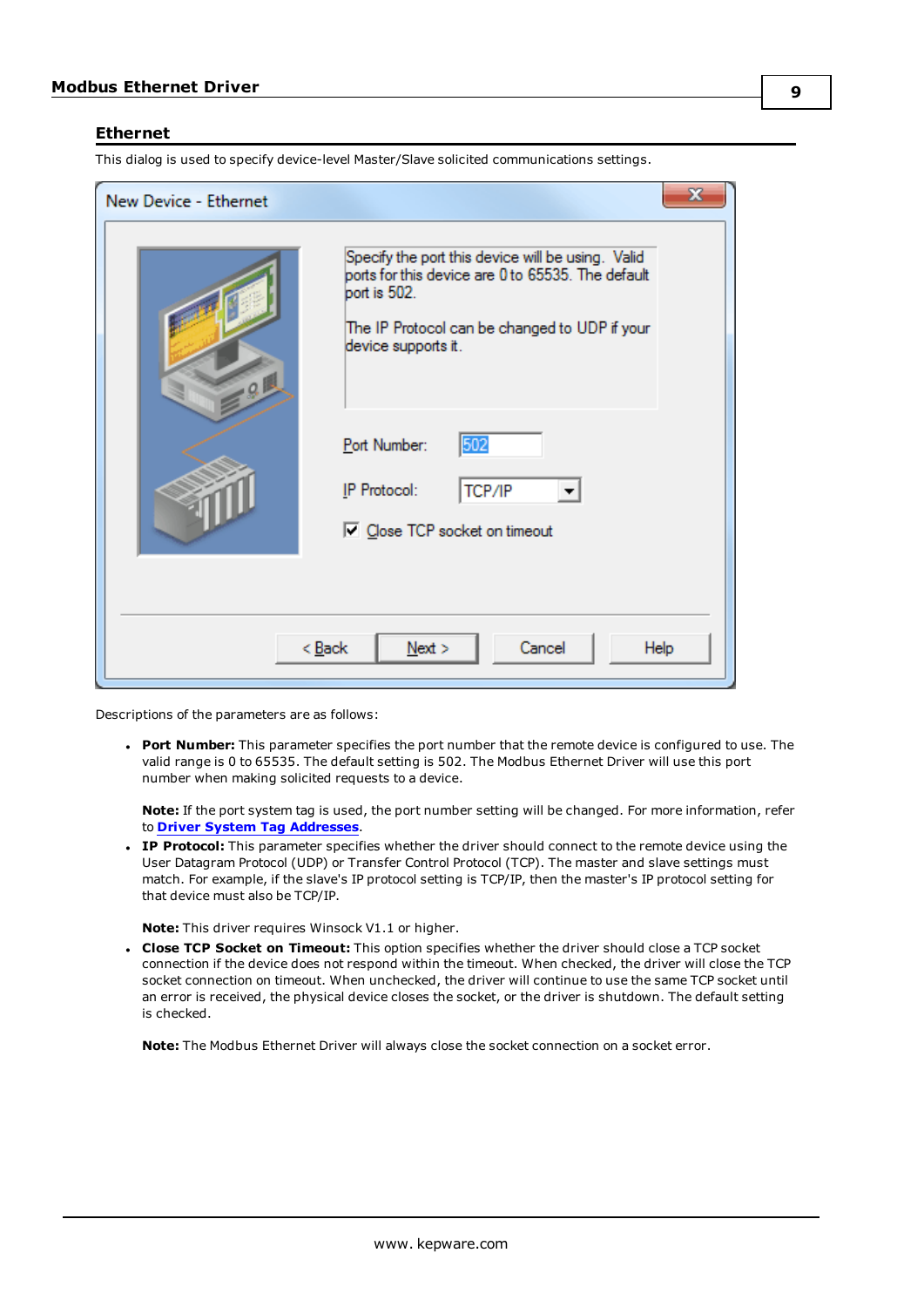# <span id="page-9-0"></span>**Settings**

The options available for a device are organized on the Settings tab of the Device Properties dialog box. To access them, select a device then right-click and choose **Properties...** or choose **Edit... | Properties...** from the menu bar. Once the dialog box is displayed, click on the **Settings** tab to bring that tab to the front.

# **The following options are available in the Data Access area:**

| <b>Device Properties</b>                                                                                                                                                                                                                                                                                           |                                         |                     |  |        |               |  |          |                   |
|--------------------------------------------------------------------------------------------------------------------------------------------------------------------------------------------------------------------------------------------------------------------------------------------------------------------|-----------------------------------------|---------------------|--|--------|---------------|--|----------|-------------------|
|                                                                                                                                                                                                                                                                                                                    | Unsolicited<br>Variable Import Settings |                     |  |        |               |  |          | Error Handling    |
|                                                                                                                                                                                                                                                                                                                    |                                         | General   Scan Mode |  | Timing | Auto-Demotion |  |          | Database Creation |
|                                                                                                                                                                                                                                                                                                                    | Sub-Model<br>Redundancy                 |                     |  |        | Ethemet       |  | Settings | <b>Blocks</b>     |
| Data Access<br>V Use zero based addressing<br>Use zero based bit addressing within registers<br>V Use holding register bit mask writes<br>V Use Modbus function 06 for single register writes<br>V Use Modbus function 05 for single coil writes<br>V Use CEG extension<br>Mailbox Client Privileges:<br>Read Only |                                         |                     |  |        |               |  |          |                   |

#### **Use zero-based addressing**

If the address numbering convention for the device starts at one as opposed to zero, the value can be specified when defining the device parameters. By default, user-entered addresses have one subtracted when frames are constructed to communicate with a Modbus device. If the device does not follow this convention, uncheck this option. The default behavior follows the convention of Modicon PLCs.

#### **Use zero-based bit addressing within registers**

Memory types that allow bits within Words can be referenced as Booleans. The addressing notation is *<address>.<bit>,* where *<bit>* represents the bit number within the Word.This option provides two ways of addressing a bit within a given Word; zero- or one-based. Zero Based means that the first bit begins at 0 (range=0-15); one-based means that the first bit begins at 1 (range=1-16).

#### **Use holding register bit mask writes**

When writing to a bit location within a holding register, the driver should only modify the bit of interest. Some devices support a special command to manipulate a single bit within a register (function code hex 0x16 or decimal 22). If the device does not support this feature, the driver must perform a Read/Modify/Write operation to ensure that only the single bit is changed.

Check this box if the device supports holding register bit access. When checked, the driver uses function code 0x16, regardless of the setting for Use Modbus function 06 for single register writes. When unchecked, the driver uses function code 0x06 or 0x10, depending on the selection for Use Modbus function 06 for single register writes. The default setting is unchecked.

**Note:** When Modbus byte order is deselected, the byte order of the masks sent in the command is Intel byte order.

#### **Use Modbus function 06/16 for single register writes**

This driver supports Modbus protocol functions to write holding register data to the target device. In most cases, the driver switches between these two functions based on the number of registers being written. When writing a single 16-bit register, the driver generally uses Modbus function 06. When writing a 32-bit value into two registers, the driver uses Modbus function 16. For the standard Modicon PLC, the use of either of these functions is not a problem. There are, however, a large number of third-party devices that have implemented the Modbus protocol. Many of these devices support only Modbus function 16 to write to holding registers.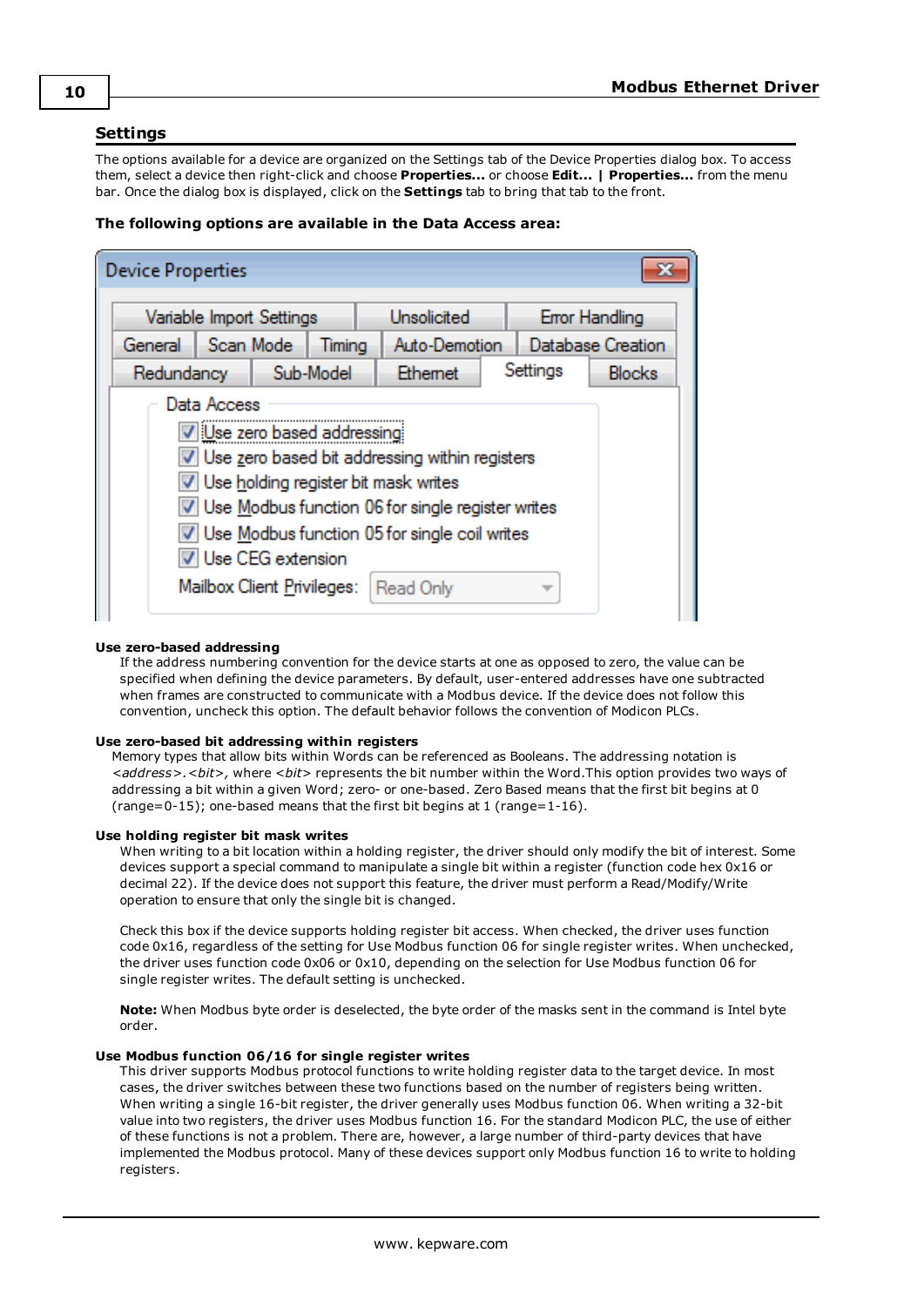This selection is checked by default, allowing the driver to switch between 06 and 16 as needed. If a device requires all writes to use only Modbus function 16, uncheck this selection.

**Note:** For bit within word writes, the "Use holding register bit mask writes" property takes precedence over this option. If "Holding register bit mask writes" is selected, function code 0x16 is used regardless of this property. If not selected, either function code 0x06 or 0x10 is used for bit within word writes.

#### **Use Modbus function 05/15 for single coil writes**

This driver supports Modbus protocol functions to write output coil data to the target device. In most cases, the driver switches between these two functions based on the number of coils being written. When writing a single coil, the driver uses Modbus function 05. When writing an array of coils, the driver uses Modbus function 15. For the standard Modicon PLC, the use of these functions is not a problem. There are many thirdparty devices that have implemented the Modbus protocol, however: many of these devices only support the use of Modbus function 15 to write to output coils regardless of the number of coils.

This selection is checked by default, allowing the driver to switch between 05 and 15 as needed. If a device requires all writes to use only Modbus function 15, uncheck this selection.

#### **Use CEG extension**

The Modbus driver can communicate with CEG devices that support extended block sizes or Modbus devices that do not support extended block sizes when configured with the CEG model. The checkbox is only available for the CEG model. The default setting is checked, indicating the device is a CEG device with extended block sizes. Unchecked indicates the device does not support the extended block sizes.

**Note:** This property can be modified when an active client connection exists. In this situation, unchecking the option causes the block size ranges to change. If any of the Input Coil Block Size, Output Coil Block Size, Internal Register Block Size, or Holding Register Block Size device properties exceed the maximum value, they are automatically adjusted to the new maximum value.

## <span id="page-10-0"></span>**Mailbox Client Privileges**

- . Read Only: Client applications can only read from a mailbox memory map.
- Memory Map Writes: Client applications can read and write to the mailbox memory map.
- Device Writes: Client applications can only write to a device; reads are from the memory map.

## **The following options are available in the Data Encoding area:**

Data Encoding V Use default Modbus byte order To First word low in 32 bit data types To First Dword low in 64 bit data types Use Modicon bit ordering (bit 0 is MSB) Treat Longs as Double Precision Unsigned Decimal

#### **Use default Modbus byte order**

The byte order can be changed from the default Modbus byte ordering to Intel byte ordering using this selection. The default is checked, which is the normal setting for Modbus-compatible devices. If the device uses Intel byte ordering, uncheck this option to read Intel-formatted data.

## **First word low in 32-bit data types**

Two consecutive registers' addresses in a Modbus device are used for 32-bit data types.The driver can read the first word as the low or the high word of the 32-bit value based on this option. The default is checked, first word low, to follow the convention of the Modicon Modsoft programming software.

#### **First DWord low in 64-bit data types**

Four consecutive registers' addresses in a Modbus device are used for 64-bit data types. The driver can read the first DWord as the low or the high DWord of the 64-bit value. The default is checked, first DWord low, to follow the default convention of 32-bit data types.

## **Use Modicon bit ordering (bit 0 is MSB)**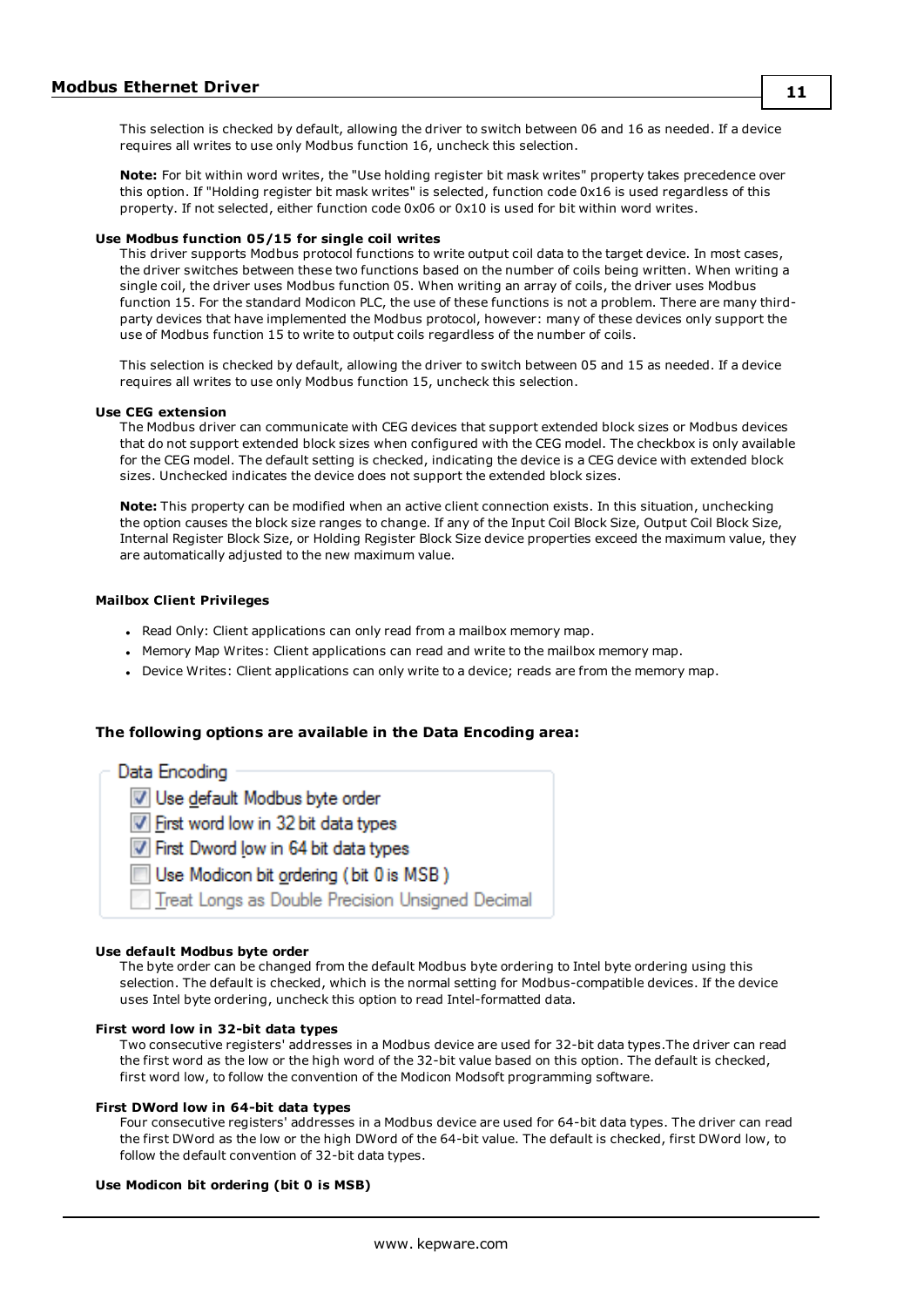When checked, the driver reverses the bit order on reads and writes to registers to follow the convention of the Modicon Modsoft programming software. For example, a write to address 40001.0/1 affects bit 15/16 in the device when this option is enabled. This option is disabled (unchecked) by default.

**Note:** For the following example, the 1st through 16th bit signifies either 0-15 bits or 1-16 bits, depending on the driver using zero-based or one-based bit addressing within registers.

MSB = Most Significant Bit LSB = Least Significant Bit

## **Use Modicon Bit Ordering Checked**

| <b>MSB</b> |        |   |  |                          |  |  |  |   |    |                |                    | I CD<br>LJD |   |        |    |
|------------|--------|---|--|--------------------------|--|--|--|---|----|----------------|--------------------|-------------|---|--------|----|
|            | -<br>- | - |  | $\overline{\phantom{0}}$ |  |  |  | ∼ | τn | -<br><b>TT</b> | $\sim$ $\sim$<br>ᆠ | ∸ →         | ᆠ | -<br>ᅩ | ∸~ |

#### **Use Modicon Bit Ordering Unchecked (Default Setting)**

| <b>MSB</b> |          |    |                     |   |           |    |   |                          |   |                          | $\mathbf{c}$<br>œ |   |   |
|------------|----------|----|---------------------|---|-----------|----|---|--------------------------|---|--------------------------|-------------------|---|---|
| ⊥∪         | -<br>∸ ~ | 14 | $\overline{ }$<br>ᅩ | ᆠ | <b>TT</b> | 10 | ີ | $\overline{\phantom{0}}$ | - | $\overline{\phantom{0}}$ |                   | - | - |

#### **Treat Longs as double precision unsigned decimal**

When checked, the driver encodes/decodes Long and DWord data types as values that range from 0 to 99999999. This format specifies that each word represents a value between 0 and 9999.

Values read above the specified range are not clamped, but the behavior is undefined. All read values are decoded using the following formula:

 $[Read Value] = HighWord * 10000 + LowWord.$ 

Written values greater than 99999999 are clamped to the maximum value. All written values are encoded using the following formula:

Raw Data =  $[Writeed 10000 + [Writeed 1000].$ 

## **Data Encoding Options Details**

The following summarizes usage of the Data Encoding options.

- Use default Modbus byte order option sets the data encoding of each register/16-bit value.
- First word low in 32-bit data types option sets the data encoding of each 32-bit value and each double word of a 64-bit value.
- <sup>l</sup> First DWord low in 64-bit data types option sets the data encoding of each 64-bit value.

| <b>Data Types</b>               | <b>Use Default Modbus</b><br><b>Byte Order Applicable</b> | <b>First Word Low in 32-Bit</b><br>Data Types Applicable | <b>First DWord Low in 64-Bit</b><br>Data Types Applicable |
|---------------------------------|-----------------------------------------------------------|----------------------------------------------------------|-----------------------------------------------------------|
| Word, Short,<br><b>BCD</b>      | l Yes                                                     | <b>No</b>                                                | No                                                        |
| Float, DWord, Yes<br>Long, LBCD |                                                           | Yes                                                      | No                                                        |
| Double                          | Yes                                                       | Yes                                                      | Yes                                                       |

If needed, use the following information and the device's documentation to determine the correct settings of the data encoding options. The default settings are acceptable for the majority of Modbus devices.

| <b>Data Encoding Group</b><br><b>Option</b>      | <b>Data Encoding</b>                                   |                                                        |
|--------------------------------------------------|--------------------------------------------------------|--------------------------------------------------------|
| Use default Modbus byte order<br><b>Checked</b>  | High Byte (158)                                        | Low Byte $(7.0)$                                       |
| Use default Modbus byte order<br>Unchecked       | Low Byte $(7.0)$                                       | High Byte $(158)$                                      |
| First word low in 32-bit data<br>types Unchecked | High Word (3116)                                       | Low Word (150)                                         |
|                                                  | High Word(6348) of Double Word<br>in 64-bit data types | Low Word (4732) of Double Word<br>in 64-bit data types |
| First word low in 32-bit data<br>types Checked   | Low Word (150)                                         | High Word (3116)                                       |
|                                                  | Low Word (4732) of Double Word                         | High Word (6348) of Double Word                        |

**12**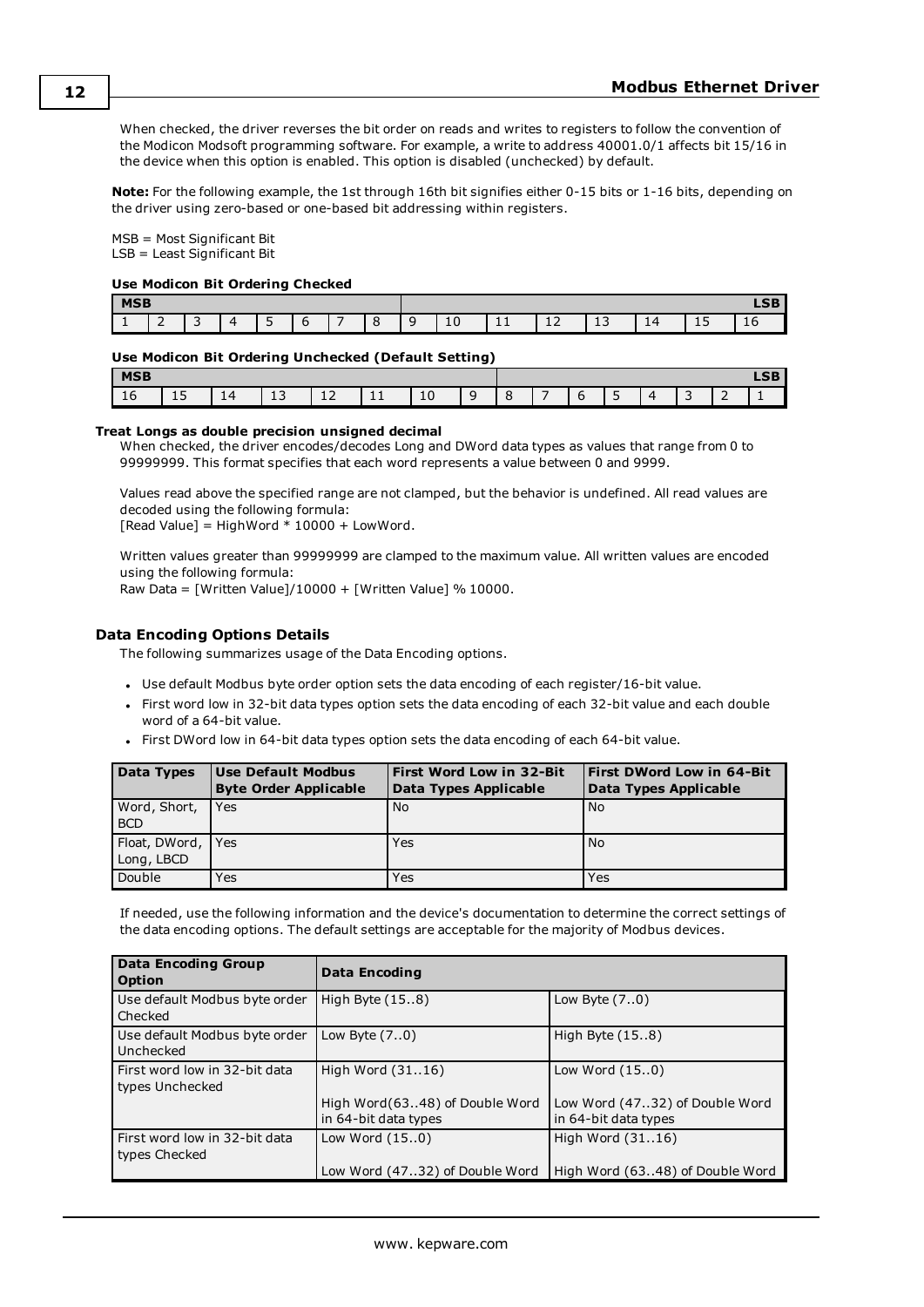| <b>Data Encoding Group</b><br><b>Option</b>       | Data Encoding           |                         |
|---------------------------------------------------|-------------------------|-------------------------|
|                                                   | in 64-bit data types    | in 64-bit data types    |
| First DWord low in 64-bit data<br>types Unchecked | High Double Word (6332) | Low Double Word (310)   |
| First DWord low in 64-bit data<br>types Checked   | Low Double Word (310)   | High Double Word (6332) |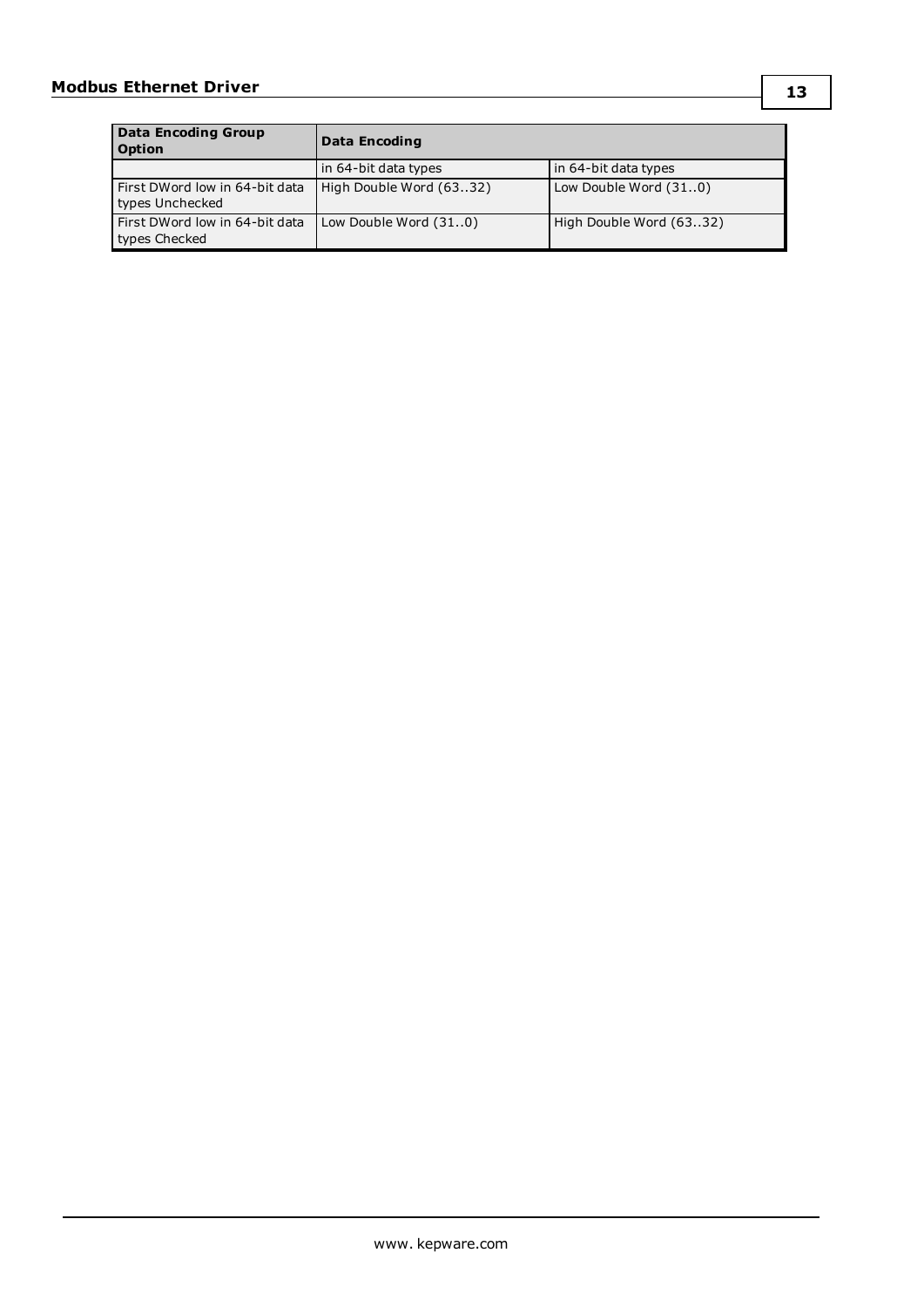# <span id="page-13-0"></span>**Block Sizes**

| New Device - Block Sizes | $\mathbf{x}$                                                                                                                                                                                                                                                                                         |
|--------------------------|------------------------------------------------------------------------------------------------------------------------------------------------------------------------------------------------------------------------------------------------------------------------------------------------------|
| $= 0.12$                 | Specify the maximum block sizes when reading<br>data from this device.<br>Refer to the help file for assistance.<br>Coils (8-2000 in multiples of 8)<br>÷<br>32<br>Output:<br>÷<br>32<br>Input:<br>Registers (1-120)<br>32<br>÷<br>Internal:<br>32<br>÷<br>Holding:<br>Perform block read on strings |
|                          | $Back$<br>Cancel<br>Next<br>Help                                                                                                                                                                                                                                                                     |

Descriptions of the parameters are as follows:

- <sup>l</sup> **Coil Block Sizes:** This parameter specifies the output and input coil block sizes. Coils can be read from 8 to 2000 points (bits) at a time. The default setting for both Output and Input Coils is 32.
- <sup>l</sup> **Register Block Sizes:** This parameter specifies the internal and external register block sizes. From 1 to 120 standard Modbus registers (16 bit) can be read at a time. The default setting for both Internal and Holding Registers is 32.

#### **Notes:**

- 1. The Instromet, Roxar, and Fluenta models (which support 32-bit and 64-bit registers) require special consideration. The Modbus protocol constrains the block size to be no larger than 256 bytes. This translates to a maximum of block size of 64 32-bit registers, or 32 64-bit registers for these models.
- 2. The CEG model supports coil block sizes between 8 and 8000 in multiples of 8 and register block sizes between 1 and 500. This model must only be used with CEG devices.
- 3. A "Bad address in block error" could occur if the Register Block sizes value is set above 120 and a 32 or 64-bit data type is used for any tag. To prevent this from occurring, decrease the block size value to 120.
- <sup>l</sup> **Perform Block Read on Strings:** When checked, this option will block read string tags, which are normally read individually. String tags will be grouped together depending on the selected block size. Block reads can only be performed for Modbus model string tags.

#### **Reasons to Change the Default Block Sizes**

1. The device may not support block Read/Write operations of the default size. Smaller Modicon PLCs and non-Modicon devices may not support the maximum data transfer lengths supported by the Modbus Ethernet network.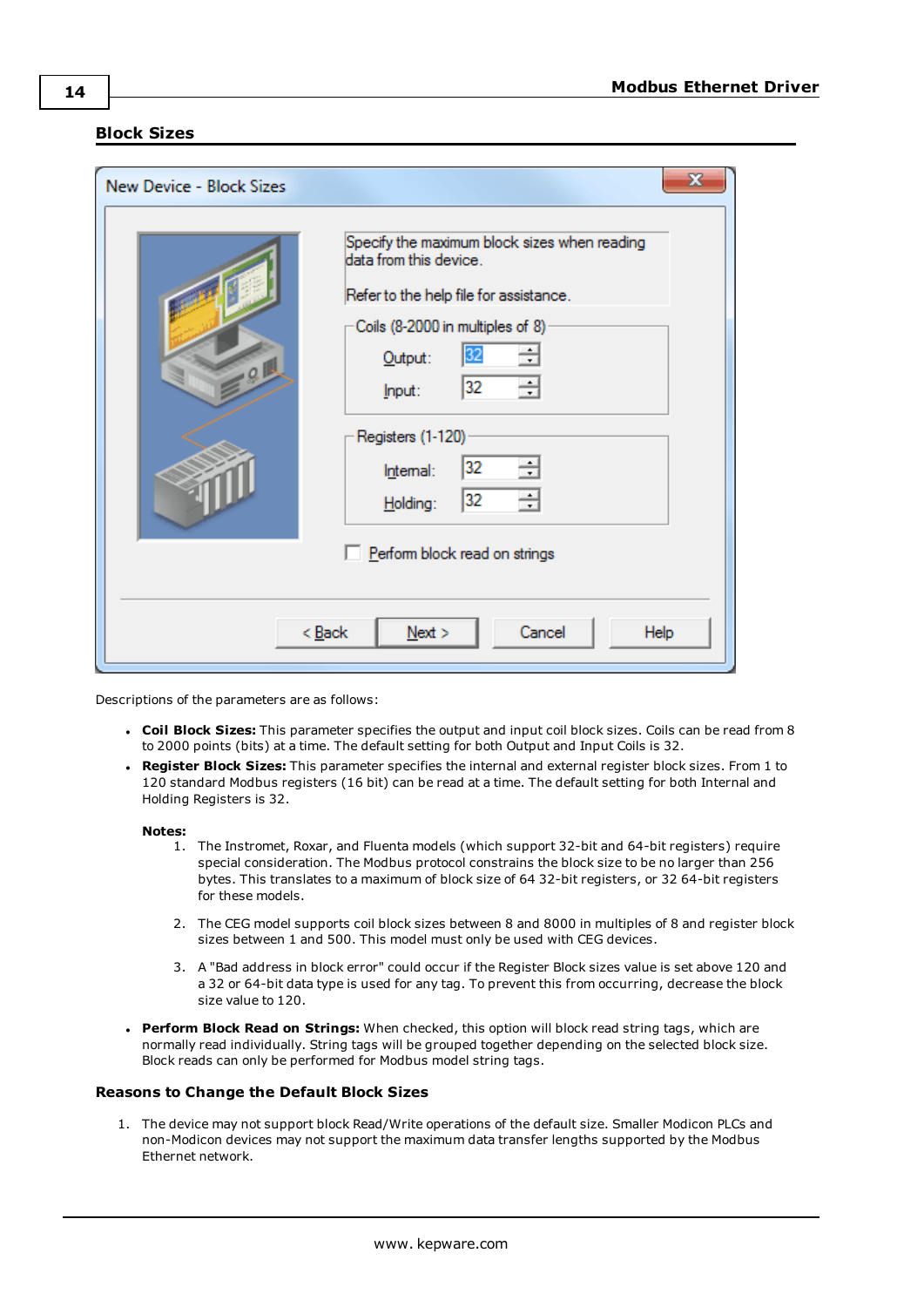2. The device may contain non-contiguous addresses. If this is the case and the driver attempts to read a block of data that encompasses undefined memory, the device will probably reject the request.

# <span id="page-14-0"></span>**Variable Import Settings**

| х<br>New Device - Variable Import Settings |                                                                                                                                                      |  |  |  |  |
|--------------------------------------------|------------------------------------------------------------------------------------------------------------------------------------------------------|--|--|--|--|
|                                            | Set the location of the variable import file to be<br>used in tag database creation. Select whether<br>descriptions should be displayed if provided. |  |  |  |  |
| $-9$                                       | Variable import file:<br>*.bd<br>$\cdots$                                                                                                            |  |  |  |  |
|                                            | $\triangledown$ Include descriptions?                                                                                                                |  |  |  |  |
| Cancel<br>< Back<br>Next<br>Help           |                                                                                                                                                      |  |  |  |  |

Descriptions of the parameters are as follows:

- <sup>l</sup> **Variable Import File:** This parameter specifies the exact location of the Concept or ProWORX variable import file that the driver should use when the Automatic Tag Database Generation feature is enabled.
- <sup>l</sup> **Display Descriptions:** When checked, this option will use imported tag descriptions (if present in file).

**Note:** For more information on configuring the Automatic Tag Database Generation feature (and how to create a variable import file), refer to **Automatic Tag Database [Generation](#page-18-0)**.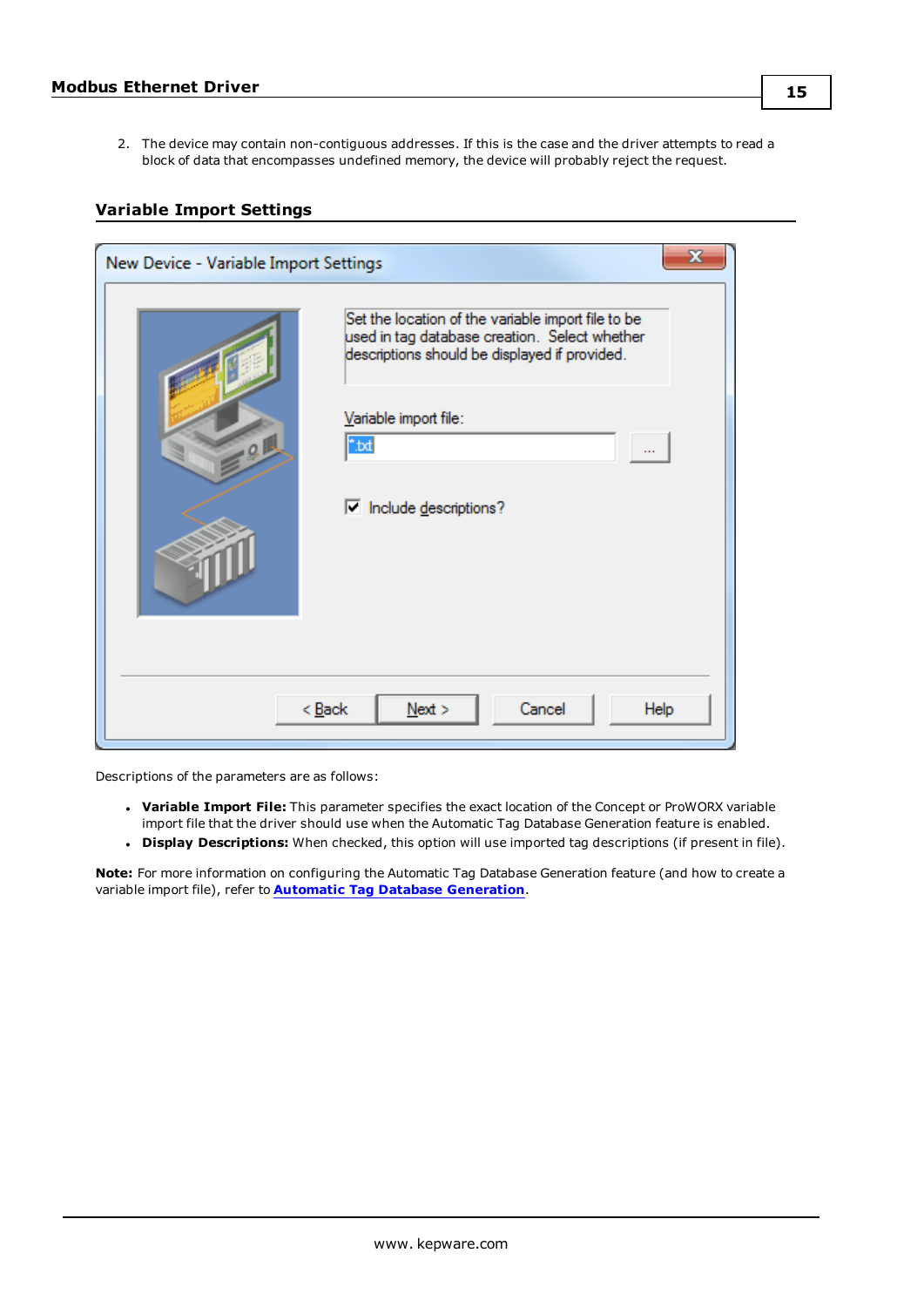# <span id="page-15-0"></span>**Error Handling**

| New Device - Error Handling | x                                                                                           |
|-----------------------------|---------------------------------------------------------------------------------------------|
|                             | Select option to deactivate tags on illegal address<br>exception (code 2 or 3) from device. |
| $= 01$                      | Deactivate tags on illegal address exception                                                |
|                             |                                                                                             |
|                             |                                                                                             |
|                             | Cancel<br>$<$ Back<br>Next<br>Help                                                          |

Description of the parameter is as follows:

<sup>l</sup> **Deactivate tags on illegal address exception:** When checked, the driver will stop polling for a block of data if the device returns Modbus exception code 2 (illegal address) or 3 (illegal data, such as number of points) in response to a Read of that block. When unchecked, the driver will continue to poll that data block. The default setting is checked.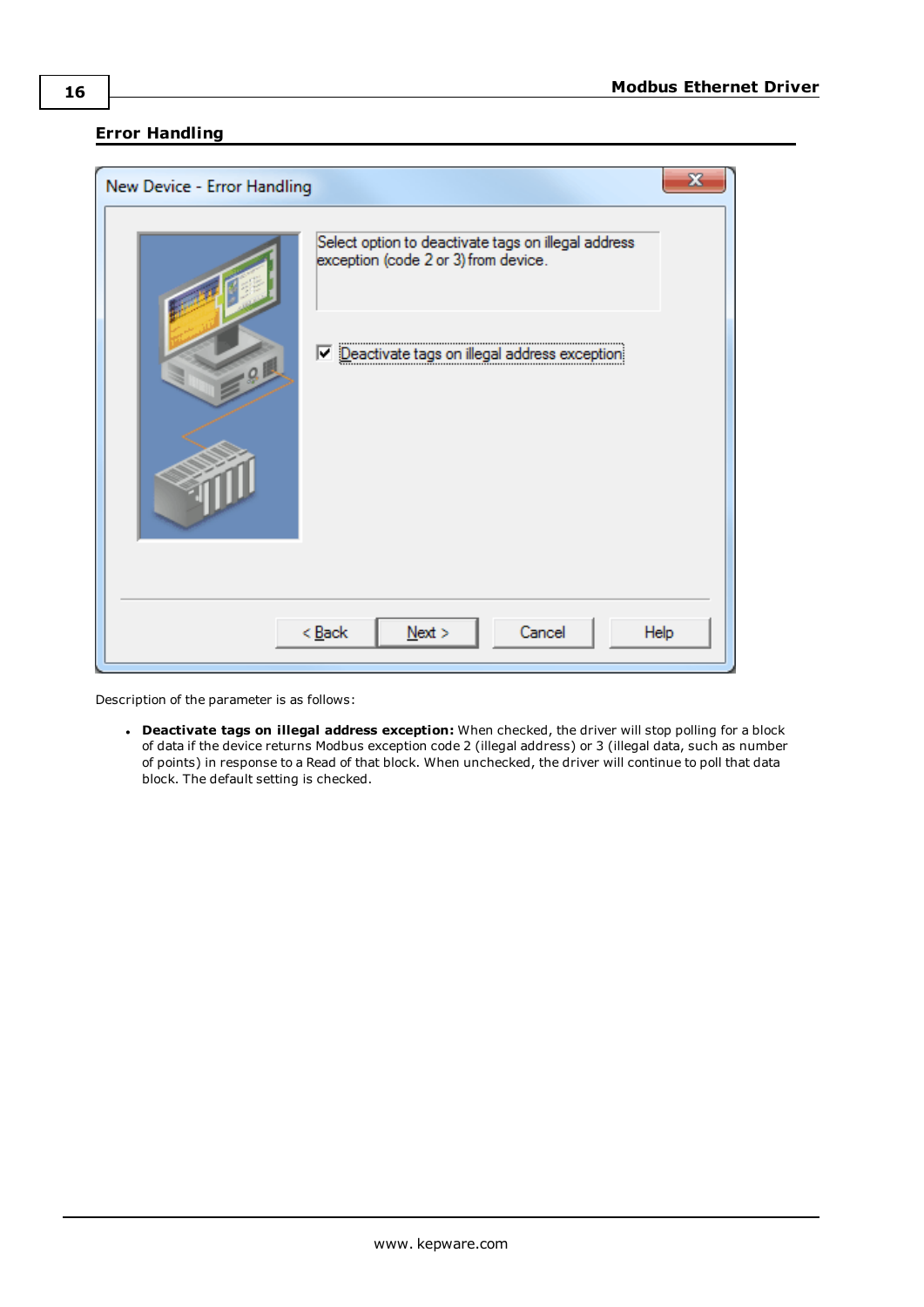# <span id="page-16-0"></span>**Unsolicited**

| $\mathbf x$<br><b>Device Properties</b>                                                                                                                                                       |
|-----------------------------------------------------------------------------------------------------------------------------------------------------------------------------------------------|
| Redundancy   Sub-Model   Ethemet<br>Settings   Blocks<br>General   Scan Mode   Timing   Auto-Demotion   Database Creation<br>Unsolicited<br>Variable Import Settings<br><b>Error Handling</b> |
| <b>OPC Quality</b><br>$\Box$ OPC guality bad until write                                                                                                                                      |
| Communications timeout:<br>seconds                                                                                                                                                            |
|                                                                                                                                                                                               |
| <b>OK</b><br>Cancel<br>Help<br>Apply                                                                                                                                                          |

Descriptions of the parameters are as follows:

<sup>l</sup> **OPC Quality Bad Until Write:** This option controls the initial OPC quality of tags attached to this driver. When unchecked, all tags will have an initial value of 0 and an OPC quality of Good. This is the default condition. When checked, all tags will have an initial value of 0 and an OPC quality of Bad. The tag's quality will remain Bad until all coils or registers referenced by the tag have been written to by a Modbus master or a client application. For example, a tag with address 400001 and data type DWord references two holding registers: 400001 and 400002. This tag will not show Good quality until both holding registers have been written to.

<span id="page-16-1"></span>**Note:** If the device is not in unsolicited mode, this option will be grayed out.

<sup>l</sup> **Communications Timeout: \_\_\_ Seconds:** The communications timeout parameter sets the amount of time the driver will wait for an incoming request before setting the device's tag quality to bad. After the timeout has occurred, the only way to reset the timeout and allow all the tags to be processed normally is to re-establish communications with the remote master or disable the communications timeout by setting it to 0. When enabled, the valid range is 1 to 64,800 seconds (18 hours).

**Note:** If an incoming request comes for a slave device (Station ID) that does not exist, the request is always directed to station '0'. In this case, the timeout for a slave device with Station ID '0' will not occur even if it does not explicitly receive any remote communications for the timeout period.

**Notes:**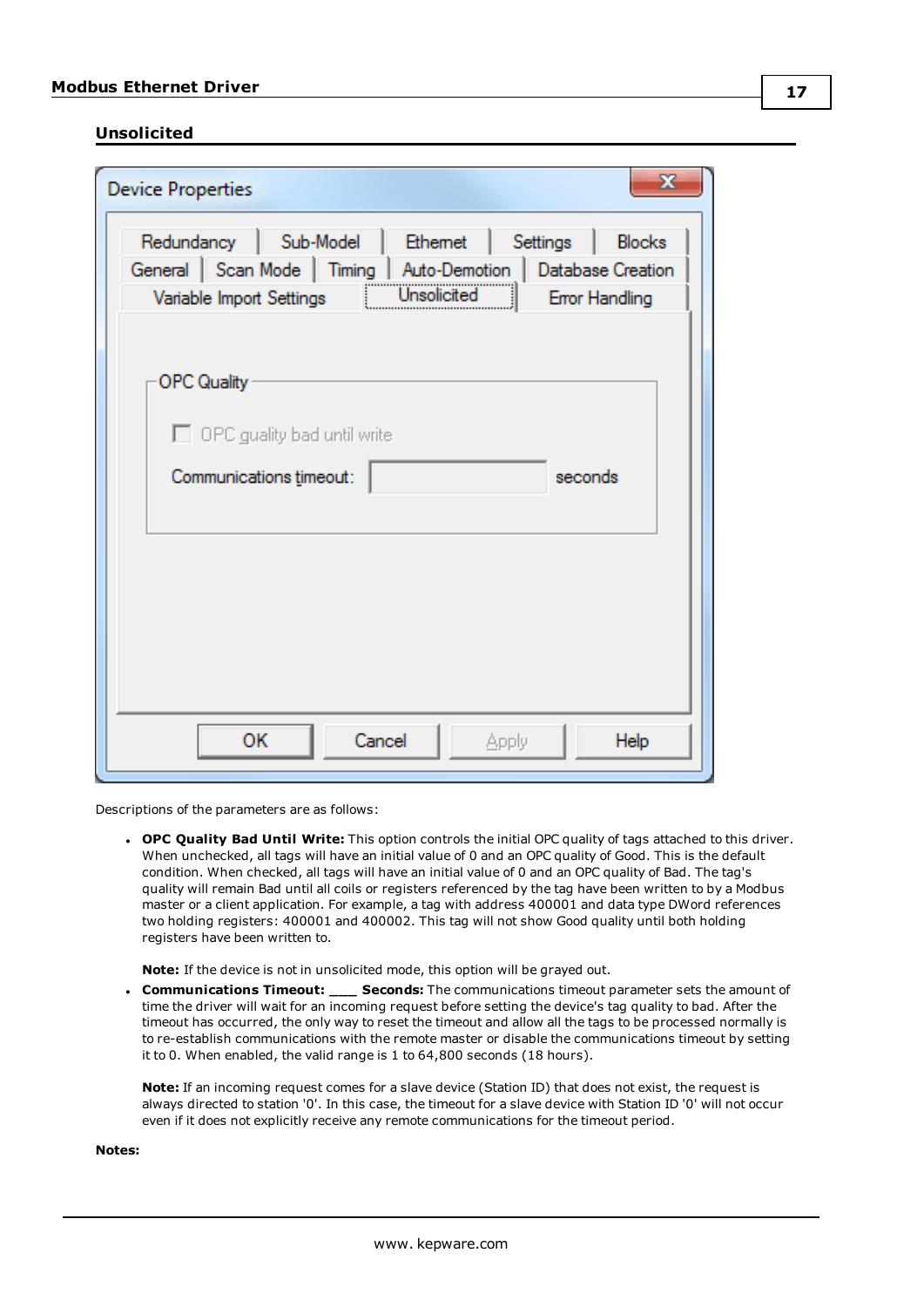- 1. Unsolicited devices require the model to be Modbus, and the Device ID to be *IP\_Address.yyy*, where *IP\_ Address* can be the local IP address of the PC running the driver. For example, 127.xxx.xxx.xxx, where *xxx*=0-255, and *yyy* (Station ID)=0-255.
- 2. When the first unsolicited request for a slave device is received, the Event Log will display the following informational message: "<date>\_\_<time>\_\_<level>\_\_<source>\_\_<event>". For example, "2/4/2011\_ \_4:53:10 PM Information\_\_Modbus TCP/IP Ethernet\_\_Created Memory for Slave Device <Slave Number>".
- 3. For this driver, the terms Slave and Unsolicited are used interchangeably.

# <span id="page-17-0"></span>**Modbus Master & Modbus Unsolicited Considerations**

The following notes pertain to both Modbus Master and Modbus Unsolicited devices.

- <sup>l</sup> It is not recommended that a Mailbox device and a Modbus device be on the same machine. Because a master will only get data from one of these devices at a time, it is uncertain from which it will get data.
- It is recommended that master and unsolicited devices be placed on separate channels in the server project for optimal unsolicited device tag processing.
- When a client is connected, the Device ID can only be changed if it does not result in change of mode (master to slave or slave to master) of the device. The mode is changed by changing the loopback or local IP address to a different IP address and vice versa. The loopback address and the local IP address (of the PC running the driver) indicates slave (unsolicited) mode and any other IP address indicates master mode of the device. When no client is connected, the mode can be changed in any manner (such as master to master, master to slave, slave to slave, or slave to master).

**Note:** Any address in the format 127.xxx.xxx.xxx, where *xxx* is in the range 0-255 is loopback address.

- The Data Encoding Group settings must be the same in master and slave devices. For example, when a device configured as a Modbus master is communicating with the device setup as a Modbus slave.
- For this driver, the terms Slave and Unsolicited are used interchangeably.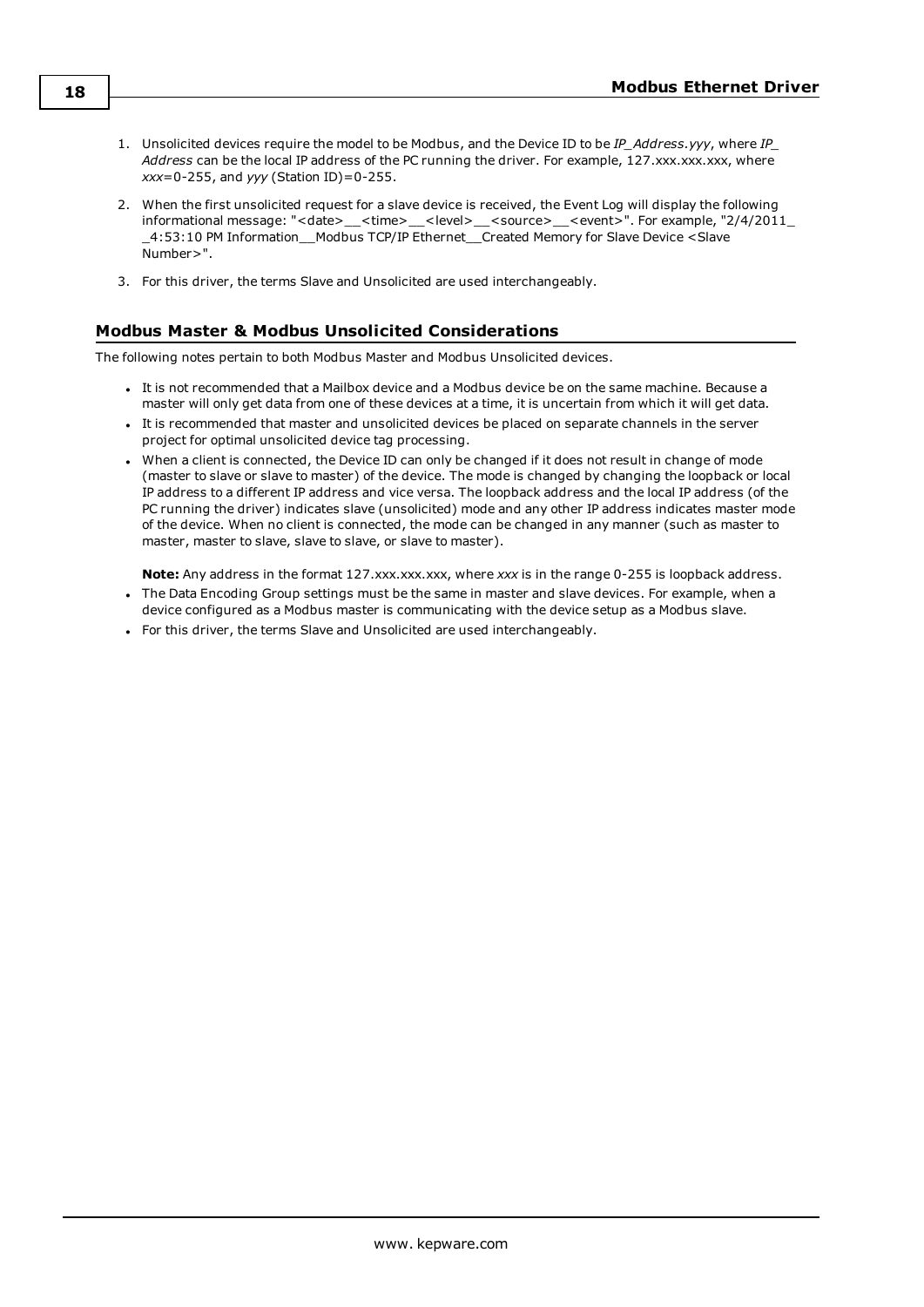# <span id="page-18-0"></span>**Automatic Tag Database Generation**

This driver supports the server's Automatic Tag Database Generation feature, which enables drivers to automatically create tags that access data points used by the device's ladder program. Depending on the configuration, tag generation may start automatically when the server project starts or be initiated manually at some other time. The server's Event Log will show when tag generation started, any errors that occurred while processing the variable import file, and when the process completed. For more information, refer to the server help documentation.

Although it is sometimes possible to query a device for the information needed to build a tag database, this driver must use a Variable Import File instead. Variable import files can be generated using the Concept and ProWORX device programming applications. The import file must be in semicolon delimited Concept ".txt" format, which is the default export file format of the Concept device programming application. The ProWORX programming application can also export variable data in this format. For application-specific information on creating the variable import file, refer to **[Exporting](#page-19-0) Variables from Concept** and **[Exporting](#page-21-0) Variables from ProWORX**.

# **See Also:**

**Importing from Custom [Applications](#page-18-1)**

# <span id="page-18-1"></span>**Importing from Custom Applications**

Custom tags can be imported using the following CSV file format:

*[Record Type] ; [Variable Name] ; [Data Type] ; [Address] ; [Set Value] ; [Comment]* where:

- **Record Type:** This is a flag used in the Concept software, which is another way to import tags. It can be N or E: both flags are treated the same.
- **· Variable Name:** This is the name of the Static Tag in the server. It can be up to 256 characters in length.
- **Data Type:** This is the tag's data type. Supported data types are as follows:
	- <sup>l</sup> BOOL
	- DINT
	- <sup>l</sup> INT
	- REAL (32-bit Float)
	- . UDINT
	- <sup>l</sup> UINT
	- WORD
	- BYTE
	- TIME (treated as a DWord)
	- **.** STRING
- **Address:** This is the tag's Modbus address. It can be up to 16 characters in length.
- **Set Value:** This is ignored, and should be kept blank.
- <sup>l</sup> **Comment:** This is the description of the tag in the server. It can be up to 255 characters in length.

# **Examples**

- <sup>l</sup> N;Amps;WORD;40001;;Current in
- N;Volts;WORD;40003;;Volts in
- N;Temperature;REAL;40068;;Tank temp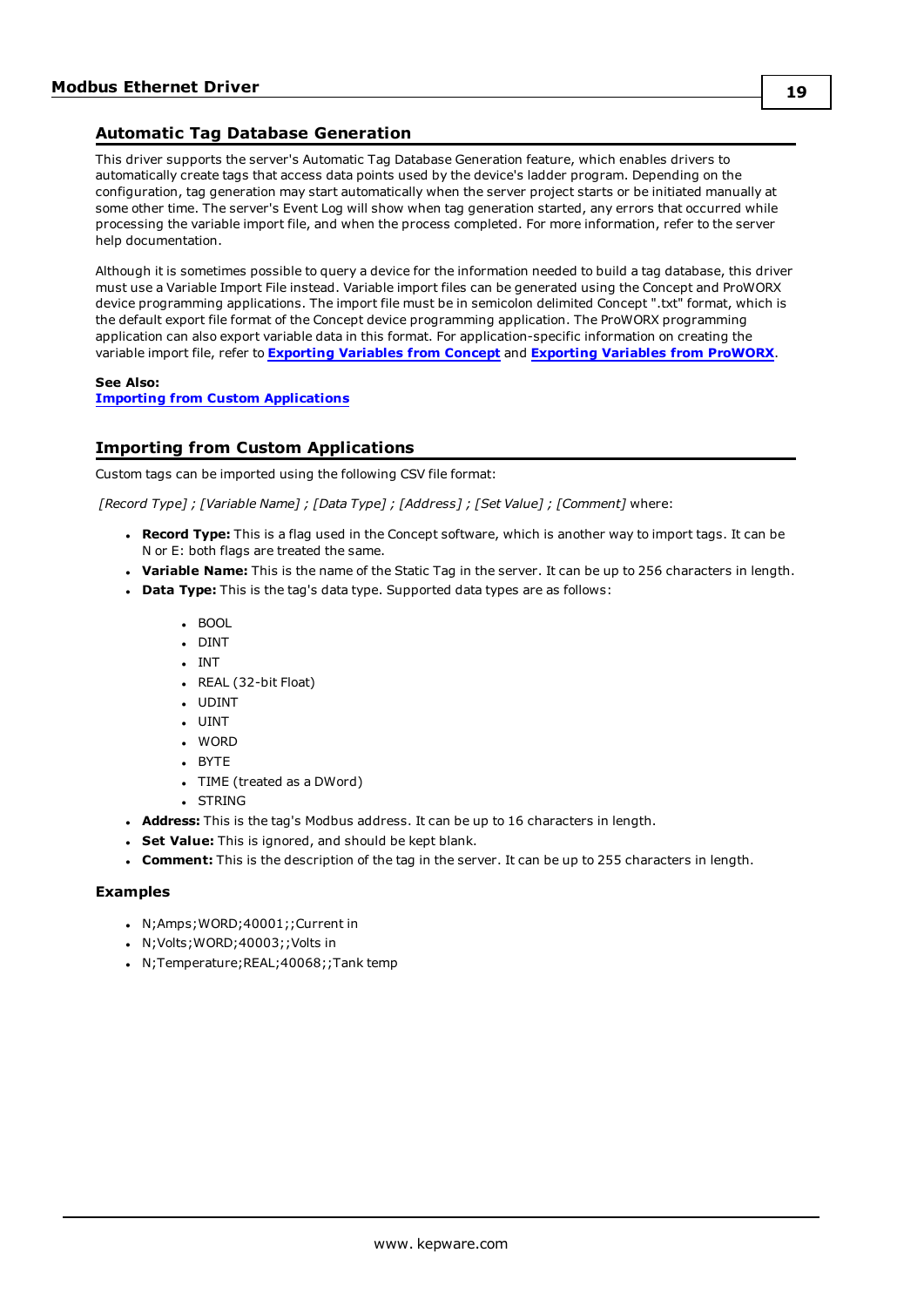# <span id="page-19-0"></span>**Exporting Variables from Concept**

As the ladder program is created, symbolic names for the various data points referenced using the Variable Editor can be defined. Additional symbols and constants that are not used by the ladder program can also be defined.

| Variable Editor                 |     |               |             |                          |         |           |                |                    | $\Box$ o $\times$              |
|---------------------------------|-----|---------------|-------------|--------------------------|---------|-----------|----------------|--------------------|--------------------------------|
| Type<br>C Variables C Constants |     |               |             |                          |         |           |                |                    | Search/Paste<br>Search/Replace |
|                                 | Exp | Variable Name | Data Type   |                          | Address | InitValue | Used           | Comment            |                                |
| 1                               |     | Alarm_1       | <b>BOOL</b> | $\overline{\phantom{a}}$ | 100100  |           | $\overline{0}$ | Line 1 Alarm       |                                |
| 2                               | ■   | Alarm_2       | <b>BOOL</b> | $\overline{\phantom{a}}$ | 100200  |           | $\overline{0}$ | Line 2 Alarm       |                                |
| 3                               | ⊐   | Temp_1        | <b>INT</b>  | $\overline{\phantom{0}}$ | 400100  |           | $\mathbf{0}$   | Line 1 Temperature |                                |
| 4                               | ┚   | $Temp_2$      | INT         | $\overline{\phantom{a}}$ | 400200  |           | $\overline{0}$ | Line 2 Temperature |                                |
| 5                               | ⊐   |               |             | ▼                        |         |           |                |                    |                                |
| 6                               | m.  |               |             | $\overline{\phantom{a}}$ |         |           |                |                    |                                |
| ⊣                               |     |               |             |                          |         |           |                |                    | $\blacktriangleright$          |
|                                 |     |               | OΚ          |                          |         | Cancel    |                | $He$ lp            |                                |

**Note:** Although Concept allows variable names to be defined that begin with an underscore, such names are not allowed by the OPC server. The driver will modify invalid imported tag names as needed and will make note of any such name changes in the server's event log.

User defined data types are not currently supported by this driver. Records in the export file containing references to such types will be ignored. The following data types are supported:

| <b>Concept Data Type</b> | <b>Generated Tag Data Type</b> |
|--------------------------|--------------------------------|
| Bool                     | Boolean                        |
| Byte                     | Word                           |
| Dint                     | Long                           |
| Int                      | Short                          |
| Real                     | Float                          |
| Time                     | <b>DWord</b>                   |
| Udint                    | <b>DWord</b>                   |
| Uint                     | Word                           |
| Word                     | Word                           |
| String                   | String                         |

## **Notes:**

- 1. Unlocated variables, which are those that do not correspond to a physical address in the device, will be ignored by the driver.
- 2. Comments are allowed and included as the generated tag descriptions. For more information, refer to **Variable Import [Settings](#page-14-0)**.

## **Exporting Data from Concept**

Once the variables have been defined, the data must be exported from Concept.

1. To start, click **File** | **Export** and then select the **Variables: Text delimited** format.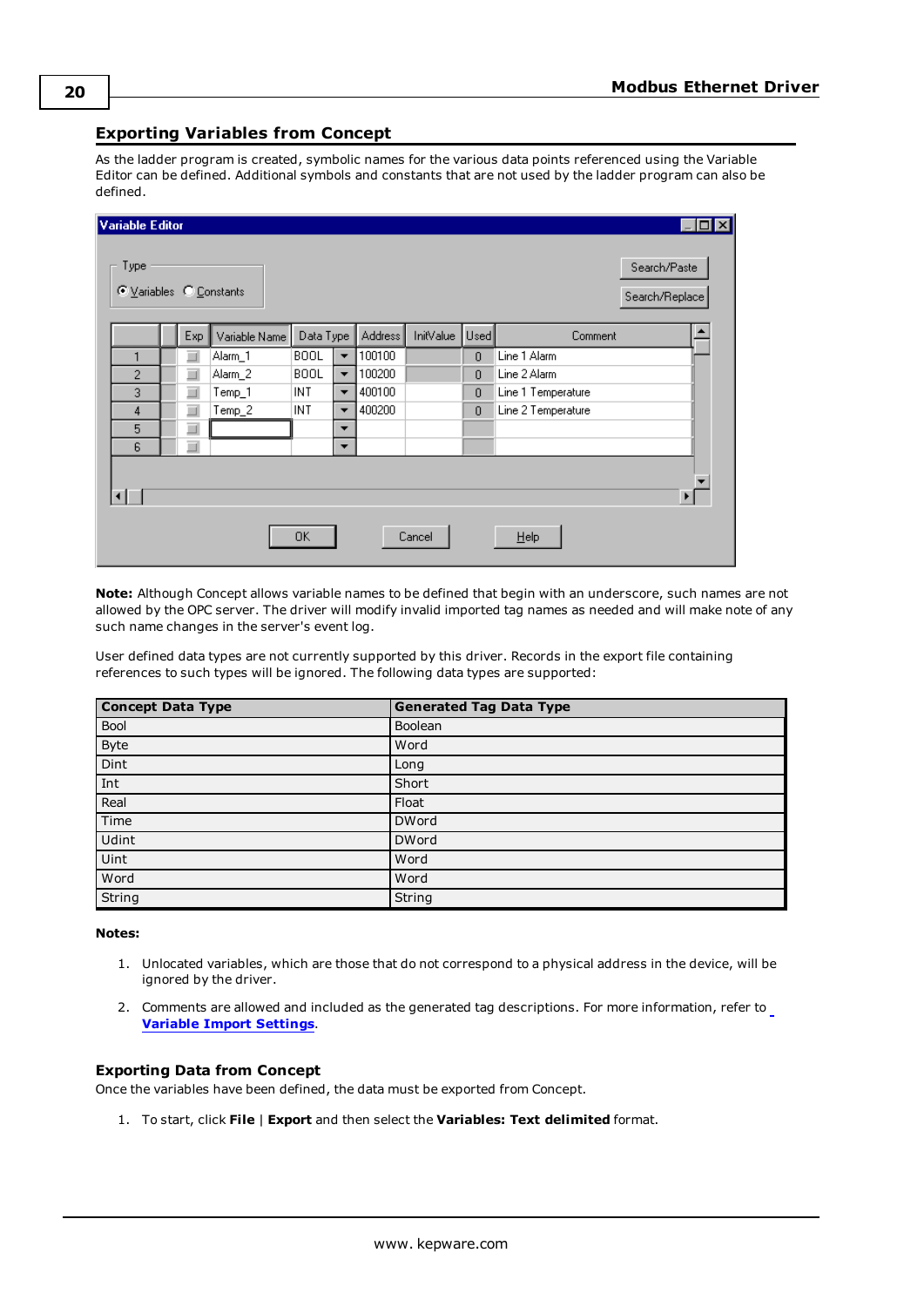2. Click **OK.**



3. Specify the filter and separator settings.

**Note:** Choose the filter settings as desired, but remember that this driver will only be able to read the exported data if the default semicolon separator is used.

| <b>Text delimited export settings</b>                            |  |
|------------------------------------------------------------------|--|
| Filter setting                                                   |  |
| Export variables                                                 |  |
| Export only marked variables                                     |  |
| Always export initvalues of struct, variables                    |  |
| Export constants                                                 |  |
| Separator setting<br>C User defined<br>$\bigcirc$ Space<br>C Tab |  |
| OK<br>Cancel<br>Help                                             |  |

4. Click **OK** to generate the file.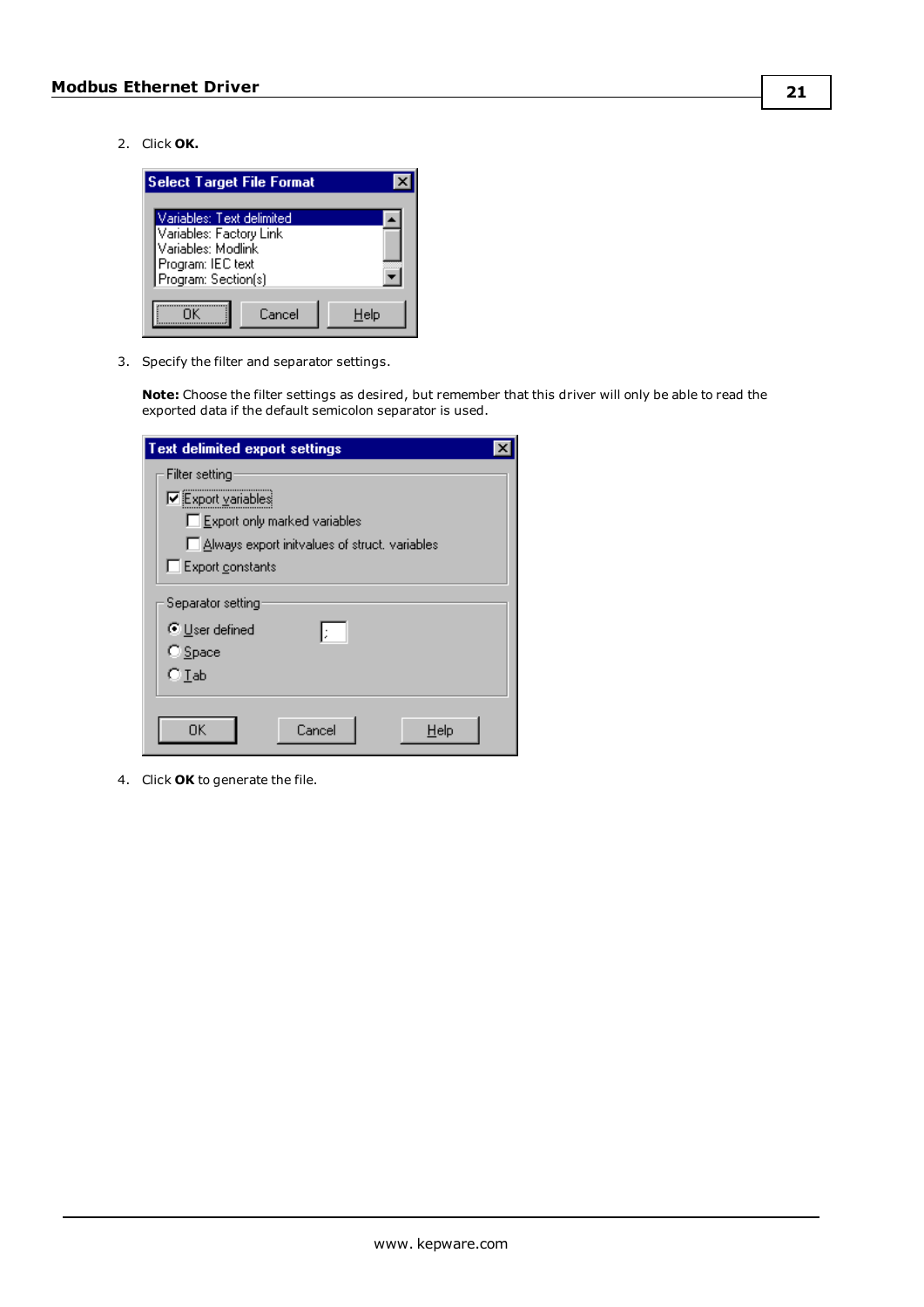# <span id="page-21-0"></span>**Exporting Variables from ProWORX**

For ProWORX to export the necessary variable information, the **Symbols** option must be checked under **File** | **Preferences**. Symbolic names for various data points referenced can be defined while creating the ladder program by using the Document Editor.

| Documentation Editor                              | (10100)                                     | ⊠                                                                 |
|---------------------------------------------------|---------------------------------------------|-------------------------------------------------------------------|
| Descriptor:<br>Line 1 alarm                       | Symbol:<br>Alarm_l<br><b>Short Comment:</b> | <b>MMI</b>                                                        |
| Page Title:                                       |                                             |                                                                   |
|                                                   |                                             |                                                                   |
| Long Comment:                                     | Next Available                              | Expand<br>O Leading O Trailing                                    |
|                                                   |                                             |                                                                   |
| Navigate By:<br>© Reference<br>10ס0<br>$C$ Symbol |                                             | <b>Copy Record</b><br>Cut Record<br>Delete Record<br>Paste Record |
| 0K<br>Cancel                                      | Summary<br>Search                           | Goto<br>Add Bits<br><b>Help</b>                                   |

# **Notes:**

- 1. Although ProWORX does not place many restrictions on variable names, the OPC server requires that tag names consist of only alphanumeric characters and underscores. It also requires that the first character cannot be an underscore. The driver will modify invalid imported tag names as needed, and any such name changes will be noted in the server's Event Log.
- 2. ProWORX will assign a data type of either Bool or Int to the exported variables. The driver will create tags of type Boolean and Short respectively. To generate tags with other data types, the exported file must be manually edited and use any of the supported Concept data types. For a list of supported types, refer to **[Exporting](#page-19-0) Variables from Concept**.

# **Exporting Data From ProWorx**

Once the variables have been defined, the data must be exported from ProWORX.

- 1. To start, select **File** | **Utilities** | **Import/Export**.
- 2. Next, select the **Export** and the **Concept .TXT** file formats.
- 3. Descriptors are allowed, and can be included as the generated tag descriptions. For more information, refer to **Variable Import [Settings](#page-14-0)**.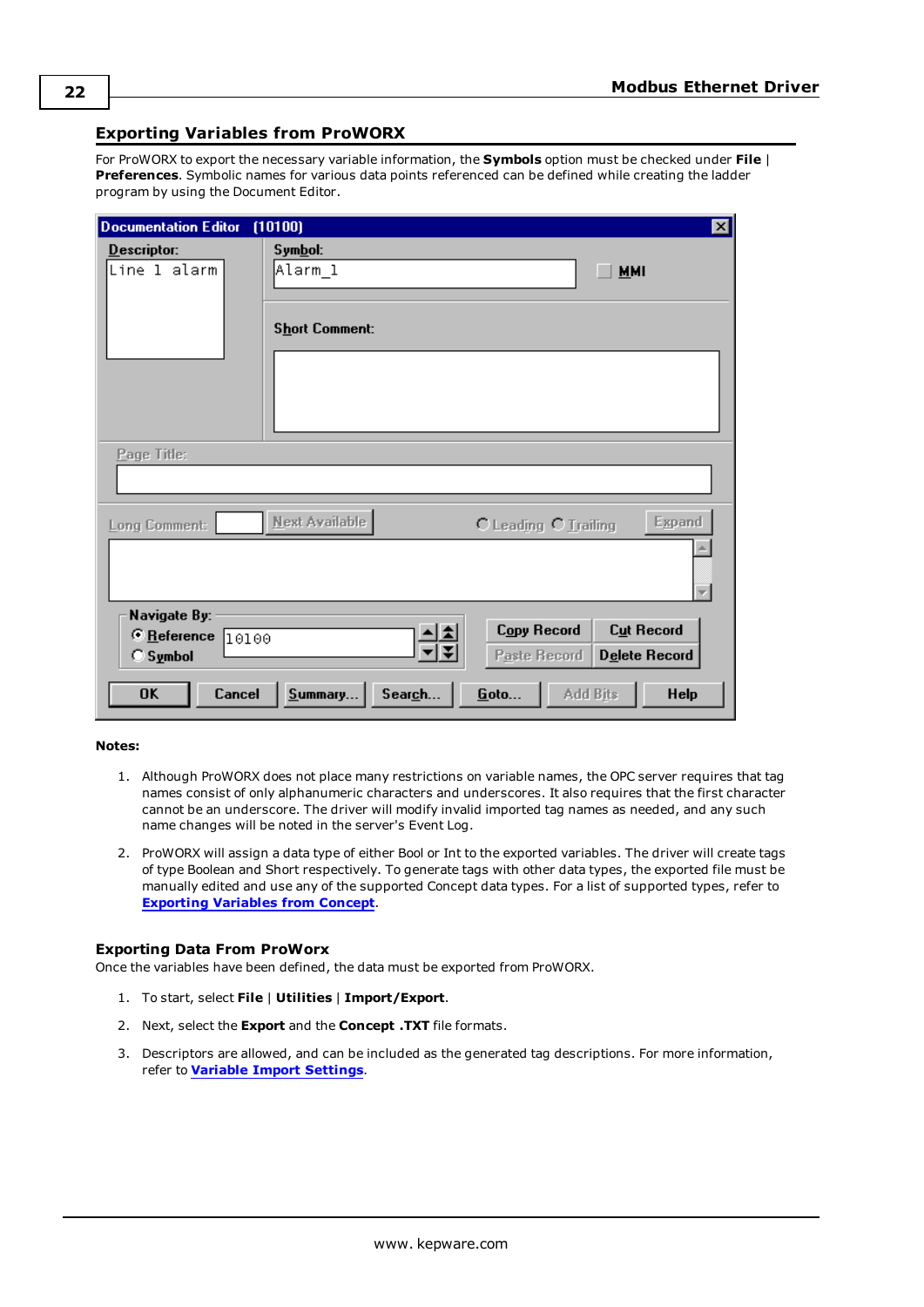| <b>Import/Export Utilities</b><br>$\bigcirc$ Import<br><b>■</b> Export                                                                                                          | Filename: C:\PROJECTS\PROWORX\SYMBOLS.TXT                                                 |
|---------------------------------------------------------------------------------------------------------------------------------------------------------------------------------|-------------------------------------------------------------------------------------------|
| File Type                                                                                                                                                                       | <b>Descriptor Order</b>                                                                   |
| O ProWORX/ASCII .FIL file<br>$O$ Symbol . FIS file<br><b>O</b> Spreadsheet .DIF file<br>◯ DB4 Database .DBF file<br><b>O</b> Traffic Cop .TEF/.DEF file<br>C Concept . TXT file | <b>C</b> Sequential (Slow)<br><b>O</b> Random (Fast)<br><b>Export Extended Memory Doc</b> |
| Cancel<br><b>Start</b>                                                                                                                                                          | <b>Browse</b><br>Help                                                                     |

4. Click **OK** to generate the file.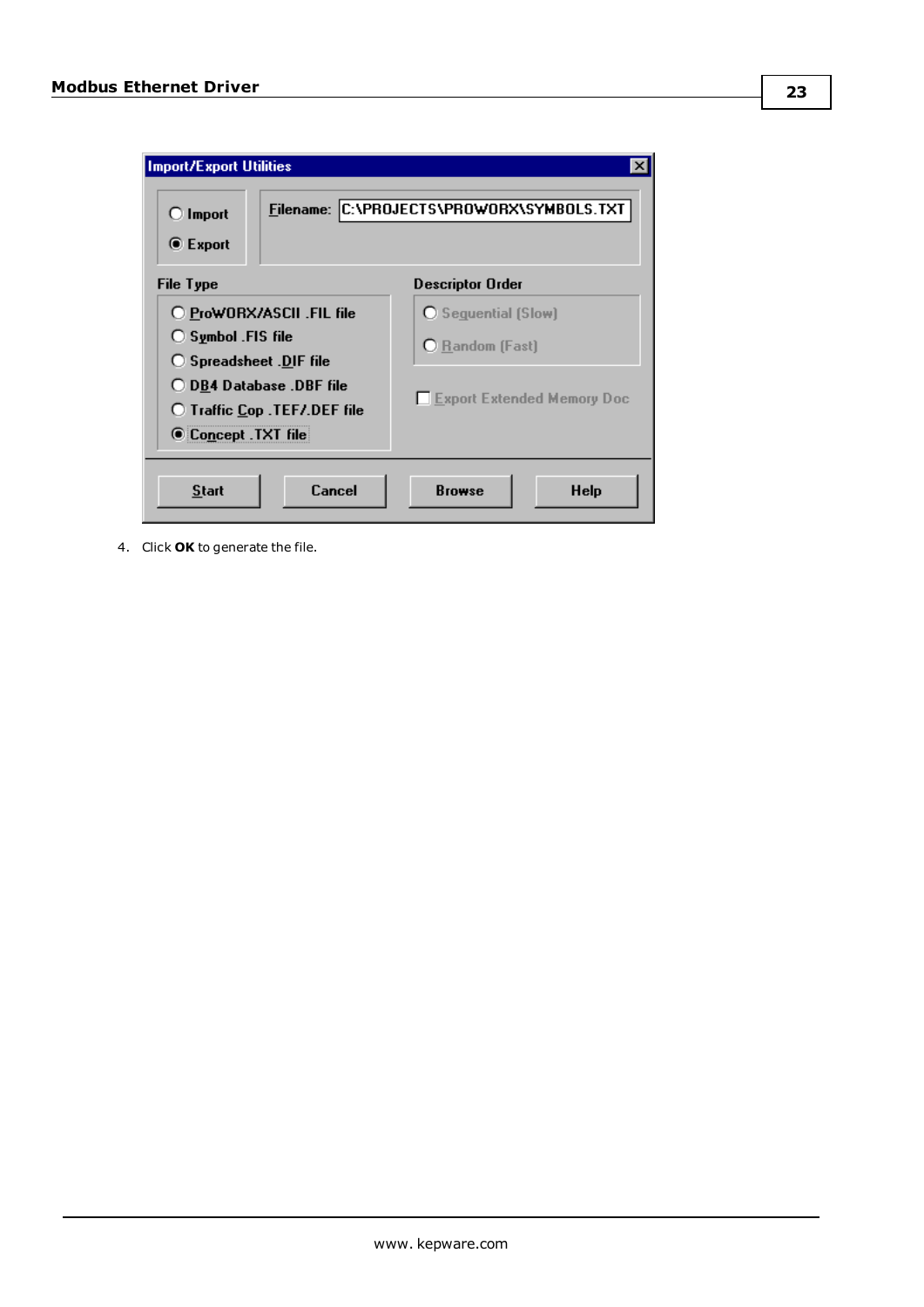# <span id="page-23-0"></span>**Optimizing Modbus Ethernet Communications**

The Modbus Ethernet Driver has been designed to provide the best performance with the least amount of impact on the system's overall performance. While the driver is fast, there are a couple of guidelines that can be used to control and optimize the application and gain maximum performance.

The server refers to communications protocols like Modbus Ethernet as a channel. Each channel defined in the application represents a separate path of execution in the server. Once a channel has been defined, a series of devices must then be defined under that channel. Each of these devices represents a single Modbus controller from which data will be collected. While this approach to defining the application will provide a high level of performance, it won't take full advantage of the driver or the network. An example of how the application may appear when configured using a single channel is shown below.



Each device appears under a single Modbus Ethernet channel. In this configuration, the driver must move from one device to the next as quickly as possible to gather information at Channels/Devices an effective rate. As more devices are added or more information is requested from a single device, the overall update rate begins to suffer.

If the Modbus Ethernet Driver could only define one single channel, then the example shown above would be the only option available; however, the driver can define up to 256 channels. Using multiple channels distributes the data collection workload by simultaneously issuing multiple requests to the network. An example of how the same application may appear when configured using multiple channels to improve performance is shown below.



Each device has now been defined under its own channel. In this new configuration, a single path of execution is dedicated to the task of gathering data from each device. If the application has 256 or fewer devices, it can be optimized exactly how it is shown here.

> The performance will improve even if the application has more than 256 devices. While 256 or fewer devices may be ideal, the application will still benefit from additional channels. Although by spreading the device load across all 256 channels will cause the server to move from device to device again, it can now do so with far less devices to process on a single channel.

## **Block Size**

Block size is another parameter that can affect the performance of the Modbus Ethernet Driver. The block size parameter is available on each device being defined (on the OPC server screen, right-click on the device, choose Properties and click the Blocks tab). The block size refers to the number of registers or bits that may be requested from a device at one time. The driver's performance can be refined by configuring the block size to 1 to 120 registers and 8 to 2000 bits.

An additional performance gain can be realized by increasing the **Maximum outstanding requests per socket** value. For more information, refer to **[Ethernet](#page-4-1)**.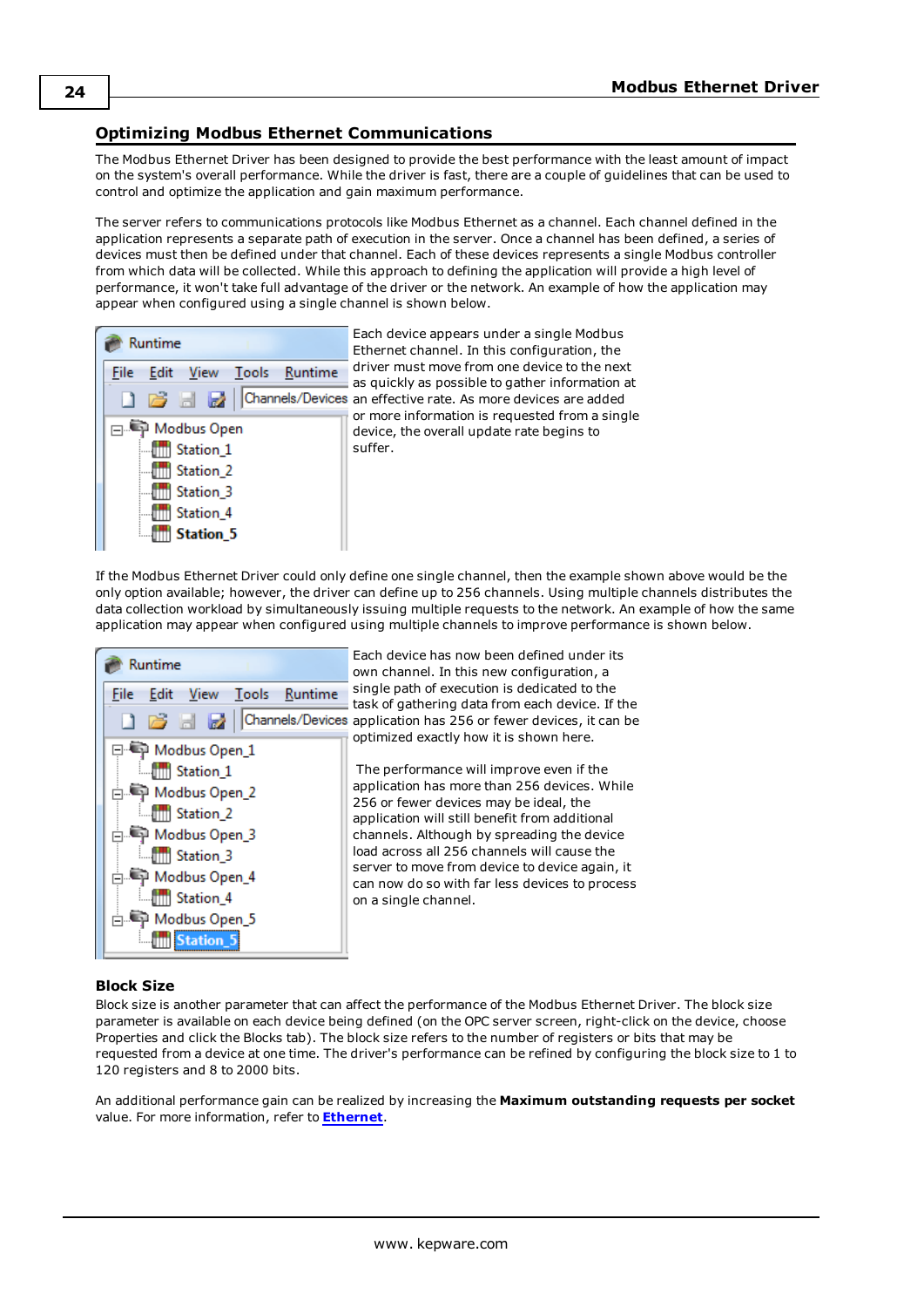# <span id="page-24-0"></span>**Data Types Description**

| Data Type      | <b>Description</b>                                                                                 |
|----------------|----------------------------------------------------------------------------------------------------|
| <b>Boolean</b> | Single bit                                                                                         |
| Word           | Unsigned 16-bit value                                                                              |
|                |                                                                                                    |
|                | bit 0 is the low bit                                                                               |
|                | bit 15 is the high bit                                                                             |
| Short          | Signed 16-bit value                                                                                |
|                | bit 0 is the low bit                                                                               |
|                | bit 14 is the high bit                                                                             |
|                | bit 15 is the sign bit                                                                             |
| <b>DWord</b>   | Unsigned 32-bit value                                                                              |
|                |                                                                                                    |
|                | bit 0 is the low bit<br>bit 31 is the high bit                                                     |
| Long           | Signed 32-bit value                                                                                |
|                |                                                                                                    |
|                | bit 0 is the low bit                                                                               |
|                | bit 30 is the high bit                                                                             |
|                | bit 31 is the sign bit                                                                             |
| <b>BCD</b>     | Two byte packed BCD                                                                                |
|                |                                                                                                    |
| <b>LBCD</b>    | Value range is 0-9999. Behavior is undefined for values beyond this range.<br>Four byte packed BCD |
|                |                                                                                                    |
|                | Value range is 0-99999999. Behavior is undefined for values beyond this range.                     |
| String         | Null terminated ASCII string                                                                       |
|                |                                                                                                    |
|                | Supported on Modbus Model, includes Hi-Lo Lo-Hi byte order selection.                              |
| Double*        | 64-bit floating point value                                                                        |
|                | The driver interprets four consecutive registers as a double precision value by making the         |
|                | last two registers the high DWord and the first two registers the low DWord.                       |
| Double Example | If register 40001 is specified as a double, bit 0 of register 40001 would be bit 0 of the 64-      |
|                | bit data type and bit 15 of register 40004 would be bit 63 of the 64-bit data type.                |
| Float*         | 32-bit floating point value                                                                        |
|                |                                                                                                    |
|                | The driver interprets two consecutive registers as a single precision value by making the          |
|                | last register the high word and the first register the low word.                                   |
| Float Example  | If register 40001 is specified as a float, bit 0 of register 40001 would be bit 0 of the 32-bit    |
|                | data type and bit 15 of register 40002 would be bit 31 of the 32-bit data type.                    |

\*The descriptions assume the default; that is, first DWord low data handling of 64-bit data types and first word low data handling of 32-bit data types.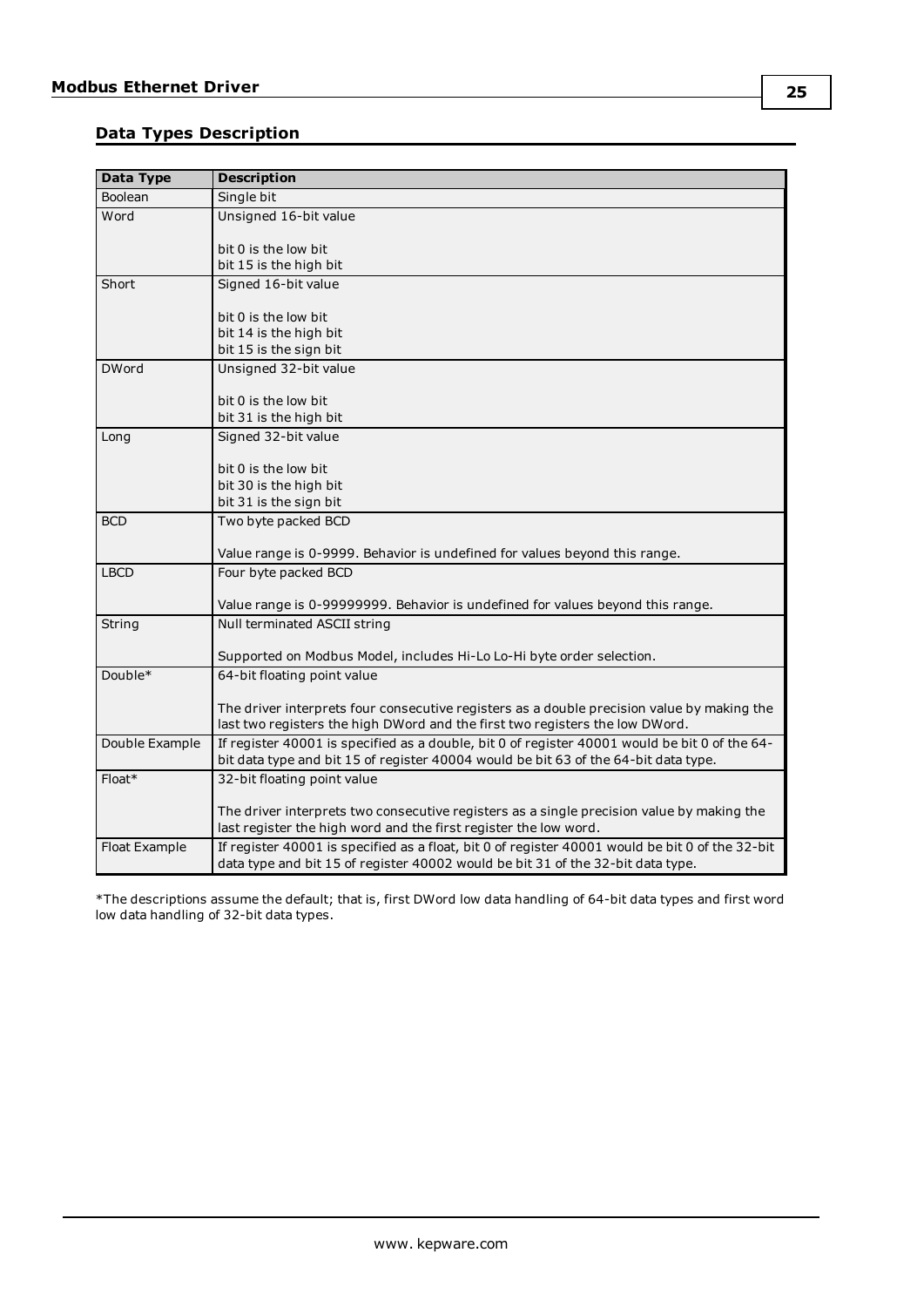# <span id="page-25-0"></span>**Address Descriptions**

Address specifications vary depending on the model in use. Select a link from the following list to obtain specific address information for the model of interest.

**Applicom [Addressing](#page-26-0) CEG [Addressing](#page-32-0) Fluenta [Addressing](#page-33-0) Instromet [Addressing](#page-33-1) Mailbox [Addressing](#page-33-2) Modbus [Addressing](#page-34-0) Roxar [Addressing](#page-36-0)**

# <span id="page-25-1"></span>**Driver System Tag Addressing**

## <span id="page-25-6"></span>**Internal Tags**

<span id="page-25-9"></span>

| Tag  | <b>Description</b>                                                                                                                                                                                                 | <b>Data</b><br><b>Type</b>        | <b>Access</b> |
|------|--------------------------------------------------------------------------------------------------------------------------------------------------------------------------------------------------------------------|-----------------------------------|---------------|
| Port | The Port system tag allows a client application to read and write the Port<br>Number setting. Writes to this tag cause the driver to disconnect from the<br>device and attempt to reconnect to the specified port. | Word,<br>Short,<br>DWord,<br>Long | Read/Write    |

**Notes**:

- 1. The device Port Number setting is not used by the driver for unsolicited communications.
- 2. For this driver, the terms Slave and Unsolicited are used interchangeably.
- 3. Changes to this tag modifies the project, which causes the server to prompt to save the project on shutdown.

## <span id="page-25-10"></span>**System Tags**

<span id="page-25-8"></span><span id="page-25-5"></span><span id="page-25-3"></span>

| $\overline{Tag}$            | <b>Description</b>                                                                                                                          | <b>Data</b><br><b>Type</b> | <b>Access</b> |
|-----------------------------|---------------------------------------------------------------------------------------------------------------------------------------------|----------------------------|---------------|
| CEGExtension                | This tag is only used for CEG model devices. It allows the<br>Use CEG extension device property to be changed from a<br>client application. | Boolean                    | Read/Write    |
| <b>InputCoilBlockSize</b>   | This tag allows the Input Coil Block Size device property to<br>be changed from a client application.                                       | <b>DWord</b>               | Read/Write    |
| OutputCoilBlockSize         | This tag allows the Output Coil Block Size device property<br>to be changed from a client application.                                      | <b>DWord</b>               | Read/Write    |
| InternalRegisterBlockSize   | This tag allows the Internal Register Block Size device<br>property to be changed from a client application.                                | <b>DWord</b>               | Read/Write    |
| Holding Register Block Size | This tag allows the Holding Register Block Size device<br>property to be changed from a client application.                                 | <b>DWord</b>               | Read/Write    |

<span id="page-25-7"></span><span id="page-25-4"></span>**Note:** Changes to these tags modify the project, which causes the server to prompt to save the project on shutdown.

# <span id="page-25-2"></span>**See Also:[Ethernet](#page-4-1)**

# **Function Codes Description**

The Function Codes displayed in the table below are supported by the Modbus and Applicom device models.

| <b>Decimal</b> | <b>Hexadecimal</b> | <b>Description</b>      |  |
|----------------|--------------------|-------------------------|--|
| 01             | 0x01               | <b>Read Coil Status</b> |  |
| 02             | 0x02               | Read Input Status       |  |
| 03             | 0x03               | Read Holding Registers  |  |
| 04             | 0x04               | Read Internal Registers |  |
| 05             | 0x05               | Force Single Coil       |  |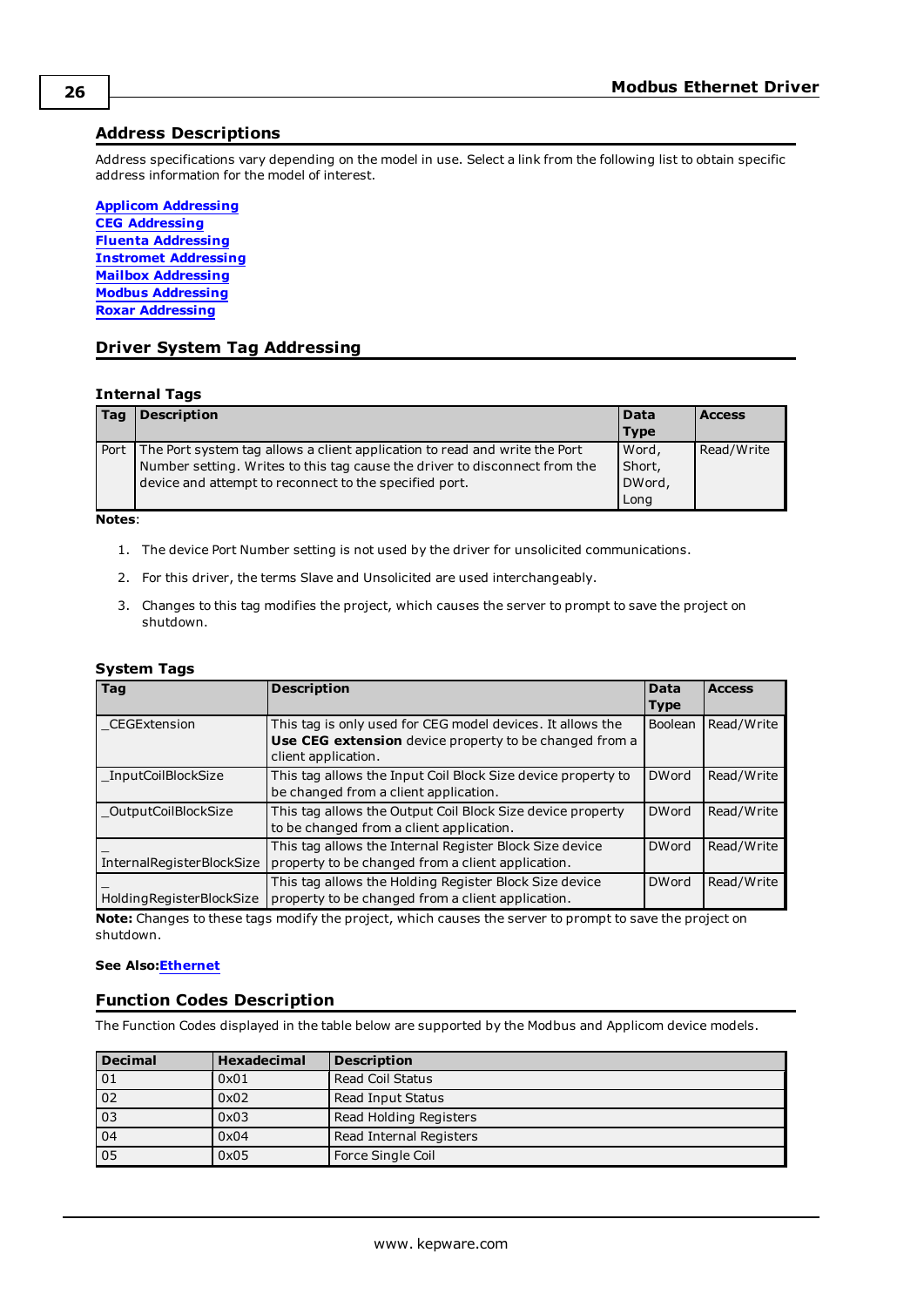| <b>Decimal</b> | <b>Hexadecimal</b>             | <b>Description</b>        |
|----------------|--------------------------------|---------------------------|
| 06             | 0x06<br>Preset Single Register |                           |
| 15             | 0x0F<br>Force Multiple Coils   |                           |
| 16             | 0x10                           | Preset Multiple Registers |
| 22             | 0x16                           | Masked Write Register     |

# <span id="page-26-0"></span>**Applicom Addressing**

Applicom devices support three Applicom sub-models. For address information, select a link from the list below.

### **[Generic](#page-26-1) Modbus TSX [Premium](#page-31-0) TSX [Quantum](#page-28-0)**

# <span id="page-26-1"></span>**Generic Modbus**

All Function Codes are displayed in decimal. For more information, refer to **Function Codes [Description](#page-25-2)**.

## **Output Coils**

| <b>Address</b> | Range   | Data Type | Access     | <b>Function Code</b> |
|----------------|---------|-----------|------------|----------------------|
| <b>B</b> xxxxx | 0-65535 | Boolean   | Read/Write | 05.15<br>101.        |

#### **Array Support**

Arrays are supported for the output coil addresses. The syntax for declaring an array is as follows:

*Bxxxxx\_cols* with assumed row count of 1. *Bxxxxx\_rows\_cols*.

The base address+(rows\*cols) cannot exceed 65535. The total number of coils being requested cannot exceed the output coil block size that was specified for this device.

## **Input Coils**

| <b>Address</b> | Range   | Data Type | <b>Access</b> | <b>Function Code</b> |
|----------------|---------|-----------|---------------|----------------------|
| <b>BIXXXXX</b> | 0-65535 | Boolean   | Read Only     | 02                   |

## **Array Support**

Arrays are supported for the input coil addresses. The syntax for declaring an array is as follows:

*BIxxxxx\_cols* with assumed row count of 1. *BIxxxxx\_rows\_cols*.

The base address+(rows\*cols) cannot exceed 65535. The total number of coils being requested cannot exceed the input coil block size that was specified for the device.

## **Internal Registers**

The default data types are shown in **bold**.

Arrays are supported for internal register locations for all data types except for Boolean and strings.

**Note:** For slave devices, Read Only locations are Read/Write.

| <b>Address</b> | Range                                 | Data Type                                              | <b>Access</b> | <b>Function</b><br>Code |
|----------------|---------------------------------------|--------------------------------------------------------|---------------|-------------------------|
| WIXXXXX        | 0-65535<br>0-65534<br>0-65532         | Word, Short, BCD<br>Float, DWord, Long, LBCD<br>Double | Read Only     | 104                     |
| WIxxxxx.bb     | $xxxx = 0 - 65535$<br>$bb=0/1-15/16*$ | <b>Boolean</b>                                         | Read Only     | 104                     |
| WIxxxxx: Xbb   | $xxxx = 0 - 65535$<br>$bb=0/1-15/16*$ | <b>Boolean</b>                                         | Read Only     | 104                     |
| <b>DIXXXXX</b> | 0-65534                               | <b>DWord</b>                                           | Read Only     | 104                     |
| <b>FIXXXXX</b> | 0-65534                               | <b>Float</b>                                           | Read Only     | 104                     |
| WIXXXXX S      | 0-65535                               | <b>Short</b>                                           | Read Only     | l 04                    |

**27**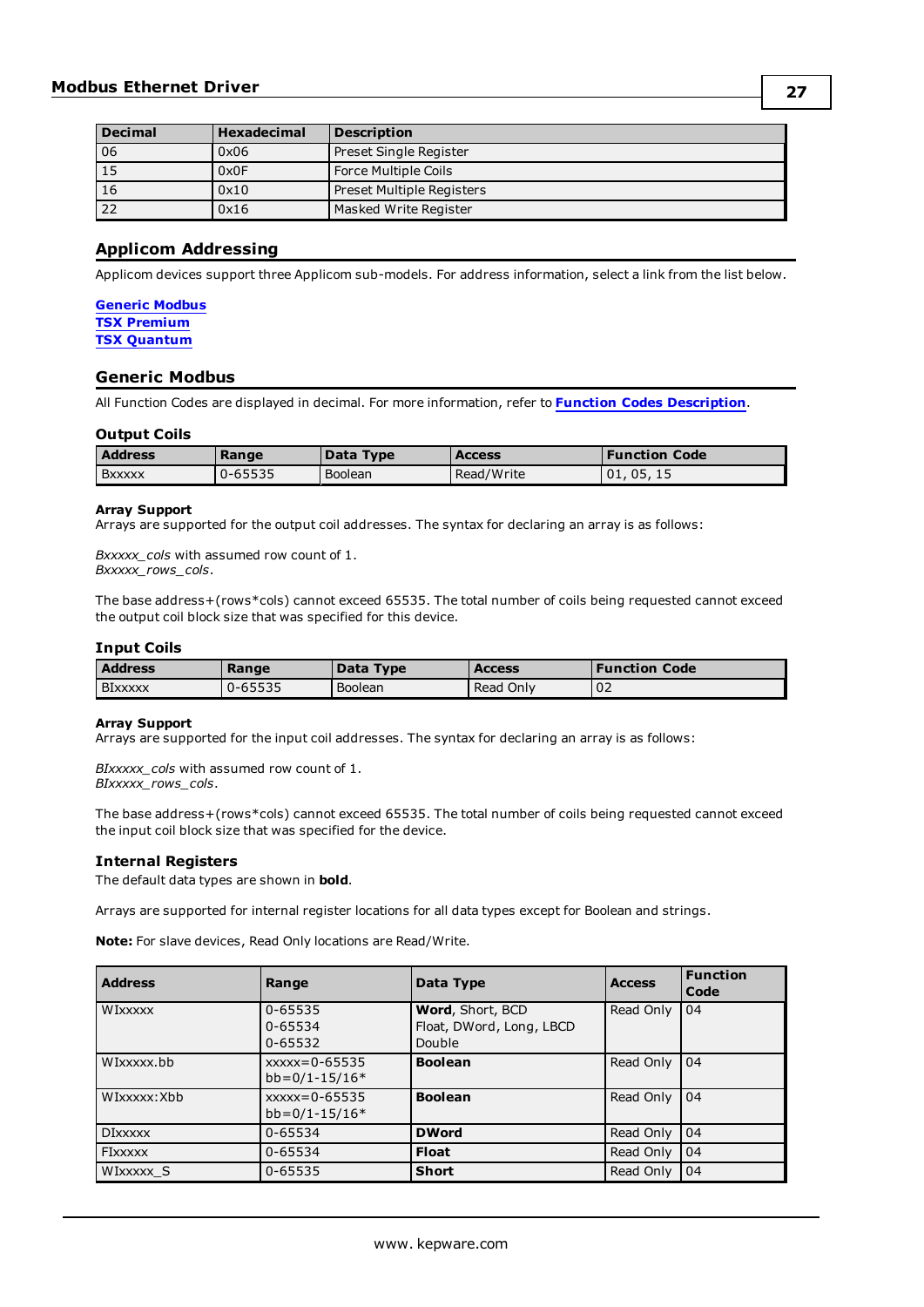| <b>Address</b>                                                   | Range                                                                  | Data Type                                    | <b>Access</b> | <b>Function</b><br>Code |
|------------------------------------------------------------------|------------------------------------------------------------------------|----------------------------------------------|---------------|-------------------------|
| WIXXXXX B                                                        | 0-65535                                                                | <b>BCD</b>                                   | Read Only     | 04                      |
| WIXXXXX $A^{**}$                                                 | 0-65535                                                                | <b>String</b>                                | Read Only     | 04                      |
| WIXXXXX $X < 1, 2$<br>$3 > ***$                                  | 0-65535<br>0-65534                                                     | Word, Short, BCD<br>Float, DWord, Long, LBCD | Read Only     | 04                      |
| DIXXXXX S                                                        | 0-65534                                                                | Long                                         | Read Only     | 04                      |
| DIXXXXX B                                                        | 0-65534                                                                | <b>LBCD</b>                                  | Read Only     | 04                      |
| DIXXXXX_X<1, 2, 3>***                                            | 0-65534                                                                | <b>DWord</b>                                 | Read Only     | 04                      |
| FIXXXXX_X<1, 2, 3>***                                            | 0-65534                                                                | <b>Float</b>                                 | Read Only     | 04                      |
| M WIxxxxx n(H)<br>String with HiLo<br>Byte Order (H<br>optional) | $xxxx = 0 - 65535$<br>n is string length<br>range is 1 to 120<br>words | <b>String</b>                                | Read Only     | 04                      |
| M WIxxxxx nL<br>String with LoHi<br><b>Byte Order</b>            | $xxxx = 0 - 65535$<br>n is string length<br>range is 1 to 120<br>words | <b>String</b>                                | Read Only     | 04                      |

\*For more information, refer to "Use 0-Based Bit Addressing" under **[Settings](#page-9-0)**.

\*\*The length of the string is 2 bytes.

\*\*\*For more information, refer to **Byte [Switching](#page-28-1) Suffixes**.

#### **Array Support**

Arrays are supported for the internal register addresses. The syntax for declaring an array is as follows:

*WIxxxxx\_cols* with assumed row count of 1. *WIxxxxx\_rows\_cols*.

For Word, Short, and BCD arrays, the base address+(rows\*cols) cannot exceed 65535. For Float, DWord, Long, and Long BCD arrays, the base address+(rows\*cols\*2) cannot exceed 65534. For all arrays, the total number of registers being requested cannot exceed the internal register block size that was specified for the device.

#### **Holding Registers**

The default data types are shown in **bold**.

Arrays are supported for holding register locations for all data types except for Boolean and strings.

**Note:** For slave devices, Read Only locations are Read/Write.

| <b>Address</b>             | Range                                 | Data Type                                                        | <b>Access</b> | <b>Function Code</b> |
|----------------------------|---------------------------------------|------------------------------------------------------------------|---------------|----------------------|
| <b>WXXXXX</b>              | 0-65535<br>0-65534<br>0-65532         | Word, Short, BCD<br>Float, DWord, Long,<br><b>LBCD</b><br>Double | Read/Write    | 03, 06, 16           |
| Wxxxxx.bb                  | $xxxx = 0 - 65535$<br>$bb=0/1-15/16*$ | <b>Boolean</b>                                                   | Read/Write    | 03, 06, 16, 22       |
| Wxxxxx: Xbb                | $xxxx = 0 - 65535$<br>$bb=0/1-15/16*$ | <b>Boolean</b>                                                   | Read/Write    | 03, 06, 16, 22       |
| <b>DXXXXX</b>              | 0-65534                               | <b>DWord</b>                                                     | Read/Write    | 03, 06, 16           |
| <b>FXXXXX</b>              | 0-65534                               | <b>Float</b>                                                     | Read/Write    | 03, 06, 16           |
| WXXXXX S                   | 0-65535                               | <b>Short</b>                                                     | Read/Write    | 03, 06, 16           |
| WXXXXX B                   | 0-65535                               | <b>BCD</b>                                                       | Read/Write    | 03, 06, 16           |
| WXXXXX A**                 | 0-65535                               | <b>String</b>                                                    | Read Only     | 03, 16               |
| Wxxxxx_X<1, 2, 3>***       | $0 - 65535$<br>0-65534                | Word, Short, BCD<br>Float, DWord, Long,<br><b>LBCD</b>           | Read/Write    | 03, 06, 16           |
| DXXXXX S                   | 0-65534                               | Long                                                             | Read/Write    | 03, 06, 16           |
| Dxxxxx B                   | 0-65534                               | <b>LBCD</b>                                                      | Read/Write    | 03, 06, 16           |
| DXXXXX $X < 1, 2, 3 > ***$ | 0-65534                               | <b>DWord</b>                                                     | Read/Write    | 03, 06, 16           |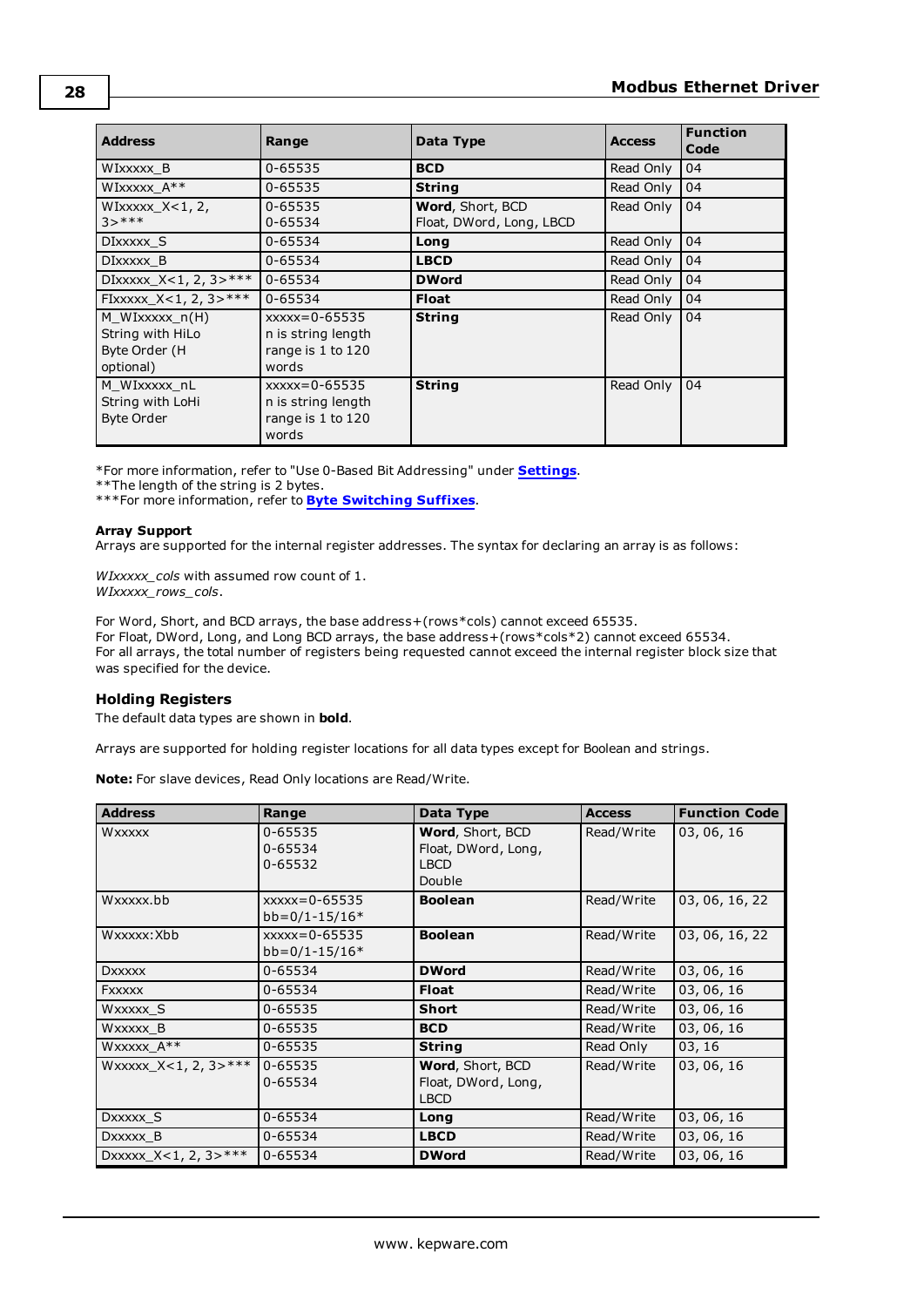| <b>Address</b>                                                  | Range                                                                  | Data Type     | <b>Access</b> | <b>Function Code</b> |
|-----------------------------------------------------------------|------------------------------------------------------------------------|---------------|---------------|----------------------|
| $\textsf{Fxxxx} \ \textsf{X} < 1, 2, 3 >^{\texttt{***}}$        | 0-65534                                                                | <b>Float</b>  | Read/Write    | 03, 06, 16           |
| M_Wxxxxx_n(H)<br>String with HiLo<br>Byte Order (H<br>optional) | $xxxx = 0 - 65535$<br>n is string length<br>range is 1 to 120<br>words | <b>String</b> | Read/Write    | 03, 16               |
| M Wxxxxx nL<br>String with LoHi<br><b>Byte Order</b>            | $xxxx = 0 - 65535$<br>n is string length<br>range is 1 to 120<br>words | <b>String</b> | Read/Write    | 03, 16               |

\*For more information, refer to "Use 0-Based Bit Addressing" under **[Settings](#page-9-0)**.

\*\*The length of the string is 2 bytes.

\*\*\*For more information, refer to **Byte [Switching](#page-28-1) Suffixes**.

#### **Array Support**

Arrays are supported for the holding register addresses. The syntax for declaring an array using decimal addressing is as follows.

*Wxxxxx\_cols* with assumed row count of 1. *Wxxxxx\_rows\_cols*.

For Word, Short, and BCD arrays, the base address+(rows\*cols) cannot exceed 65535. For Float, DWord, Long, and Long BCD arrays, the base address+(rows\*cols\*2) cannot exceed 65534. For all arrays, the total number of registers being requested cannot exceed the holding register block size that was specified for the device.

## **String Support**

The Applicom model supports reading and writing holding register memory as an ASCII string. When using holding registers for string data, each register will contain two bytes of ASCII data. The length of the string can be from 1 to 120 words. For more information on performing a block read on string tags, refer to **[Block](#page-13-0) Sizes**.

**Note:** String length may be limited by the maximum size of the write request allowed by the device. If the error message "Unable to write to address <address> on device<device>: Device responded with exception code 3" is received in the server event window, the device does not support the string length. To fix this, shorten the string to a supported length.

## <span id="page-28-1"></span>**Byte Switching Suffixes**

These suffixes are used to switch the bytes that compose data of type 16-bit Word, 32-bit DWord, or 32-bit Float. The byte switching is applied after the device-level settings for Modbus Byte Order and First Word Low in 32-bit Data Types are applied. For more information, refer to **[Settings](#page-9-0)**.

Byte Switching Suffixes can only be used with Internal Registers and Holding Registers. For information on the various types of switching that depend on the suffix and data type of the item, refer to the table below.

| <b>Suffix</b>   | 16-Bit Data Types (Word, Short,<br>BCD) | 32-Bit Data Types (DWord, Long, LBCD, Float)             |
|-----------------|-----------------------------------------|----------------------------------------------------------|
| $\_X1$          | $0102 - 0201$ (Byte switching)          | 01 02 03 04 -> 04 03 02 01 (Byte switching)              |
| X2              | 01 02 -> 02 01 (Byte switching)         | 01 02 03 04 -> 03 04 01 02 (Word switching)              |
| $\overline{X3}$ | 01 02 -> 02 01 (Byte switching)         | $101020304 \rightarrow 02010403$ (Switching bytes in the |
|                 |                                         | words)                                                   |

# <span id="page-28-0"></span>**TSX Quantum**

All Function Codes are displayed in decimal. For more information, refer to **Function Codes [Description](#page-25-2)**.

## **Output Coils**

| <b>Address</b> | Range   | Data Type | <b>Access</b> | <b>Function Code</b> |
|----------------|---------|-----------|---------------|----------------------|
| <b>OXXXXX</b>  | .-65536 | Boolean   | Read/Write    | '01.<br>05, 15       |

#### **Array Support**

Arrays are supported for the output coil addresses. The syntax for declaring an array is as follows:

*0xxxxx\_cols* with assumed row count of 1. *0xxxxx\_rows\_cols*.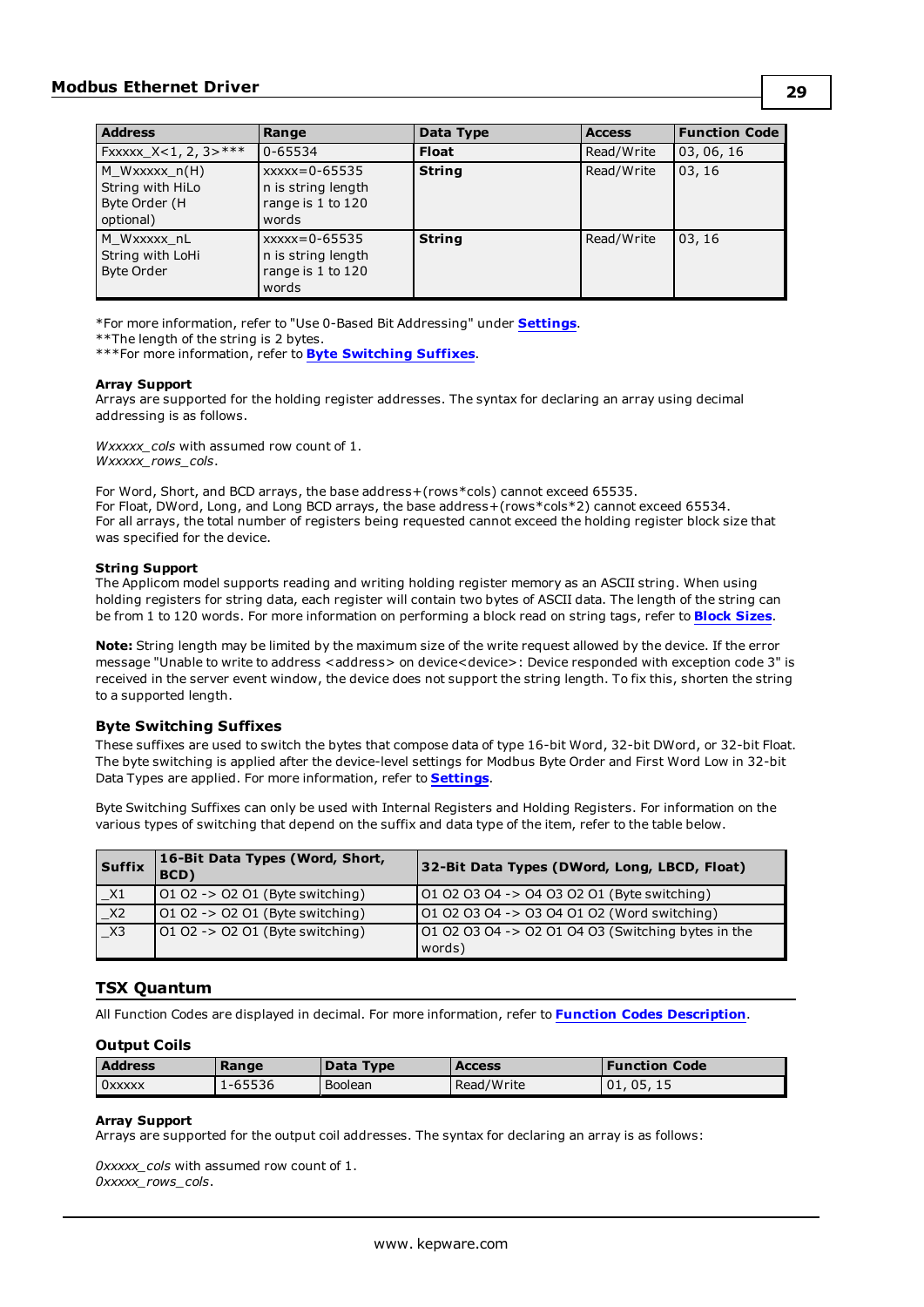The base address+(rows\*cols) cannot exceed 65536. The total number of coils being requested cannot exceed the output coil block size that was specified for the device.

# **Input Coils**

| <b>Address</b> | Range   | Data Type | <b>Access</b> | Function Code |
|----------------|---------|-----------|---------------|---------------|
| 1 xxxxx        | .-65536 | Boolean   | Read Only     | 02            |

#### **Array Support**

Arrays are supported for the input coil addresses. The syntax for declaring an array is as follows:

*1xxxxx\_cols* with assumed row count of 1. *1xxxxx\_rows\_cols*.

The base address+(rows\*cols) cannot exceed 65536. The total number of coils being requested cannot exceed the input coil block size that was specified for the device.

## **Internal Registers**

The default data types are shown in **bold**.

Arrays are supported for internal register locations for all data types except for Boolean and strings.

**Note:** For slave devices, Read Only locations are Read/Write.

| <b>Address</b>                                                   | Range                                                                  | Data Type                                                        | <b>Access</b> | <b>Function Code</b> |
|------------------------------------------------------------------|------------------------------------------------------------------------|------------------------------------------------------------------|---------------|----------------------|
| 3xxxxx                                                           | 1-65536<br>1-65535<br>1-65533                                          | Word, Short, BCD<br>Float, DWord, Long,<br><b>LBCD</b><br>Double | Read Only     | 04                   |
| 3xxxxx.bb                                                        | $xxxxx = 1 - 65536$<br>$bb=0/1-15/16*$                                 | <b>Boolean</b>                                                   | Read Only     | 04                   |
| 3xxxxx: Xbb                                                      | $xxxx = 0 - 65535$<br>$bb=0/1-15/16*$                                  | <b>Boolean</b>                                                   | Read Only     | 04                   |
| D3xxxxx                                                          | 1-65535                                                                | <b>DWord</b>                                                     | Read Only     | 04                   |
| F3xxxxx                                                          | 1-65535                                                                | <b>Float</b>                                                     | Read Only     | 04                   |
| 3xxxxx S                                                         | 1-65536                                                                | <b>Short</b>                                                     | Read Only     | 04                   |
| 3xxxxx B                                                         | 1-65536                                                                | <b>BCD</b>                                                       | Read Only     | 04                   |
| $3xxxx \mathbf{A}^{**}$                                          | 1-65536                                                                | <b>String</b>                                                    | Read Only     | 04                   |
| $3xxxx_1x<1, 2, 3>***$                                           | 1-65536<br>1-65535                                                     | Word, Short, BCD<br>Float, DWord, Long,<br><b>LBCD</b>           | Read Only     | 04                   |
| D3xxxxx S                                                        | 1-65535                                                                | Long                                                             | Read Only     | 04                   |
| D3xxxxx B                                                        | 1-65535                                                                | <b>LBCD</b>                                                      | Read Only     | 04                   |
| D3xxxxx_X<1, 2, 3>***                                            | 1-65535                                                                | <b>DWord</b>                                                     | Read Only     | 04                   |
| F3xxxxx X<1, 2, 3>***                                            | 1-65535                                                                | <b>Float</b>                                                     | Read Only     | 04                   |
| $M_3xxxx_1(H)$<br>String with HiLo<br>Byte Order (H<br>optional) | $xxxx = 1 - 65536$<br>n is string length<br>range is 1 to 120<br>words | <b>String</b>                                                    | Read Only     | 04                   |
| M 3xxxxx nL<br>String with LoHi<br><b>Byte Order</b>             | $xxxxx=1-65536$<br>n is string length<br>range is 1 to 120<br>words    | <b>String</b>                                                    | Read Only     | 04                   |

\*For more information, refer to "Use 0-Based Bit Addressing" under **[Settings](#page-9-0)**.

\*\*The length of the string is 2 bytes.

#### **Array Support**

Arrays are supported for the internal register addresses. The syntax for declaring an array is as follows:

*3xxxxx\_cols* with assumed row count of 1. *3xxxxx\_rows\_cols*.

<sup>\*\*\*</sup>For more information, refer to **Byte [Switching](#page-31-1) Suffixes**.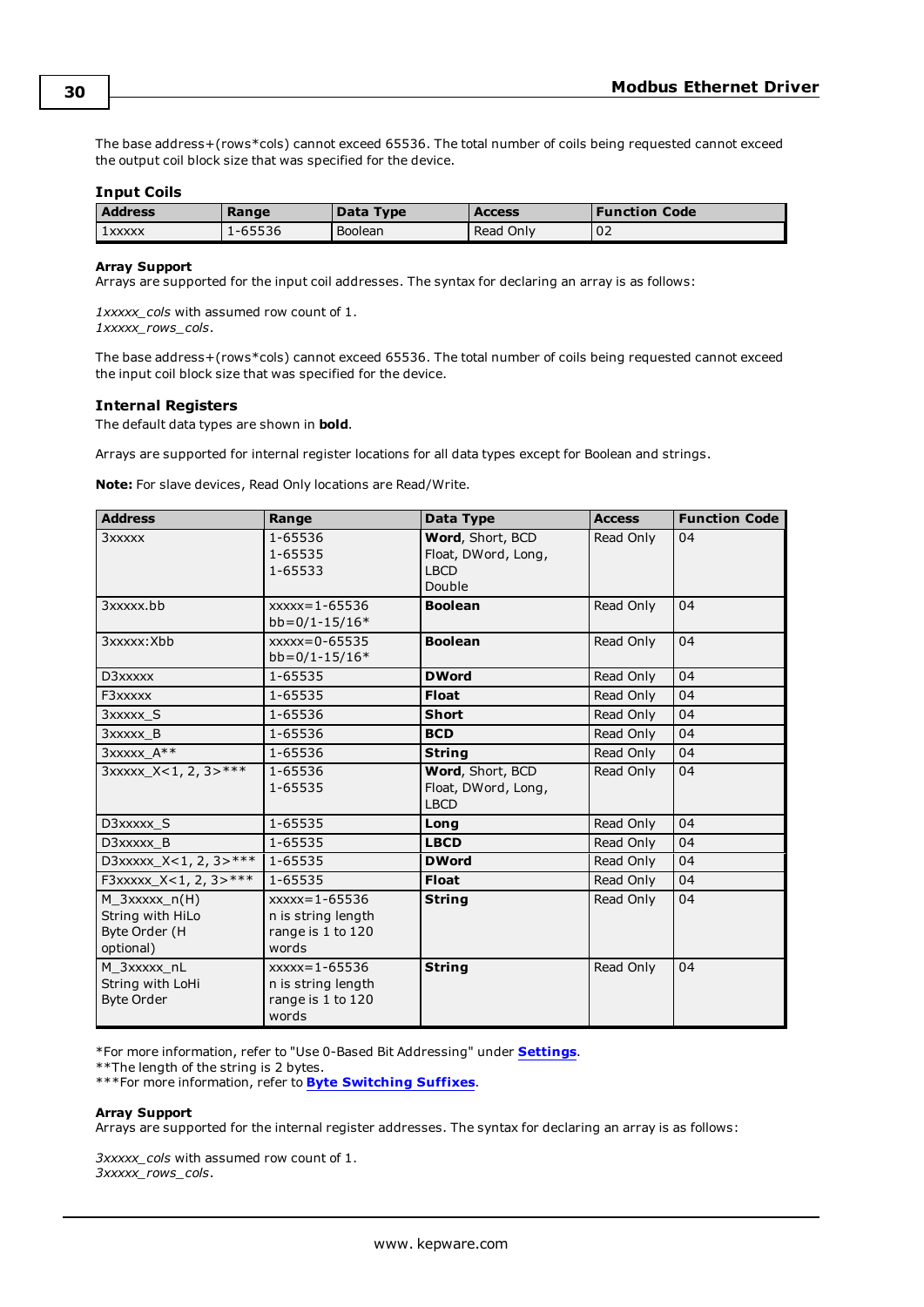For Word, Short, and BCD arrays, the base address+(rows\*cols) cannot exceed 65536. For Float, DWord, Long, and Long BCD arrays, the base address+(rows\*cols\*2) cannot exceed 65535. For all arrays, the total number of registers being requested cannot exceed the internal register block size that was specified for the device.

# **Holding Registers**

The default data types are shown in **bold**.

Arrays are supported for holding register locations for all data types except for Boolean and strings.

**Note:** For slave devices, Read Only locations are Read/Write.

| <b>Address</b>                                                      | Range                                                                   | Data Type                                              | <b>Access</b> | <b>Function</b><br>Code |
|---------------------------------------------------------------------|-------------------------------------------------------------------------|--------------------------------------------------------|---------------|-------------------------|
| 4xxxxx                                                              | 1-65536<br>1-65535<br>1-65533                                           | Word, Short, BCD<br>Float, DWord, Long, LBCD<br>Double | Read/Write    | 03, 06, 16              |
| 4xxxxx.bb                                                           | $xxxxx = 1 - 65536$<br>$bb=0/1-15/16*$                                  | <b>Boolean</b>                                         | Read/Write    | 03, 06, 16, 22          |
| 4xxxxx: Xbb                                                         | $xxxx = 0 - 65535$<br>$bb=0/1-15/16*$                                   | <b>Boolean</b>                                         | Read/Write    | 03, 06, 16, 22          |
| D4xxxxx                                                             | 1-65535                                                                 | <b>DWord</b>                                           | Read/Write    | 03, 06, 16              |
| F4xxxxx                                                             | 1-65535                                                                 | <b>Float</b>                                           | Read/Write    | 03, 06, 16              |
| 4xxxxx S                                                            | 1-65536                                                                 | <b>Short</b>                                           | Read/Write    | 03, 06, 16              |
| 4xxxxx B                                                            | 1-65536                                                                 | <b>BCD</b>                                             | Read/Write    | 03, 06, 16              |
| $4x$ xxxx $A^{**}$                                                  | 1-65536                                                                 | <b>String</b>                                          | Read Only     | 03, 16                  |
| 4xxxxx_X<1, 2, 3>***                                                | 1-65536<br>1-65535                                                      | Word, Short, BCD<br>Float, DWord, Long, LBCD           | Read/Write    | 03, 06, 16              |
| D4xxxxx S                                                           | 1-65535                                                                 | Long                                                   | Read/Write    | 03, 06, 16              |
| D4xxxxx B                                                           | 1-65535                                                                 | <b>LBCD</b>                                            | Read/Write    | 03, 06, 16              |
| D4xxxxx_X<1, 2,<br>$3 > ***$                                        | 1-65535                                                                 | <b>DWord</b>                                           | Read/Write    | 03, 06, 16              |
| F4xxxxx_X<1, 2, 3>***                                               | 1-65535                                                                 | <b>Float</b>                                           | Read/Write    | 03, 06, 16              |
| $M$ 4xxxxx $n(H)$<br>String with HiLo<br>Byte Order (H<br>optional) | $xxxxx = 1 - 65536$<br>n is string length<br>range is 1 to 120<br>words | <b>String</b>                                          | Read/Write    | 03, 16                  |
| M 4xxxxx nL<br>String with LoHi<br><b>Byte Order</b>                | $xxxxx = 1 - 65536$<br>n is string length<br>range is 1 to 120<br>words | <b>String</b>                                          | Read/Write    | 03, 16                  |

\*For more information, refer to "Use 0-Based Bit Addressing" under **[Settings](#page-9-0)**.

\*\*The length of the string is 2 bytes.

\*\*\*For more information, refer to **Byte [Switching](#page-31-1) Suffixes**.

## **Array Support**

Arrays are supported for the holding register addresses. The syntax for declaring an array using decimal addressing is as follows.

*4xxxxx\_cols* with assumed row count of 1. *4xxxxx\_rows\_cols*.

For Word, Short, and BCD arrays, the base address+(rows\*cols) cannot exceed 65536. For Float, DWord, Long, and Long BCD arrays, the base address+(rows\*cols\*2) cannot exceed 65535. For all arrays, the total number of registers being requested cannot exceed the holding register block size that was specified for the device.

## **String Support**

The Applicom model supports reading and writing holding register memory as an ASCII string. When using holding registers for string data, each register will contain two bytes of ASCII data. The length of the string can be from 1 to 120 words. For information on performing a block read on string tags, refer to **[Block](#page-13-0) Sizes**.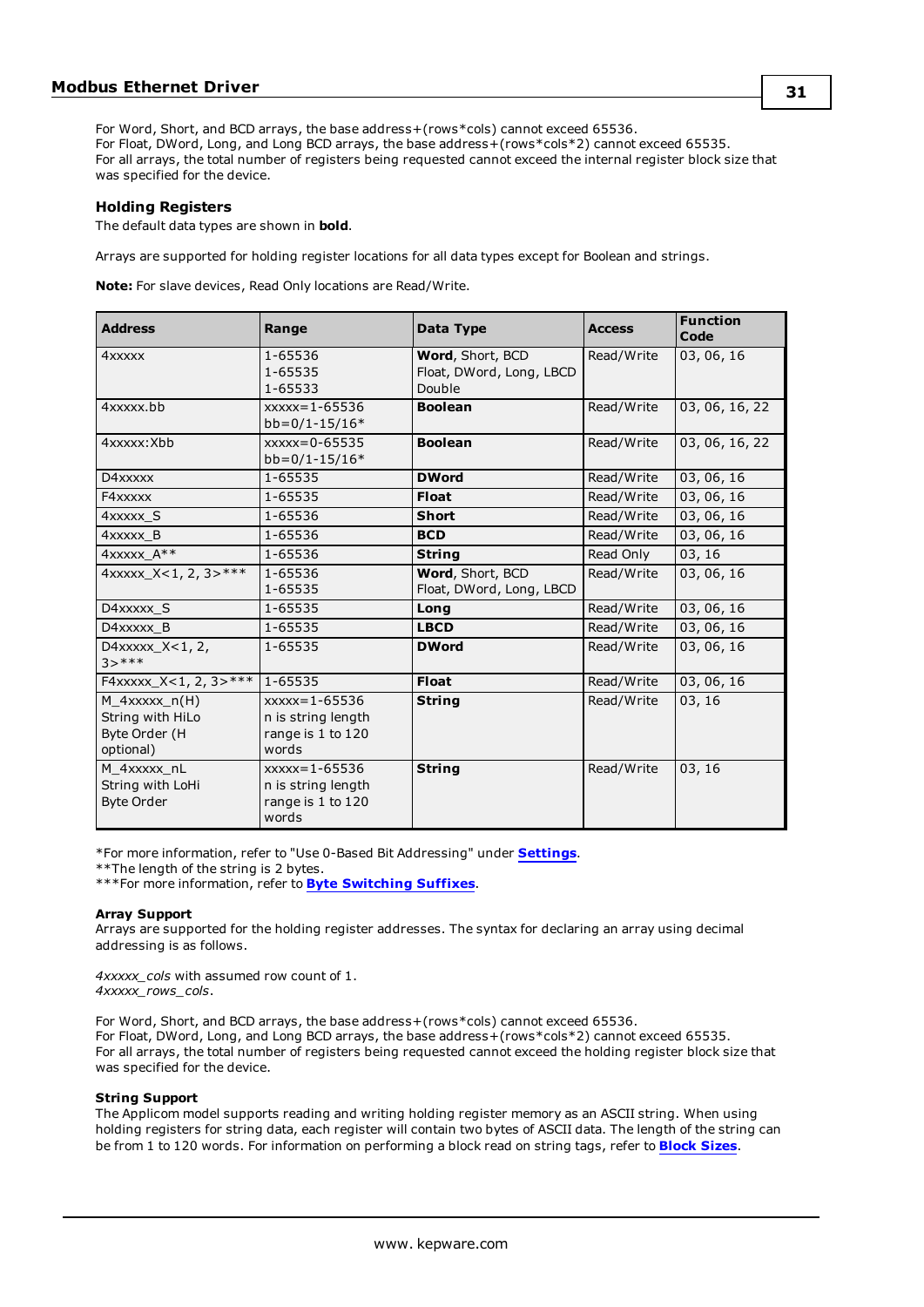**Note:** String length may be limited by the maximum size of the write request allowed by the device. If the error message "Unable to write to address <address> on device <device>: Device responded with exception code 3" is received in the server event window, the device does not support the string length. To fix this, shorten the string to a supported length.

# <span id="page-31-1"></span>**Byte Switching Suffixes**

These suffixes are used to switch the bytes that compose data of type 16-bit Word, 32-bit DWord, or 32-bit Float. The byte switching is applied after the device-level settings for Modbus Byte Order and First Word Low in 32-bit Data Types are applied. For more information, refer to **[Settings](#page-9-0)**.

Byte Switching Suffixes can only be used with Internal Registers and Holding Registers. For information on the various types of switching that depend on the suffix and data type of the item, refer to the table below.

| Suffix | 16-Bit Data Types (Word, Short,<br>BCD) | 32-Bit Data Types (DWord, Long, LBCD, Float)                 |
|--------|-----------------------------------------|--------------------------------------------------------------|
| $\_X1$ | 01 02 -> 02 01 (Byte switching)         | 01 02 03 04 -> 04 03 02 01 (Byte switching)                  |
| $\_X2$ | $0102 -> 0201$ (Byte switching)         | 01 02 03 04 -> 03 04 01 02 (Word switching)                  |
| X3     | 01 02 -> 02 01 (Byte switching)         | 01 02 03 04 -> 02 01 04 03 (Switching bytes in the<br>words) |

# <span id="page-31-0"></span>**TSX Premium**

All Function Codes are displayed in decimal. For more information, refer to **Function Codes [Description](#page-25-2)**.

## **Output Coils**

| <b>Address</b> | Range       | Data Type | <b>Access</b> | <b>Function Code</b> |
|----------------|-------------|-----------|---------------|----------------------|
| %MXxxxxx       | $0 - 65535$ | Boolean   | Read/Write    | 01.05.15             |
| %Mxxxxx        | 0-65535     | Boolean   | Read/Write    | 01.05.15             |

#### **Array Support**

Arrays are supported for the output coil addresses. The syntax for declaring an array is as follows:

*%MXxxxxx\_cols* with assumed row count of 1. *%MXxxxxx\_rows\_cols*.

The base address+(rows\*cols) cannot exceed 65535. The total number of coils being requested cannot exceed the output coil block size that was specified for the device.

# **Holding Registers**

The default data types are shown in **bold**.

Arrays are supported for holding register locations for all data types except for Boolean and strings.

**Note:** For slave devices, Read Only locations are Read/Write.

| <b>Address</b>               | Range                                 | Data Type                                                        | <b>Access</b> | <b>Function</b><br>Code |
|------------------------------|---------------------------------------|------------------------------------------------------------------|---------------|-------------------------|
| %MWxxxxx                     | 0-65535<br>0-65534<br>0-65532         | Word, Short, BCD<br>Float, DWord, Long,<br><b>LBCD</b><br>Double | Read/Write    | 03, 06, 16              |
| %MWxxxxx.bb                  | $xxxx = 0 - 65535$<br>$bb=0/1-15/16*$ | <b>Boolean</b>                                                   | Read/Write    | 03, 06, 16, 22          |
| %MWxxxxx:Xbb                 | $xxxx = 0 - 65535$<br>$bb=0/1-15/16*$ | <b>Boolean</b>                                                   | Read/Write    | 03, 06, 16, 22          |
| %DWxxxxx<br>or %MDxxxxx      | 0-65534                               | <b>DWord</b>                                                     | Read/Write    | 03, 06, 16              |
| %FWxxxxx<br>or %MFxxxxx      | 0-65534                               | <b>Float</b>                                                     | Read/Write    | 03, 06, 16              |
| %MWxxxxx S                   | 0-65535                               | <b>Short</b>                                                     | Read/Write    | 03, 06, 16              |
| %MWxxxxx B                   | 0-65535                               | <b>BCD</b>                                                       | Read/Write    | 03, 06, 16              |
| %MWXXXXX $A**$               | 0-65535                               | <b>String</b>                                                    | Read Only     | 03, 16                  |
| %MWxxxxx $X < 1, 2, 3 > ***$ | 0-65535                               | Word, Short, BCD                                                 | Read/Write    | 03, 06, 16              |

**32**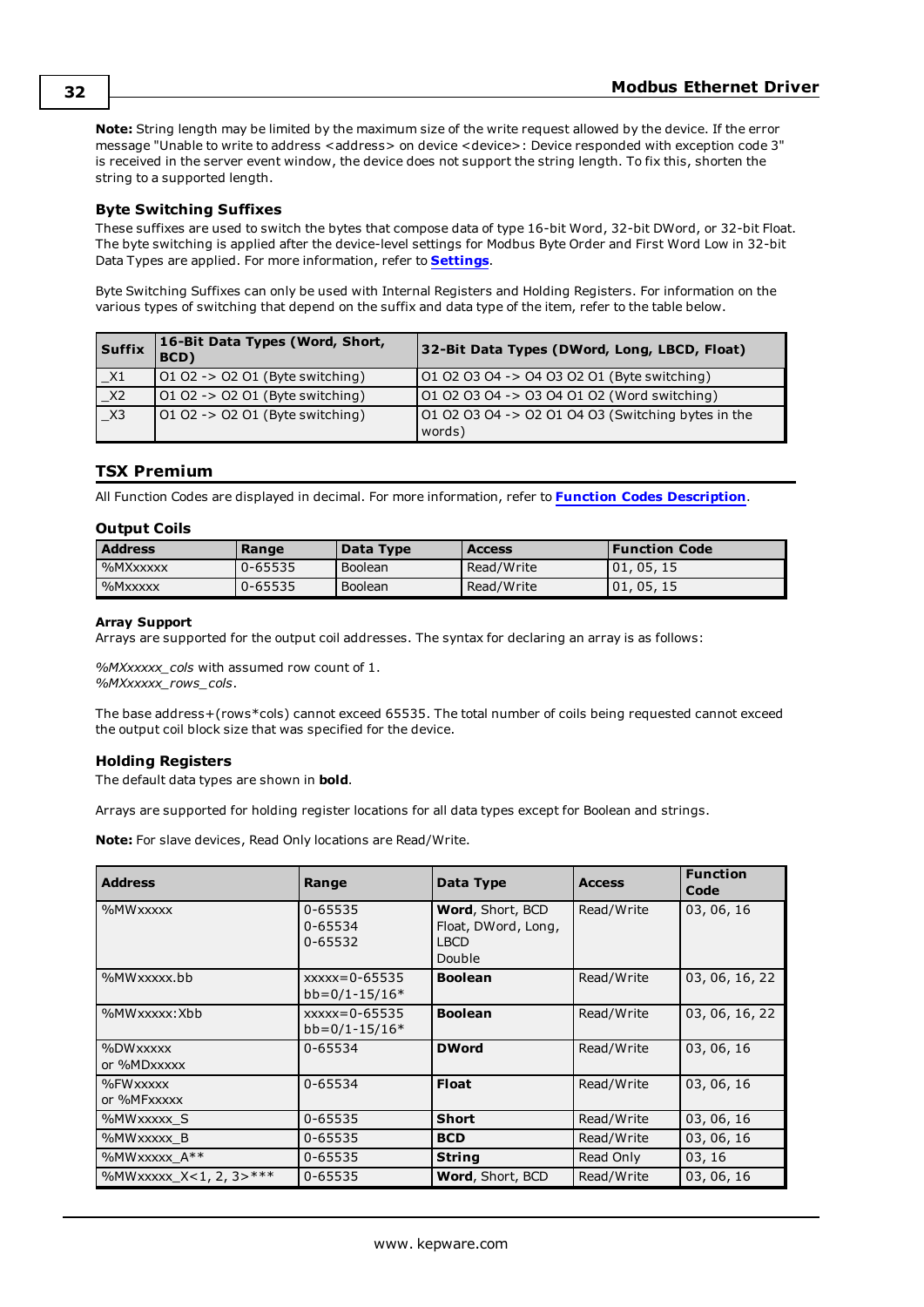| <b>Address</b>                                                 | Range                                                                  | Data Type                          | <b>Access</b> | <b>Function</b><br>Code |
|----------------------------------------------------------------|------------------------------------------------------------------------|------------------------------------|---------------|-------------------------|
|                                                                | 0-65534                                                                | Float, DWord, Long,<br><b>LBCD</b> |               |                         |
| %DWxxxxx S                                                     | 0-65534                                                                | Long                               | Read/Write    | 03, 06, 16              |
| %DWxxxxx B                                                     | 0-65534                                                                | <b>LBCD</b>                        | Read/Write    | 03, 06, 16              |
| %DWxxxxx_X<1, 2, 3>***<br>or %MDxxxxx_X<1, 2, 3>***            | 0-65534                                                                | <b>DWord</b>                       | Read/Write    | 03, 06, 16              |
| %FWXXXXX $X < 1, 2, 3 > ***$<br>or %MFxxxxx_X<1, 2, 3>***      | 0-65534                                                                | <b>Float</b>                       | Read/Write    | 03, 06, 16              |
| M %MWxxxxx n(H)<br>String with HiLo<br>Byte Order (H optional) | $xxxx = 0 - 65535$<br>n is string length<br>range is 1 to 120<br>words | <b>String</b>                      | Read/Write    | 03, 16                  |
| M %MWxxxxx nL<br>String with LoHi Byte Order                   | $xxxx = 0 - 65535$<br>n is string length<br>range is 1 to 120<br>words | <b>String</b>                      | Read/Write    | 03, 16                  |

\*For more information, refer to "Use 0-Based Bit Addressing" under **[Settings](#page-9-0)**.

\*\*The length of the string is 2 bytes.

\*\*\*For more information, refer to **Byte [Switching](#page-32-1) Suffixes**.

#### **Array Support**

Arrays are supported for the holding register addresses. The syntax for declaring an array using decimal addressing is as follows:

*%MWxxxxx\_cols* with assumed row count of 1. *%MWxxxxx\_rows\_cols*.

For Word, Short, and BCD arrays, the base address+(rows\*cols) cannot exceed 65535. For Float, DWord, Long, and Long BCD arrays, the base address+(rows\*cols\*2) cannot exceed 65534. For all arrays, the total number of registers being requested cannot exceed the holding register block size that was specified for the device.

## **String Support**

The Applicom model supports reading and writing holding register memory as an ASCII string. When using holding registers for string data, each register will contain two bytes of ASCII data. The length of the string can be from 1 to 120 words. For more information on performing block read on string tags, refer to **[Block](#page-13-0) Sizes**.

**Note:** String length may be limited by the maximum size of the write request allowed by the device. If the error message "Unable to write to address <address> on device<device>: Device responded with exception code 3" is received in the server event window, the device does not support the string length. To fix this, shorten the string to a supported length.

# <span id="page-32-1"></span>**Byte Switching Suffixes**

These suffixes are used to switch the bytes that compose data of type 16-bit Word, 32-bit DWord, or 32-bit Float. The byte switching is applied after the device-level settings for Modbus Byte Order and First Word Low in 32-bit Data Types are applied. For more information, refer to **[Settings](#page-9-0)**.

Byte Switching Suffixes can only be used with Internal Registers and Holding Registers. For information on the various types of switching that depend on the suffix and data type of the item, refer to the table below.

| <b>Suffix</b> | 16-Bit Data Types (Word, Short,<br>BCD) | 32-Bit Data Types (DWord, Long, LBCD, Float)                       |
|---------------|-----------------------------------------|--------------------------------------------------------------------|
| $\times 1$    | $0102 - 0201$ (Byte switching)          | 01 02 03 04 -> 04 03 02 01 (Byte switching)                        |
| $\_x2$        | 01 02 -> 02 01 (Byte switching)         | 01 02 03 04 -> 03 04 01 02 (Word switching)                        |
| $\_X3$        | 01 02 -> 02 01 (Byte switching)         | $101020304 \rightarrow 02010403$ (Switching bytes in the<br>words) |

# <span id="page-32-0"></span>**CEG Addressing**

Addressing for the CEG device model is the same as that for the Modbus device model. For more information, refer to **Modbus [Addressing](#page-34-0)**.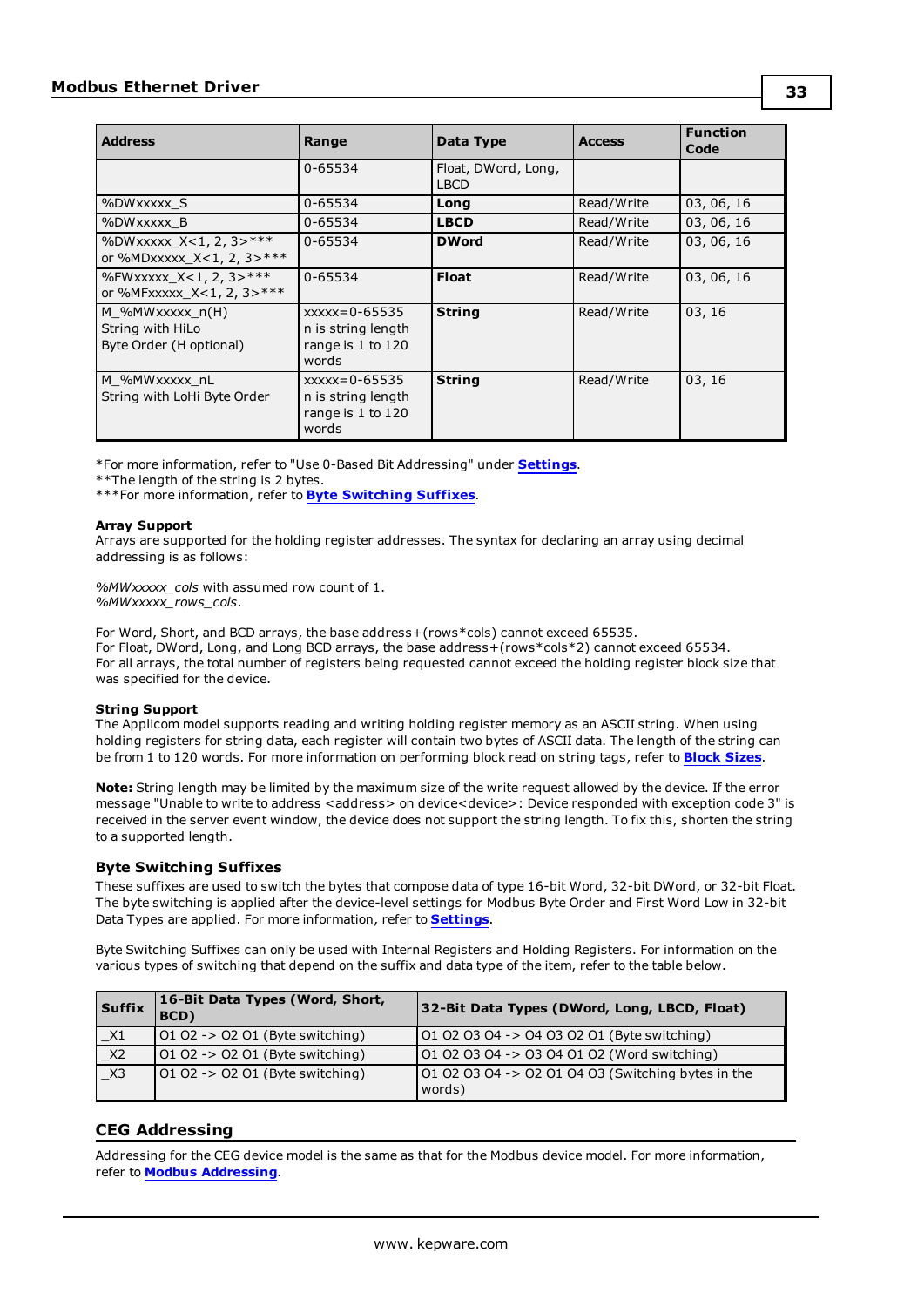# <span id="page-33-0"></span>**Fluenta Addressing**

The default data types are shown in **bold**.

| <b>Address</b> | Range                                           | Data Type     | <b>Access</b> |
|----------------|-------------------------------------------------|---------------|---------------|
| System         | 400000-409999                                   | Float, Double | Read/Write    |
| Output         | 410000-410999<br>420000-420999<br>430000-430999 | Float, Double | Read Only     |
| User           | 411000-411999<br>421000-421999<br>431000-431999 | Float, Double | Read/Write    |
| Service        | 412000-412999<br>422000-422999<br>432000-432999 | Float, Double | Read/Write    |
| Accumulation   | 413000-413999<br>423000-423999<br>433000-433999 | Float, Double | Read Only     |

# <span id="page-33-1"></span>**Instromet Addressing**

The default data types are shown in **bold**.

| <b>Address</b> | Range          | Data Type           | <b>Access</b> |
|----------------|----------------|---------------------|---------------|
| Short Integers | 1400000-400199 | <b>Word</b> , Short | Read Only     |
| Long Integers  | 400200-400399  | <b>DWord, Long</b>  | Read Only     |
| Floats         | 400400-400599  | <b>Float</b>        | Read Only     |

# <span id="page-33-2"></span>**Mailbox Addressing**

The default data types are shown in **bold**.

# **Decimal Addressing**

| <b>Address</b> | Range                            | Data Type                | <b>Access</b> |
|----------------|----------------------------------|--------------------------|---------------|
| l 4xxxxx       | 1-65536                          | Word, Short, BCD         | Read/Write    |
| 4xxxxx.bb      | $xxxxx=1-65536$<br>$bb = 0 - 15$ | <b>Boolean</b>           | Read/Write    |
| 4xxxxx         | 1-65535                          | Float, DWord, Long, LBCD | Read/Write    |

## **Hexadecimal Addressing**

| <b>Address</b> | Range                            | Data Type                | <b>Access</b> |
|----------------|----------------------------------|--------------------------|---------------|
| H4yyyyy        | $1 - 10000$                      | Word, Short, BCD         | Read/Write    |
| H4yyyyy.c      | $1$ yyyyy = 1-10000<br>$c = 0-F$ | <b>Boolean</b>           | Read/Write    |
| H4yyyy         | $1$ -FFFF                        | Float, DWord, Long, LBCD | Read/Write    |

**Note:** Modbus Mailbox does not support function code 22 (0x16). Only 0x10 (Holding Reg Write Multiple) and 0x6 (Holding Reg Write Single) are supported. It is possible to write to a single bit by turning off **Use holding register bit mask writes** in Device Properties under the settings tab. This forces it to use the Read/Modify/Write sequence instead of directly writing to the bit. Only the **Master Modbus** device (not the Mailbox) has to change its setting to get this to work.

## **Arrays**

Arrays are also supported for the holding register addresses. The syntax for declaring an array (using decimal addressing) is as follows:

*4xxxx[cols]* with assumed row count of 1. *4xxxx[rows][cols]*.

For Word, Short and BCD arrays, the base address+(rows\*cols) cannot exceed 65536.

For Float, DWord, Long and Long BCD arrays, the base address+(rows\*cols\* 2) cannot exceed 65535.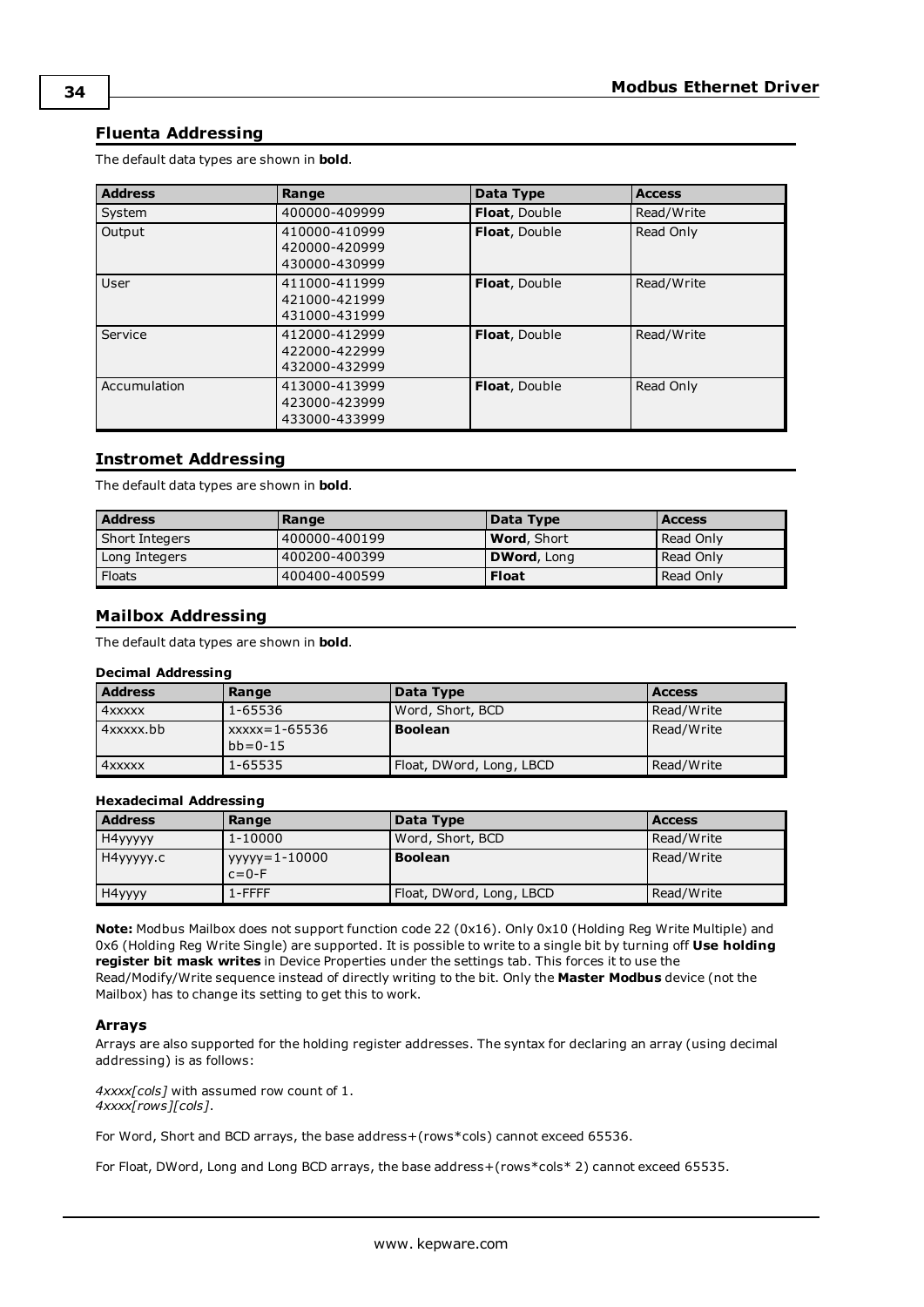For all arrays, the total number of registers being requested cannot exceed the holding register block size that was specified for this device.

# <span id="page-34-0"></span>**Modbus Addressing**

For this driver, the terms Slave and Unsolicited are used interchangeably.

# **5-Digit Addressing vs. 6-Digit Addressing**

In Modbus addressing, the first digit of the address specifies the primary table. The remaining digits represent the device's data item. The maximum value of the data item is a two-byte unsigned integer (65,535). Internally, this driver requires six digits to represent the entire address table and item. It is important to note that many Modbus devices may not support the full range of the data item. To avoid confusion when entering an address for such a device, this driver "pads" the address (adds a digit) according to what was entered in the address field. If a primary table type is followed by up to 4 digits (example: 4x, 4xx, 4xxx or 4xxxx), the address stays at or pads, with extra zeroes, to five (5) digits. If a primary table type is followed by five (5) digits (example: 4xxxxx), the address does not change. Internally, addresses entered as 41, 401, 4001, 40001 or 400001 are all equivalent representations of an address specifying primary table type 4 and data item 1.

| <b>Primary Table</b> | <b>Description</b> |
|----------------------|--------------------|
|                      | Output Coils       |
|                      | Input Coils        |
|                      | Internal Registers |
| $\sqrt{ }$           | Holding Registers  |

# **Modbus Addressing in Decimal Format**

The Function Codes are displayed in decimal. For more information, refer to **Function Codes [Description](#page-25-2)**.

| <b>Address Type</b> | Range                                  | Data Type                | Access*    | <b>Function</b><br>Codes |
|---------------------|----------------------------------------|--------------------------|------------|--------------------------|
| <b>Output Coils</b> | 000001-065536                          | Boolean                  | Read/Write | 01, 05, 15               |
| <b>Input Coils</b>  | 100001-165536                          | <b>Boolean</b>           | Read Only  | 02                       |
| Internal            | 300001-365536                          | Word, Short, BCD         | Read Only  | 04                       |
| Registers           | 300001-365535                          | Float, DWord, Long, LBCD | Read Only  | 04                       |
|                     | 300001-365533                          | Double                   | Read Only  | 04                       |
|                     | $xxxx = 1 - 65536$<br>$bb=0/1-15/16**$ | <b>Boolean</b>           | Read Only  | 04                       |
|                     | 300001.2H-                             | String                   | Read Only  | 04                       |
|                     | 365536.240H***                         |                          |            |                          |
|                     |                                        | String                   | Read Only  | 04                       |
|                     | 300001.2L-                             |                          |            |                          |
|                     | 365536.240L***                         |                          |            |                          |
| Holding             | 400001-465536                          | Word, Short, BCD         | Read/Write | 03, 06, 16               |
| Registers           | 400001-465535                          | Float, DWord, Long, LBCD | Read/Write | 03, 06, 16               |
|                     | 400001-465533                          | Double                   | Read/Write | 03, 06, 16               |
|                     | $XXX = 1 - 65536$<br>$bb=0/1-15/16*$   | <b>Boolean</b>           | Read/Write | 03, 06, 16, 22           |
|                     | 400001.2H-                             | <b>String</b>            | Read/Write | 03, 16                   |
|                     | 465536.240H***                         |                          |            |                          |
|                     |                                        | <b>String</b>            | Read/Write | 03, 16                   |
|                     | 400001.2L-<br>465536.240L***           |                          |            |                          |

\*For slave devices, Read Only locations are Read/Write.

\*\*For more information, refer to "Zero vs. One Based Addressing" in **[Settings](#page-9-0)**.

\*\*\*.Bit is string length, range 2 to 240 bytes.

## **Modbus Addressing in Hexadecimal Format**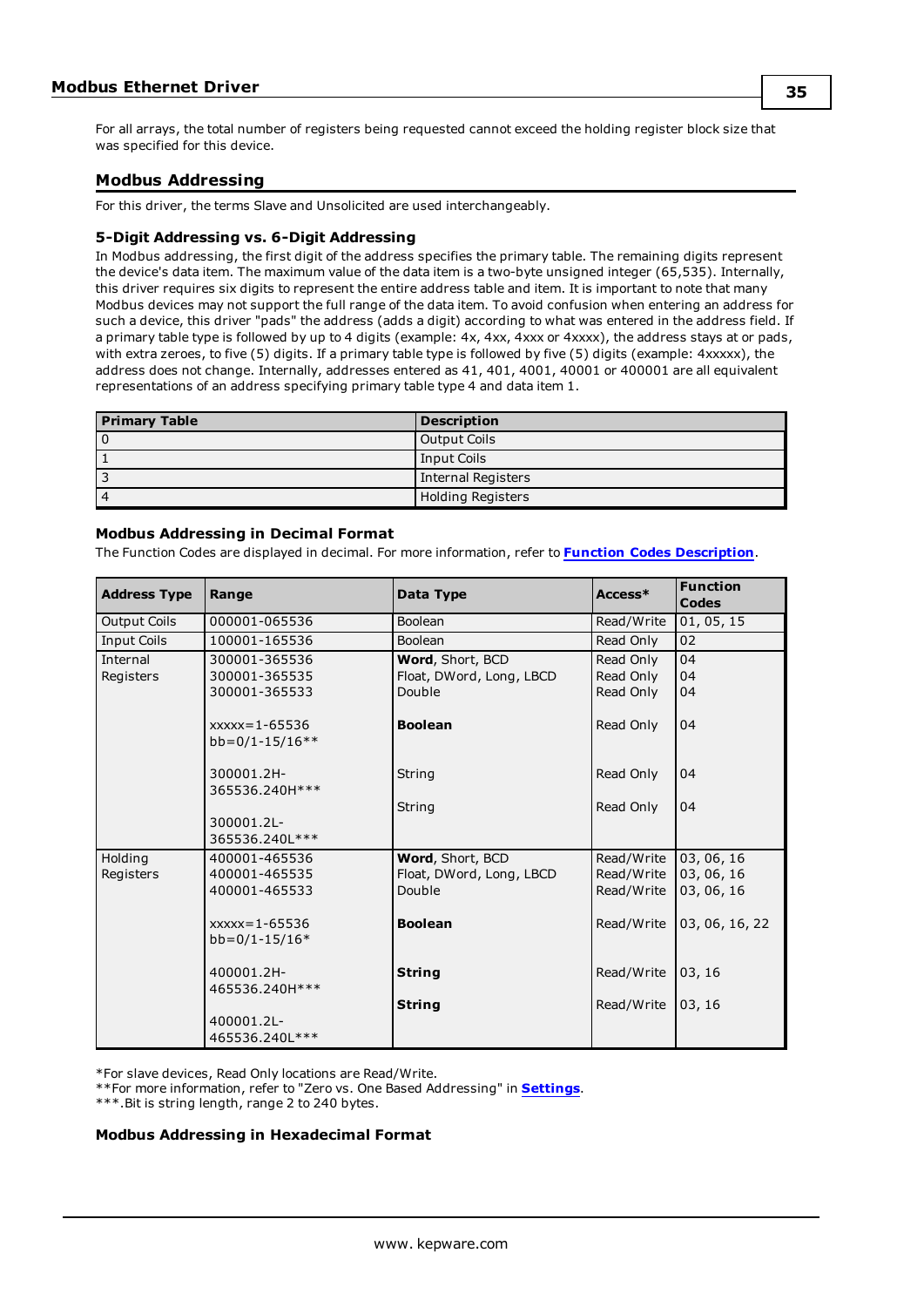| Address Type        | Range                                | Data Type                | Access*    |
|---------------------|--------------------------------------|--------------------------|------------|
| <b>Output Coils</b> | H000001-H010000                      | Boolean                  | Read/Write |
| <b>Input Coils</b>  | H100001-H110000                      | <b>Boolean</b>           | Read Only  |
| Internal            | H300001-H310000                      | Word, Short, BCD         | Read Only  |
| Registers           | H300001-H30FFFF                      | Float, DWord, Long, LBCD | Read Only  |
|                     | H300001-H30FFFD                      | Double                   | Read Only  |
|                     | $yyyyy=1-10000$<br>$cc = 0/1 - F/10$ | <b>Boolean</b>           | Read Only  |
|                     | H300001.2H-H3FFFF.240H**             | String                   | Read Only  |
|                     | H300001.2L-H3FFFF.240L**             | String                   | Read Only  |
| Holding             | H400001-H410000                      | Word, Short, BCD         | Read/Write |
| Registers           | H400001-H40FFFF                      | Float, DWord, Long, LBCD | Read/Write |
|                     | H400001-H40FFFD                      | Double                   | Read/Write |
|                     | $yyyyy=1-10000$<br>$cc = 0/1 - F/10$ | <b>Boolean</b>           | Read/Write |
|                     | H400001.2H-H4FFFF.240H               | <b>String</b>            | Read/Write |
|                     | H400001.2L-H4FFFF.240L               | <b>String</b>            | Read/Write |

\*For slave devices, Read Only locations are Read/Write.

\*\*.Bit is string length, range 2 to 240 bytes.

# **Packed Coils**

The Packed Coil address type allows access to multiple consecutive coils as an analog value. This feature is available for both Input Coils and Output Coils when in Polled Mode only. It is not available to devices that are configured to access the unsolicited memory map or that are in Mailbox Mode. The decimal syntax is 0xxxxx#nn, where:

- . *xxxxx* is the address of the first coil (with a range of 000001-065521).
- $\cdot$  *nn* is the number of coils that will be packed into an analog value (with a range of 01-16).

The hexadecimal syntax is H0*yyyyy*#*nn*, where:

- yyyyy is the address of the first coil (with a range of H000001-H000FFF1).
- $\cdot$  *nn* is the number of coils that will be packed into an analog value (with a range of 01-16).

## **Notes:**

- 1. The only valid data type is Word. Output Coils have Read/Write access, whereas Input Coils have Read Only access. In decimal addressing, Output Coils support Function Codes 01 and 15, whereas Input Coils support Function Code 02.
- 2. The bit order will be such that the start address will be the Least Significant Bit (LSB) of analog value.

# **Write Only Access**

All Read/Write addresses may be set as Write Only by prefixing a "W" to the address such as "W40001", which will prevent the driver from reading the register at the specified address. Any attempts by the client to read a Write Only tag will result in obtaining the last successful write value to the specified address. If no successful writes have occurred, then the client will receive 0/NULL for numeric/string values for an initial value.

**Caution:** Setting the Write Only tags client access privileges to Read Only will cause writes to these tags to fail and the client to always receive 0/NULL for numeric/string values.

## **Mailbox Mode**

Only Holding Registers are supported in Mailbox Mode. When read from a client, the data is read locally from a cache, not from a physical device. When written to from a client, the data is written to both the local cache and the physical device as determined by the Device ID routing path. For more information, refer to **[Mailbox](#page-6-6) Mode**.

**Note:** The Double data type is not supported.

**36**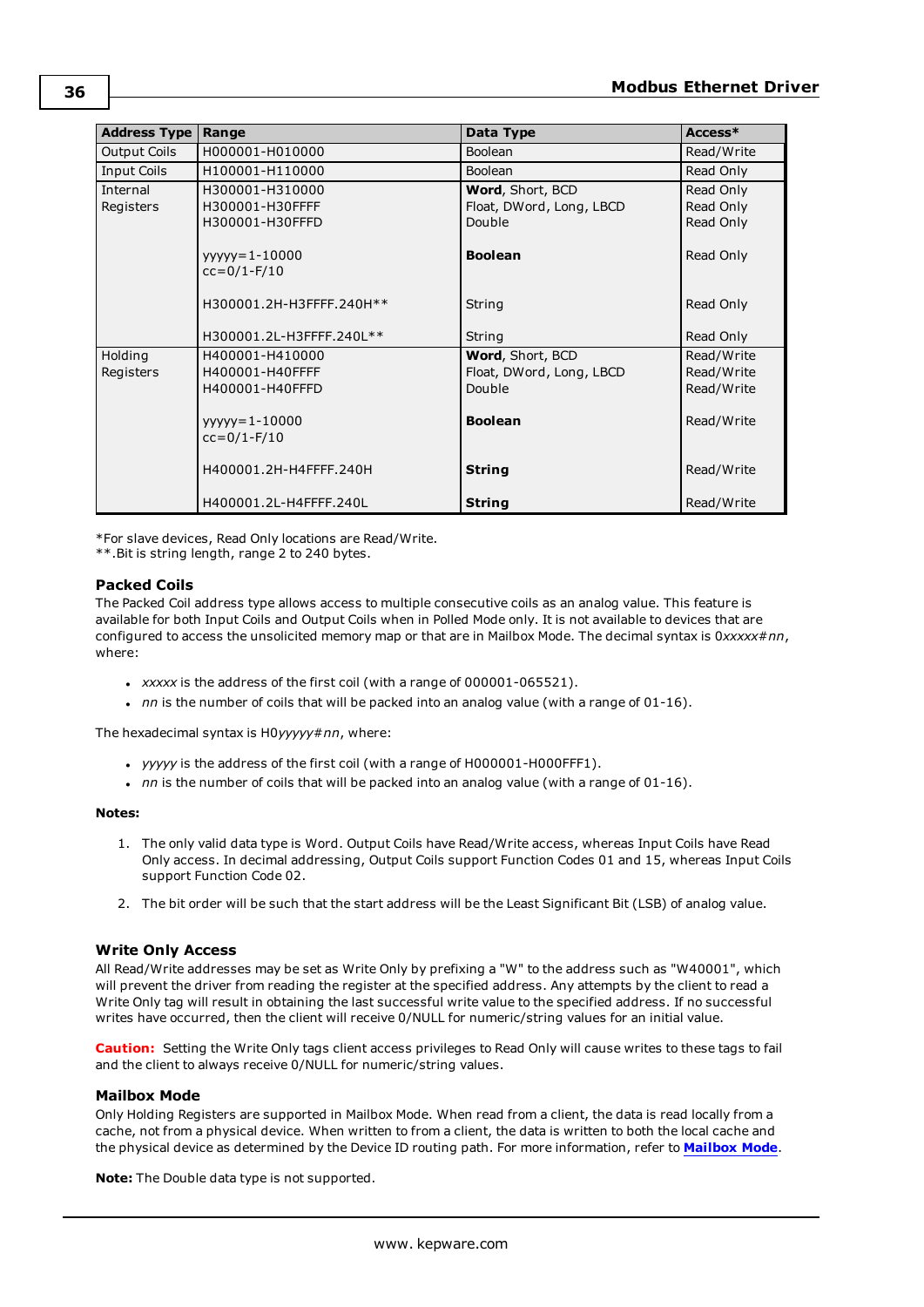# **String Support**

The Modbus model supports reading and writing holding register memory as an ASCII string. When using holding registers for string data, each register will contain two bytes of ASCII data. The order of the ASCII data within a given register can be selected when the string is defined. The length of the string can be from 2 to 240 bytes and is entered in place of a bit number. The length must be entered as an even number. Appending either an "H" or "L" to the address specifies the byte order.

**Note:** For more information on performing block reads on string tags for the Modbus model, refer to **[Block](#page-13-0) [Sizes](#page-13-0)**.

#### **Examples**

- 1. To address a string starting at 40200 with a length of 100 bytes and HiLo byte order, enter "40200.100H".
- 2. To address a string starting at 40500 with a length of 78 bytes and LoHi byte order, enter "40500.78L".

**Note:** String length may be limited by the maximum size of the write request allowed by the device. If the error message "Unable to write to address <address> on device<device>: Device responded with exception code 3" is received in the server event window, the device did not like the length of the string. If possible, try shortening the string.

## **Array Support**

Arrays are supported both for internal and holding register locations (including all data types except Boolean and String) and for input and output coils (Boolean data types). There are two ways to address an array. The following examples apply to holding registers:

4*xxxx* [rows] [cols] 4*xxxx* [cols] with assumed row count of one.

For Word, Short and BCD arrays, the base address + (rows \* cols) cannot exceed 65536. For Float, DWord, Long, and Long BCD arrays, the base address + (rows \* cols \* 2) cannot exceed 65535. For all arrays, the total number of registers being requested cannot exceed the holding register block size that was specified for this device.

# <span id="page-36-0"></span>**Roxar Addressing**

The default data types are shown in **bold**.

| <b>Address</b> | Range         | Data Type           | <b>Access</b> |
|----------------|---------------|---------------------|---------------|
| Short Integers | 403000-403999 | <b>Word</b> , Short | Read/Write    |
| Floats         | 407000-407999 | <b>Float</b>        | Read/Write    |
| <b>Floats</b>  | 409000-409999 | <b>Float</b>        | Read Only     |

# <span id="page-36-1"></span>**Statistics Items**

Statistical items use data collected through additional diagnostics information, which is not collected by default. To use statistical items, Communication Diagnostics must be enabled. To enable Communication Diagnostics, right-click on the channel in the Project View and click **Properties | Enable Diagnostics**. Alternatively, doubleclick on the channel and select **Enable Diagnostics**.

#### **Channel-Level Statistics Items**

The syntax for channel-level statistics items is *<channel>.\_Statistics*.

**Note:** Statistics at the channel level are the sum of those same items at the device level.

| l Item            | Data Type    | <b>Access</b> | <b>Description</b>                                                                 |
|-------------------|--------------|---------------|------------------------------------------------------------------------------------|
| CommFailures      | <b>DWord</b> | Read/Write    | The total number of times communication<br>has failed (or has run out of retries). |
| ErrorResponses    | <b>DWord</b> | Read/Write    | The total number of valid error responses<br>received.                             |
| ExpectedResponses | <b>DWord</b> | Read/Write    | The total number of expected responses<br>received.                                |
| LastResponseTime  | String       | Read Only     | The time at which the last valid response                                          |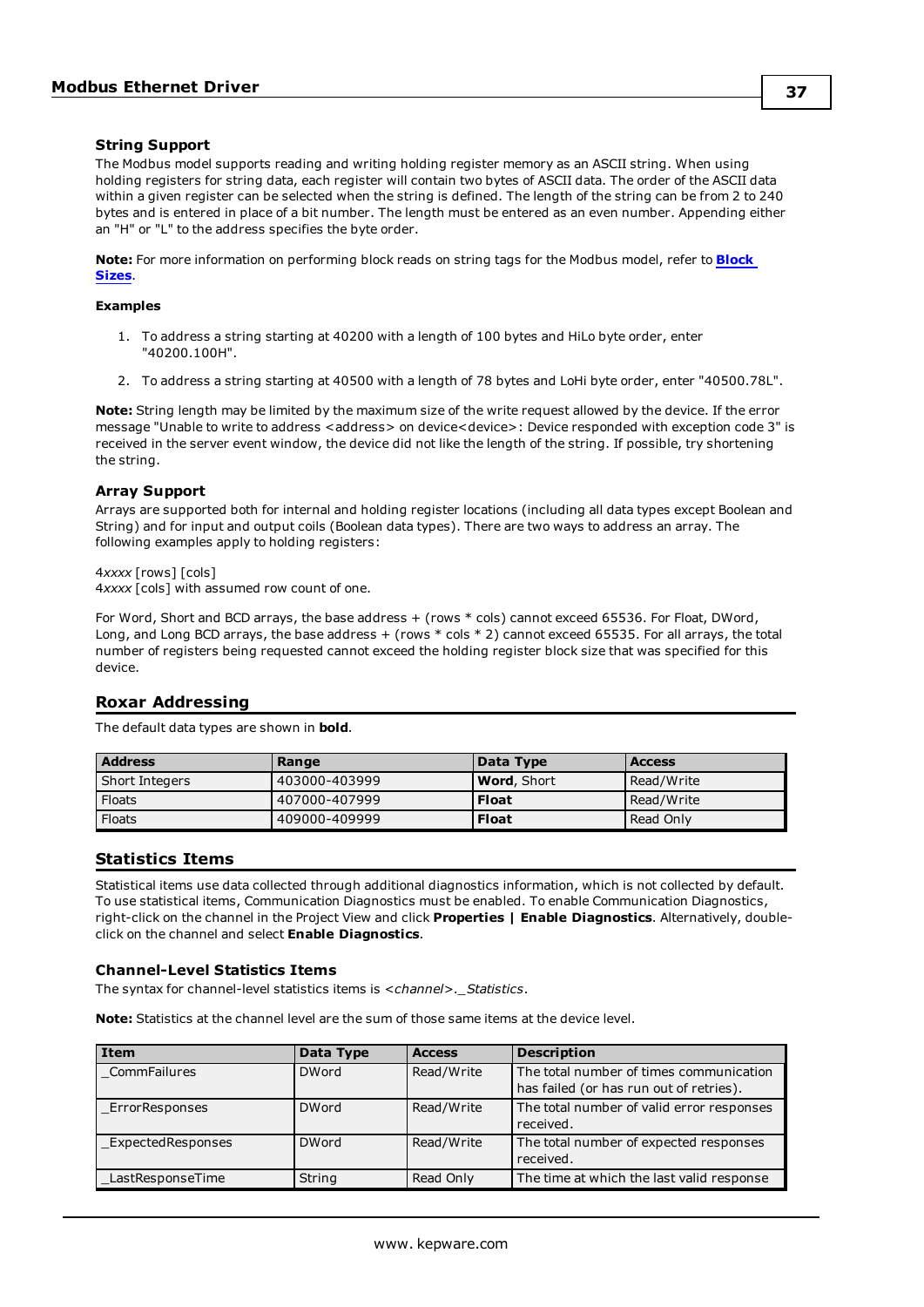| <b>Item</b>      | Data Type    | <b>Access</b> | <b>Description</b>                                                                                                                  |
|------------------|--------------|---------------|-------------------------------------------------------------------------------------------------------------------------------------|
|                  |              |               | was received.                                                                                                                       |
| LateData         | <b>DWord</b> | Read/Write    | The total number of times that a driver<br>tag's data update occurred later than<br>expected (based on the specified scan<br>rate). |
| MsgResent        | <b>DWord</b> | Read/Write    | The total number of messages sent as a<br>retry.                                                                                    |
| MsgSent          | <b>DWord</b> | Read/Write    | The total number of messages sent<br>initially.                                                                                     |
| MsgTotal         | <b>DWord</b> | Read Only     | The total number of messages sent (both<br>MsgSent + _MsgResent).                                                                   |
| PercentReturn    | Float        | Read Only     | The proportion of expected responses<br>(Received) to initial sends (Sent) as a<br>percentage.                                      |
| PercentValid     | Float        | Read Only     | The proportion of total valid responses<br>received (_TotalResponses) to total<br>requests sent (_MsgTotal) as a<br>percentage.     |
| Reset            | <b>Bool</b>  | Read/Write    | Resets all diagnostic counters. Writing to<br>the Reset Tag causes all diagnostic<br>counters to be reset at this level.            |
| RespBadChecksum* | <b>DWord</b> | Read/Write    | The total number of responses with<br>checksum errors.                                                                              |
| RespTimeouts     | <b>DWord</b> | Read/Write    | The total number of messages that failed<br>to receive any kind of response.                                                        |
| RespTruncated    | <b>DWord</b> | Read/Write    | The total number of messages that<br>received only a partial response.                                                              |
| TotalResponses   | <b>DWord</b> | Read Only     | The total number of valid responses<br>received (_ErrorResponses + _<br>ExpectedResponses).                                         |

\* The \_RespBadChecksum statistic is not implemented; packet checksums are handled by the TCP protocol.

Statistical items are not updated in simulation mode *(see device general properties)*.

# **Device-Level Statistics Items**

The syntax for device-level statistics items is *<channel>.<device>.\_Statistics*.

| <b>Item</b>              | Data Type    | <b>Access</b> | <b>Description</b>                                                                                                                  |
|--------------------------|--------------|---------------|-------------------------------------------------------------------------------------------------------------------------------------|
| CommFailures             | <b>DWord</b> | Read/Write    | The total number of times communication<br>has failed (or has run out of retries).                                                  |
| ErrorResponses           | <b>DWord</b> | Read/Write    | The total number of valid error responses<br>received.                                                                              |
| <b>ExpectedResponses</b> | <b>DWord</b> | Read/Write    | The total number of expected responses<br>received.                                                                                 |
| LastResponseTime         | String       | Read Only     | The time at which the last valid response<br>was received.                                                                          |
| LateData                 | <b>DWord</b> | Read/Write    | The total number of times that a driver<br>tag's data update occurred later than<br>expected (based on the specified scan<br>rate). |
| MsgResent                | <b>DWord</b> | Read/Write    | The total number of messages sent as a<br>retry.                                                                                    |
| MsgSent                  | <b>DWord</b> | Read/Write    | The total number of messages sent<br>initially.                                                                                     |
| MsgTotal                 | <b>DWord</b> | Read Only     | The total number of messages sent (both<br>MsgSent + MsgResent).                                                                    |
| PercentReturn            | Float        | Read Only     | The proportion of expected responses<br>(Received) to initial sends (Sent) as a<br>percentage.                                      |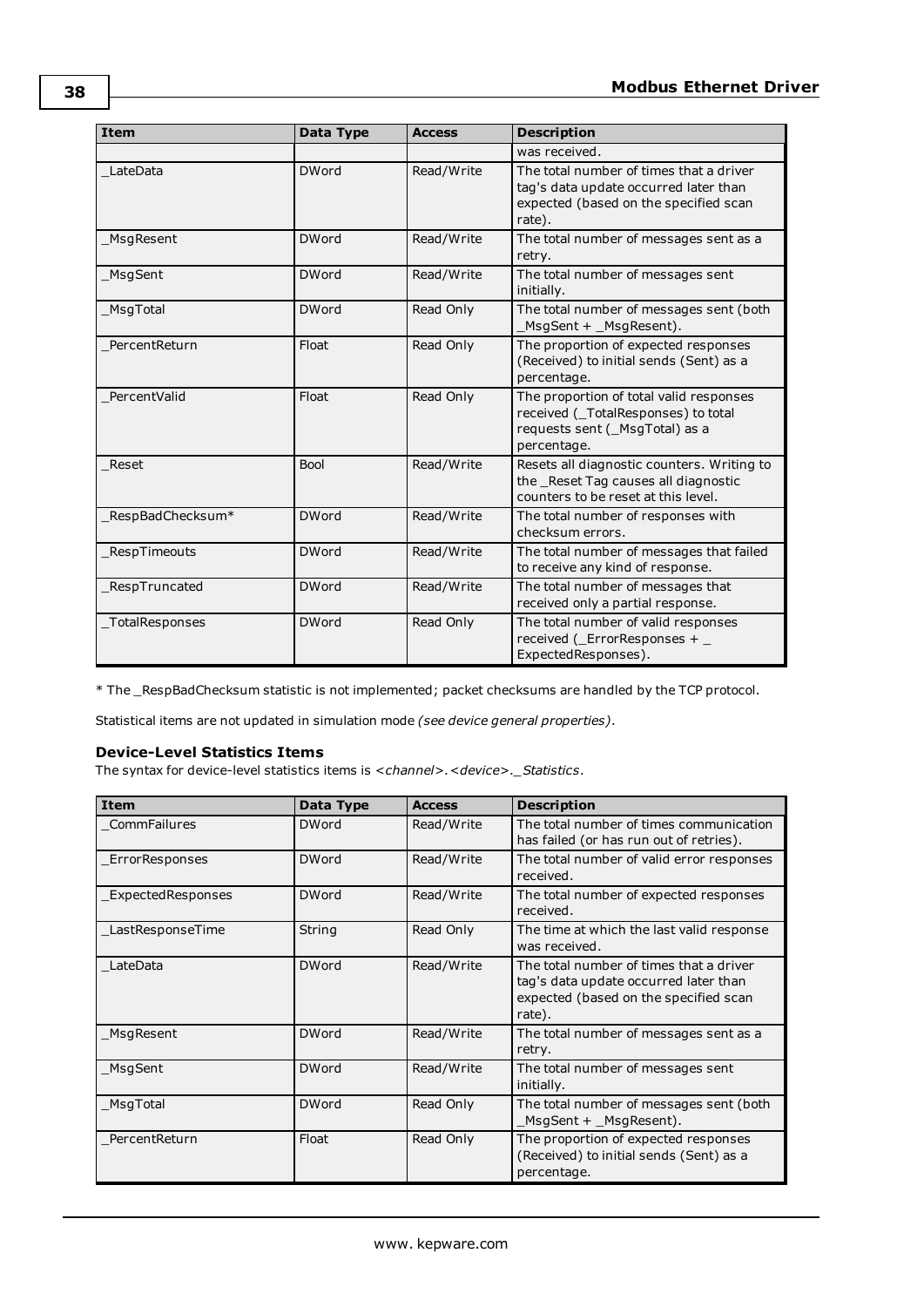| <b>Item</b>      | Data Type    | <b>Access</b> | <b>Description</b>                                                                                                              |
|------------------|--------------|---------------|---------------------------------------------------------------------------------------------------------------------------------|
| PercentValid     | Float        | Read Only     | The proportion of total valid responses<br>received (_TotalResponses) to total<br>requests sent (_MsgTotal) as a<br>percentage. |
| Reset            | <b>Bool</b>  | Read/Write    | Resets all diagnostic counters. Writing to<br>the _Reset Tag causes all diagnostic<br>counters to be reset at this level.       |
| RespBadChecksum* | <b>DWord</b> | Read/Write    | The total number of responses with<br>checksum errors.                                                                          |
| RespTimeouts     | <b>DWord</b> | Read/Write    | The total number of messages that failed<br>to receive any kind of response.                                                    |
| RespTruncated    | <b>DWord</b> | Read/Write    | The total number of messages that<br>received only a partial response.                                                          |
| TotalResponses   | <b>DWord</b> | Read Only     | The total number of valid responses<br>received (ErrorResponses +<br>ExpectedResponses).                                        |

\* The \_RespBadChecksum statistic is not implemented; packet checksums are handled by the TCP protocol.

Statistical items are not updated in simulation mode *(see device general properties)*.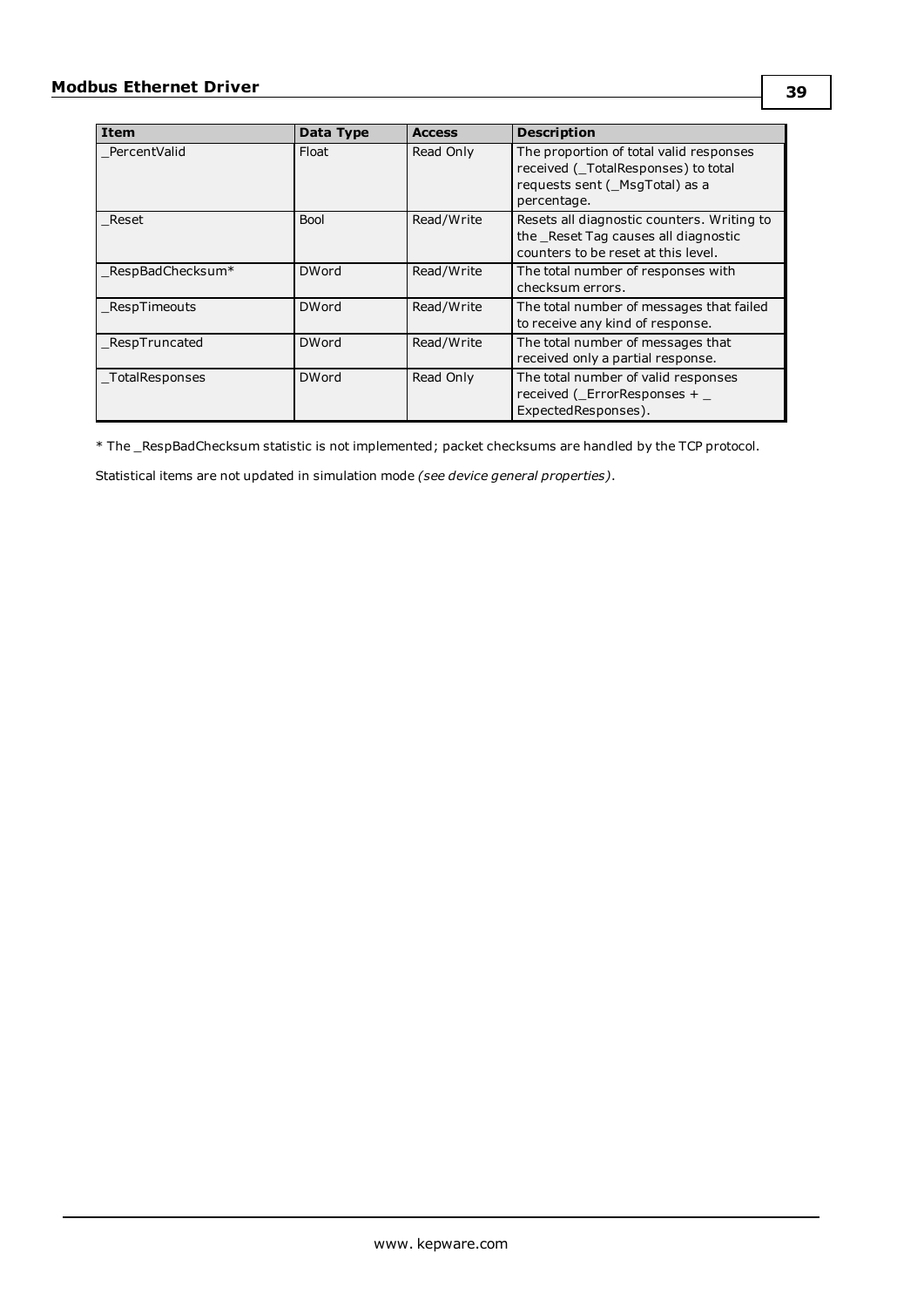# <span id="page-39-0"></span>**Error Descriptions**

The following classes of messages may be generated. Click on a link for a list of messages.

**Address [Validation](#page-39-1) Device Status [Messages](#page-40-4) Device Specific [Messages](#page-43-3) Automatic Tag Database [Generation](#page-46-0) Messages Modbus [Exception](#page-48-0) Codes**

# <span id="page-39-1"></span>**Address Validation**

The following error/warning messages may be generated. Click on the link for a description of the message.

**Address [<address>](#page-39-2) is out of range for the specified device or register. Array size is out of range for address [<address>.](#page-39-3) Array support is not available for the specified address: [<address>.](#page-39-4) Data Type <type> is not valid for device address [<address>.](#page-39-5) Device address [<address>](#page-40-0)** contains a syntax error **Device address [<address>](#page-40-1)** is not supported by model <model name>. **Device address [<address>](#page-40-2)** is read only. **Missing [address.](#page-40-3)**

# <span id="page-39-2"></span>**Address <address> is out of range for the specified device or register.**

# **Error Type:**

Warning

## **Possible Cause:**

A tag address that has been specified statically references a location that is beyond the range of supported locations for the device.

## **Solution:**

<span id="page-39-3"></span>Verify that the address is correct; if it is not, re-enter it in the client application.

# **Array size is out of range for address <address>.**

## **Error Type:**

Warning

## **Possible Cause:**

A tag address that has been specified statically is requesting an array size that is too large for the address type or block size of the driver.

# **Solution:**

Re-enter the address in the client application to specify either a smaller value for the array or a different starting point.

# <span id="page-39-4"></span>**Array support is not available for the specified address: <address>.**

## **Error Type:**

Warning

## **Possible Cause:**

A tag address that has been specified statically contains an array reference for an address type that doesn't support arrays.

# **Solution:**

<span id="page-39-5"></span>Re-enter the address in the client application to remove the array reference or correct the address type.

# **Data Type <type> is not valid for device address <address>.**

# **Error Type:**

Warning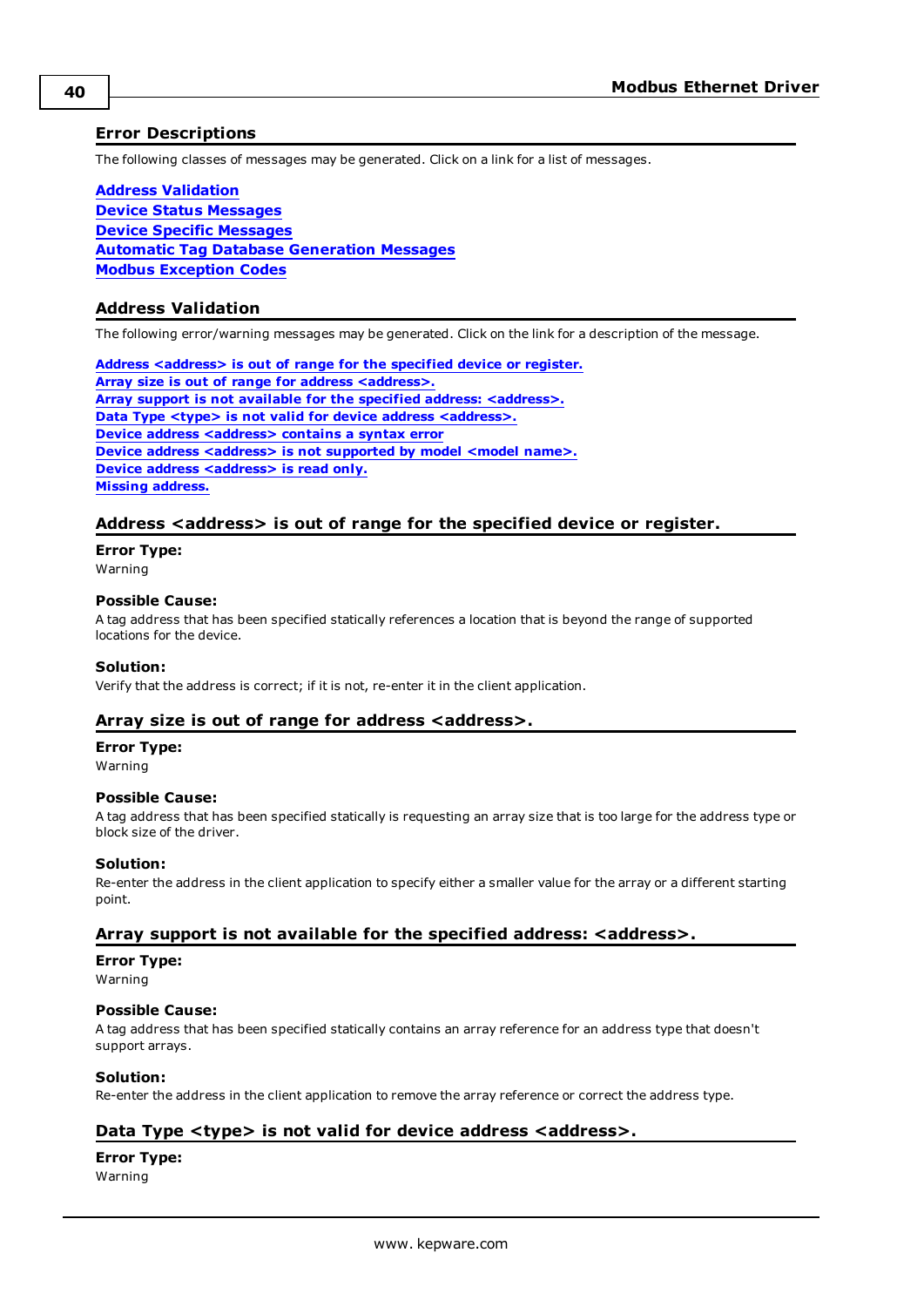## **Possible Cause:**

A tag address that has been specified statically has been assigned an invalid data type.

## **Solution:**

<span id="page-40-0"></span>Modify the requested data type in the client application.

# **Device address <address> contains a syntax error.**

# **Error Type:**

Warning

## **Possible Cause:**

An invalid tag address has been specified in a dynamic request.

## **Solution:**

<span id="page-40-1"></span>Re-enter the address in the client application.

# **Device address <address> is not supported by model <model name>.**

### **Error Type:**

Warning

## **Possible Cause:**

A tag address that has been specified statically references a location that is valid for the communications protocol but not supported by the target device.

## **Solution:**

Verify that the address is correct; if it is not, re-enter it in the client application. Verify also that the selected model name for the device is correct.

# <span id="page-40-2"></span>**Device address <address> is read only.**

## **Error Type:**

Warning

## **Possible Cause:**

A tag address that has been specified statically has a requested access mode that is not compatible with what the device supports for that address.

## **Solution:**

<span id="page-40-3"></span>Change the access mode in the client application.

# **Missing address**

**Error Type:**

# Warning

# **Possible Cause:**

A tag address that has been specified statically has no length.

## **Solution:**

<span id="page-40-4"></span>Re-enter the address in the client application.

# **Device Status Messages**

The following error/warning messages may be generated. Click on the link for a description of the message.

**All channels are subscribed to a virtual network, stopping unsolicited [communication.](#page-41-0) Device <device name> is not [responding.](#page-41-2) <Device path>: A client application has changed the CEG Extension via system tag [\\_CEGExtension.](#page-41-3) [Extension=<extension>.](#page-41-3) Failed** to resolve host <host name> on device [<device](#page-42-0) name>. **Modbus TCP/IP Ethernet channel [<channel](#page-42-1) name> is in a virtual network, all devices reverted to use one socket per [device.](#page-42-1)**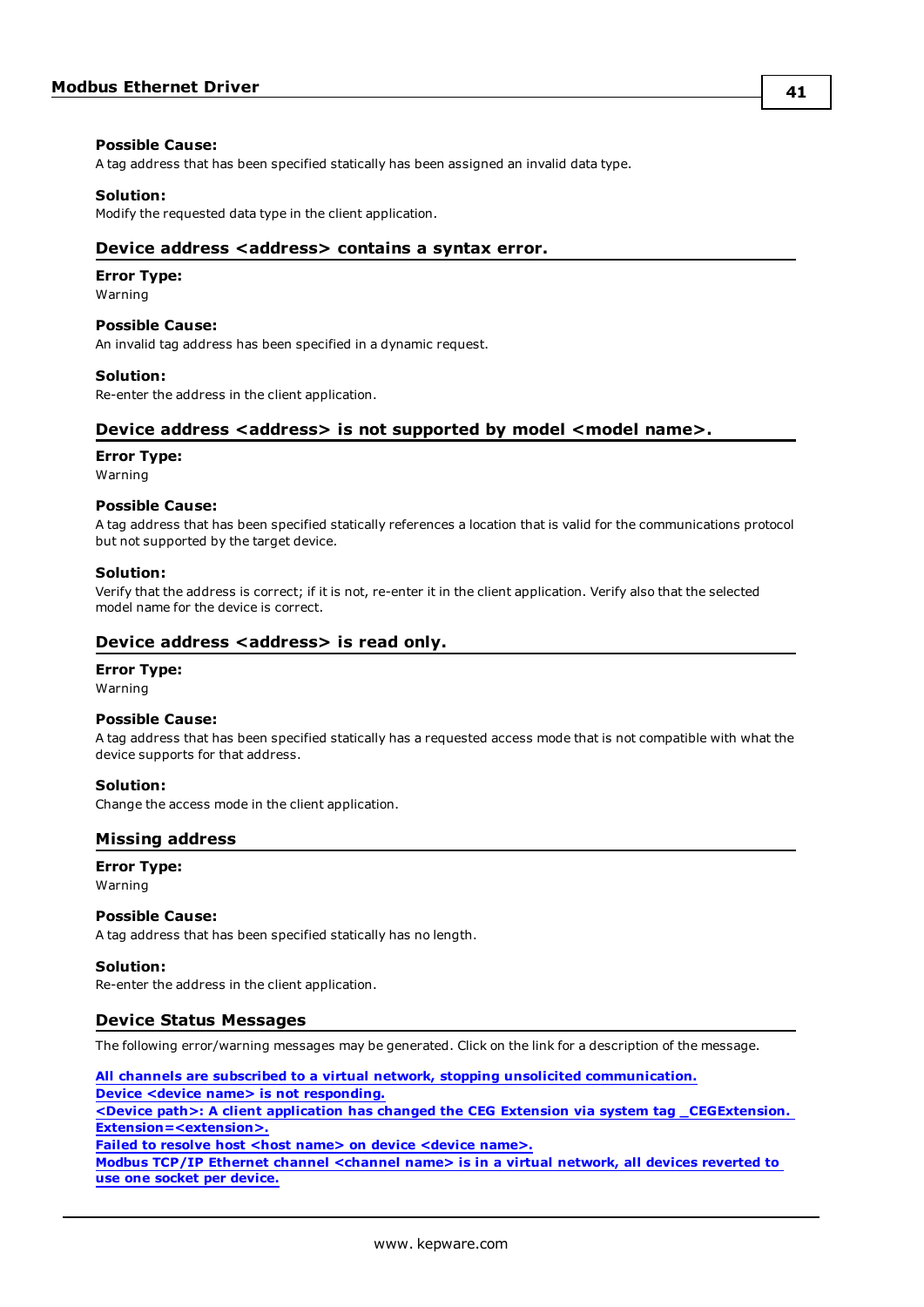#### **Starting unsolicited [communication](#page-41-1) using TCP protocol through port <port>. Socket error <code> occurred on <device name>. Operation [<operation](#page-42-2) name> failed because**

**[<reason>.](#page-42-2)**

**Unable to bind to adapter: [<network](#page-42-3) adapter name>. Connect failed.**

**Unable to create a socket [connection](#page-43-0) for device <device name>.**

**Unable to write to [<address>](#page-43-1) on device <device name>.**

**Unable to write to address [<address>](#page-43-2) on device <device>: Device responded with exception code [<code>.](#page-43-2)**

# <span id="page-41-0"></span>**All channels are subscribed to a virtual network, stopping unsolicited communication.**

# **Error Type:**

Information

# **Possible Cause:**

Channel Serialization was enabled for all Modbus Ethernet channels.

## **Solution:**

To enable unsolicited communications, add at least one channel that is not in a virtual network.

## **Note:**

<span id="page-41-1"></span>Unsolicited communications will be disabled when all Modbus Ethernet channels are in a virtual network.

# **Starting unsolicited communication using TCP protocol through port <port>.**

# **Error Type:**

Information

# **Possible Cause:**

Channel serialization has been disabled on at least one channel.

## **Solution:**

<span id="page-41-2"></span>N/A

# **Device <device name> is not responding.**

# **Error Type:**

Serious

## **Possible Cause:**

- 1. The connection between the device and the Host PC is broken.
- 2. The communication parameters for the connection are incorrect.
- 3. The named device may have been assigned an incorrect Network ID.
- 4. The response from the device took longer to receive than the amount of time specified in the "Request Timeout" device setting.

# **Solution:**

- 1. Verify the cabling between the PC and the device.
- 2. Verify that the specified communication parameters match those of the device.
- 3. Verify that the Network ID given to the named device matches that of the actual device.
- 4. Increase the Request Timeout setting so that the entire response can be handled.

# <span id="page-41-3"></span>**<Device path>: A client application has changed the CEG Extension via system tag \_CEGExtension. Extension=<extension>.**

**Error Type:** Informational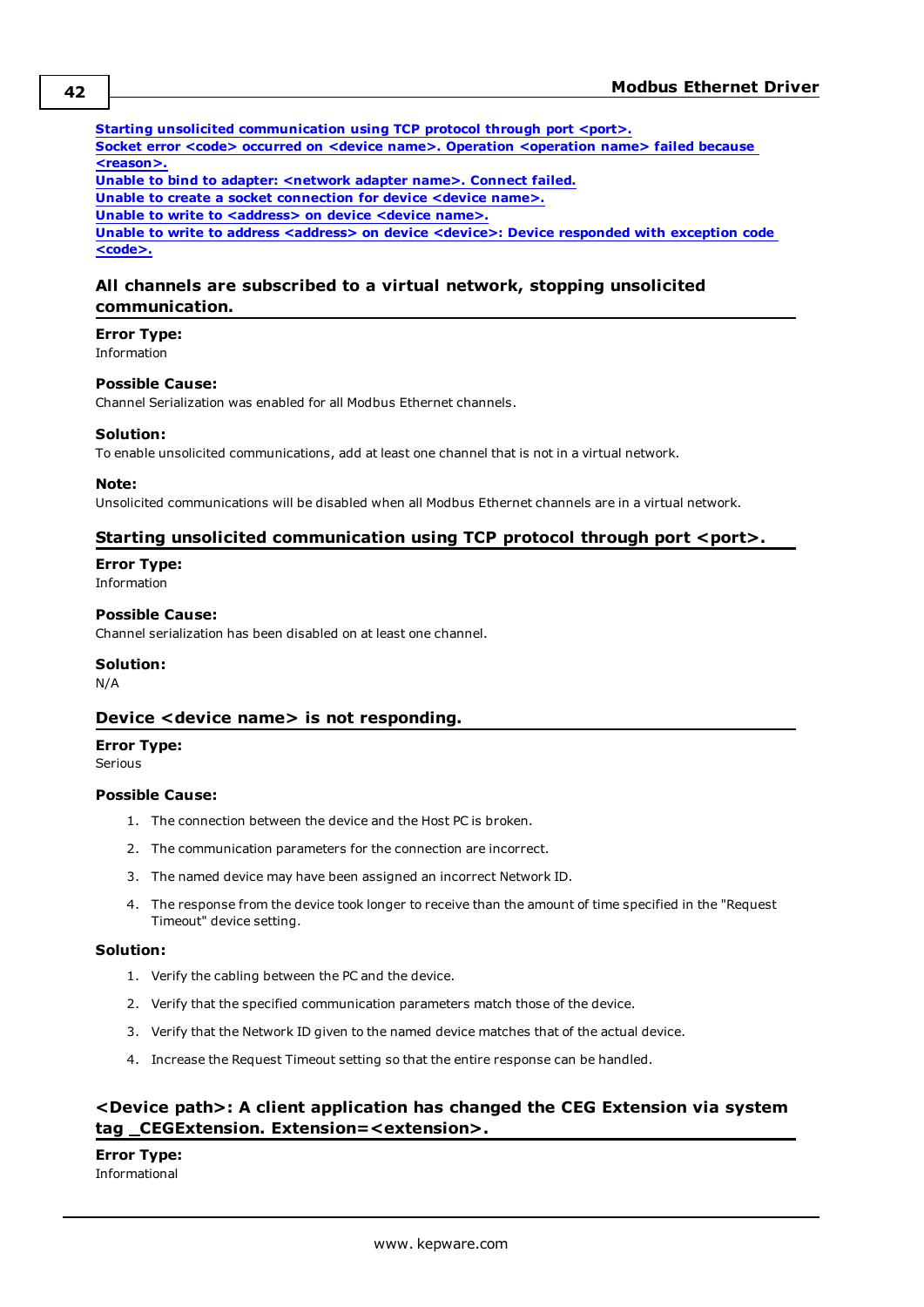## **Possible Cause:**

A client application connected to the server has changed the CEG extension on the specified device to 0 for Modbus or 1 for CEG .

# **Solution:**

This device property applies only to CEG model devices. Changes do not affect other models. To restrict the client application from changing this property, disable the client's ability to write to system-level tags through the OPC DA settings.

# <span id="page-42-0"></span>**Failed** to resolve host <host name> on device <device name>.

## **Error Type:**

Fatal

# **Possible Cause:**

The device is configured to use a DNS host name rather than an IP address. The host name cannot be resolved by the server to an IP address.

## **Solution:**

<span id="page-42-1"></span>Verify that the device is online and registered with the domain.

# **Modbus TCP/IP Ethernet channel <channel name> is in a virtual network, all devices reverted to use one socket per device.**

## **Error Type:**

Information

# **Possible Cause:**

The channel that contains the device was configured to use channel serialization.

## **Solution:**

If more than one socket is required per device, disable channel serialization.

## **Note:**

<span id="page-42-2"></span>Channels/devices that are in a virtual network can only be configured to use one socket per device.

# **Socket error <code> occurred on <device name>. Operation <operation name> failed because <reason>.**

# **Error Type:**

Warning

# **Possible Cause:**

Communication with <device name> failed during the specified socket operation. Possible operations include:

- Connect
- Wait for send data (test socket before sending)
- Send
- Wait for receive data (test socket before receiving)
- Receive

Both error <code> and detailed <reason> are provided by the operating system. This error is posted when the <device name> is in an error state (\_Error is true).

## **Solution:**

Follow the guidance in the <reason>, which details why the error occurred and suggests a remedy when appropriate.

# <span id="page-42-3"></span>**Unable to bind to adapter: <network adapter name>. Connect failed.**

**Error Type:**

Warning

# **Possible Cause:**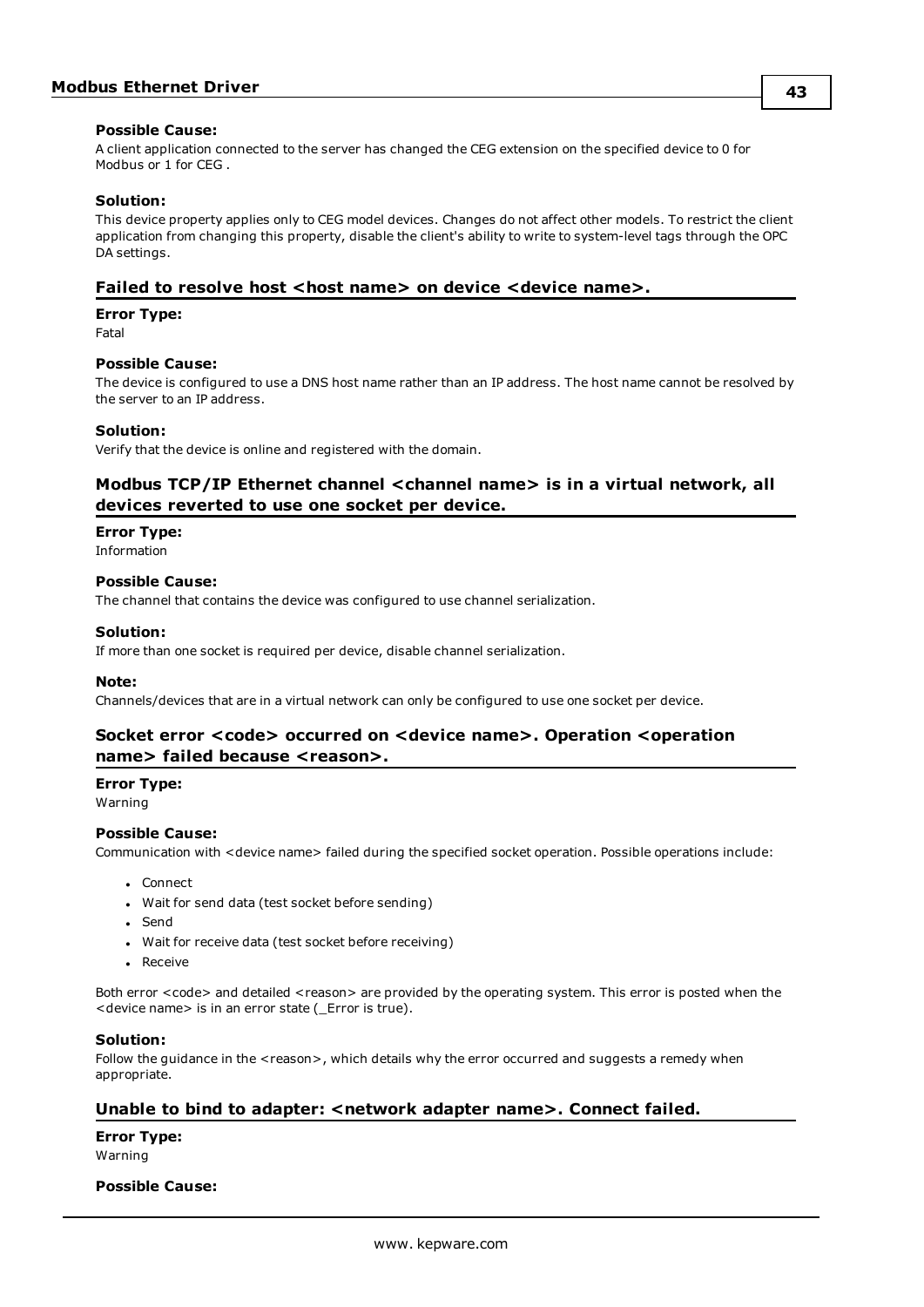Since the specified network adapter cannot be located in the system device list, it cannot be bound to for communications. This usually occurs when a project is moved from one PC to another (and when the project specifies a network adapter rather than using the default). The server falls back to the default adapter.

## **Solution:**

<span id="page-43-0"></span>Change the Network Adapter property to Default (or select a new adapter) and then save the project and retry.

# **Unable to create a socket connection for device <device name>.**

## **Error Type:**

Warning

### **Possible Cause:**

The server was unable to establish a TCP/IP socket connection to the specified device. It will continue to attempt connection.

## **Solution:**

- 1. Verify that the device is online.
- 2. Verify that the device IP is within the subnet of the IP to which the server is bound. Alternatively, verify that a valid gateway is available that allows a connection the other network.

# <span id="page-43-1"></span>**Unable to write to <address> on device <device name>.**

## **Error Type:**

Serious

# **Possible Cause:**

- 1. The named device may not be connected to the network.
- 2. The named device may have been assigned an incorrect network ID.
- 3. The named device is not responding to write requests.
- 4. The address does not exist in the PLC.

## **Solution:**

- 1. Check the PLC network connections.
- 2. Verify the network ID given to the named device matches that of the actual device.

# <span id="page-43-2"></span>**Unable to write to address <address> on device <device>: Device responded with exception code <code>.**

# **Error Type:**

Warning

# **Possible Cause:**

See **Modbus [Exception](#page-48-0) Codes** for a description of the exception code.

## **Solution:**

<span id="page-43-3"></span>See **Modbus [Exception](#page-48-0) Codes**.

# **Device Specific Messages**

The following error/warning messages may be generated. Click on the link for a description of the message.

**Bad address in block [x to y] on device [<device](#page-44-0) name>.** Bad array spanning [\[<address>](#page-44-1) to <address>] on device <device name>. **Bad [received](#page-44-2) length [x to y] on device <device name>. Cannot change device ID <device ID> from [<current](#page-44-3) mode> to <new mode> with a client [connected.](#page-44-3) Failure to initiate [winsock.dll.](#page-45-0) Failure to start unsolicited [communications.](#page-45-1)**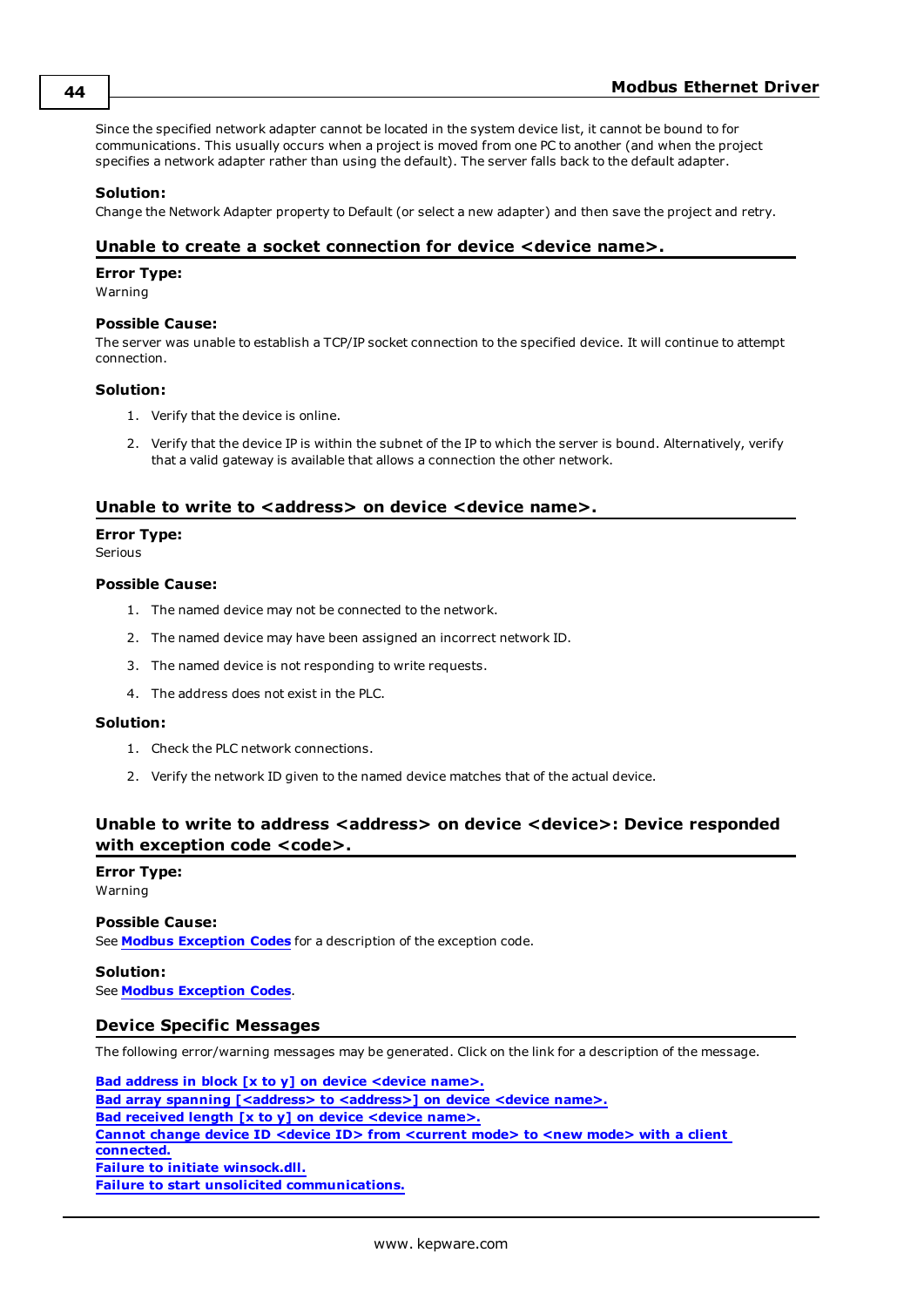**Unsolicited mailbox access for undefined device (IP: <device [IP>.<device](#page-45-2) index>)... Closing [socket.](#page-45-2) [Unsolicited](#page-45-3) mailbox memory allocation error (IP: <device IP>)**

<span id="page-44-0"></span>**Unsolicited mailbox [unsupported](#page-45-4) request received (IP: <device IP>).**

# **Bad address in block [x to y] on device <device name>.**

# **Error Type:**

Fatal addresses falling in this block.

# **Possible Cause:**

This error is reported when the driver attempts to read a location in a PLC that does not exist. For example, in a PLC that only has holding registers 40001 to 41400, requesting address 41405 would generate this error. Once this error is generated, the driver will not request the specified block of data from the PLC again. Any other addresses being requested that are in this same block will also go invalid.

# **Solution:**

The client application should be modified to ask for addresses within the range of the device.

## **See Also:**

<span id="page-44-1"></span>**Error [Handling](#page-15-0)**

# **Bad** array spanning  $\left[$ <address> to <address> $\left]$  on device <device name>.

## **Error Type:**

Fatal

## **Possible Cause:**

An array of addresses was defined that spans past the end of the address space.

## **Solution:**

<span id="page-44-2"></span>Verify the size of the device's memory space and then redefine the array length accordingly.

# **Bad received length [x to y] on device <device name>.**

## **Error Type:**

Fatal addresses falling in this block.

# **Possible Cause:**

The driver attempted to read a block of memory in the PLC. The PLC responded with no error, but did not provide the driver with the requested block size of data.

## **Solution:**

<span id="page-44-3"></span>Ensure that the range of memory exists for the PLC.

# **Cannot change device ID <device ID> from <current mode> to <new mode> with a client connected.**

# **Error Type:**

Warning

# **Possible Cause:**

When a client is connected, the Device ID can only be changed if it does not result in change of mode (master to slave or slave to master) of the device. The mode is changed by changing the loopback\* or local IP address to a different IP address and vice versa. The loopback address and the local IP address (of the PC running the driver) indicates slave (unsolicited) mode, and any other IP address indicates master mode of the device.

\*Any address in the format 127.xxx.xxx.xxx, where xxx is in the range 0-255, is the loopback address.

## **Solution:**

To change the Device ID that results in change of mode (master to slave OR slave to master), disconnect all the clients.

## **Note:**

For this driver, the terms Slave and Unsolicited are used interchangeably.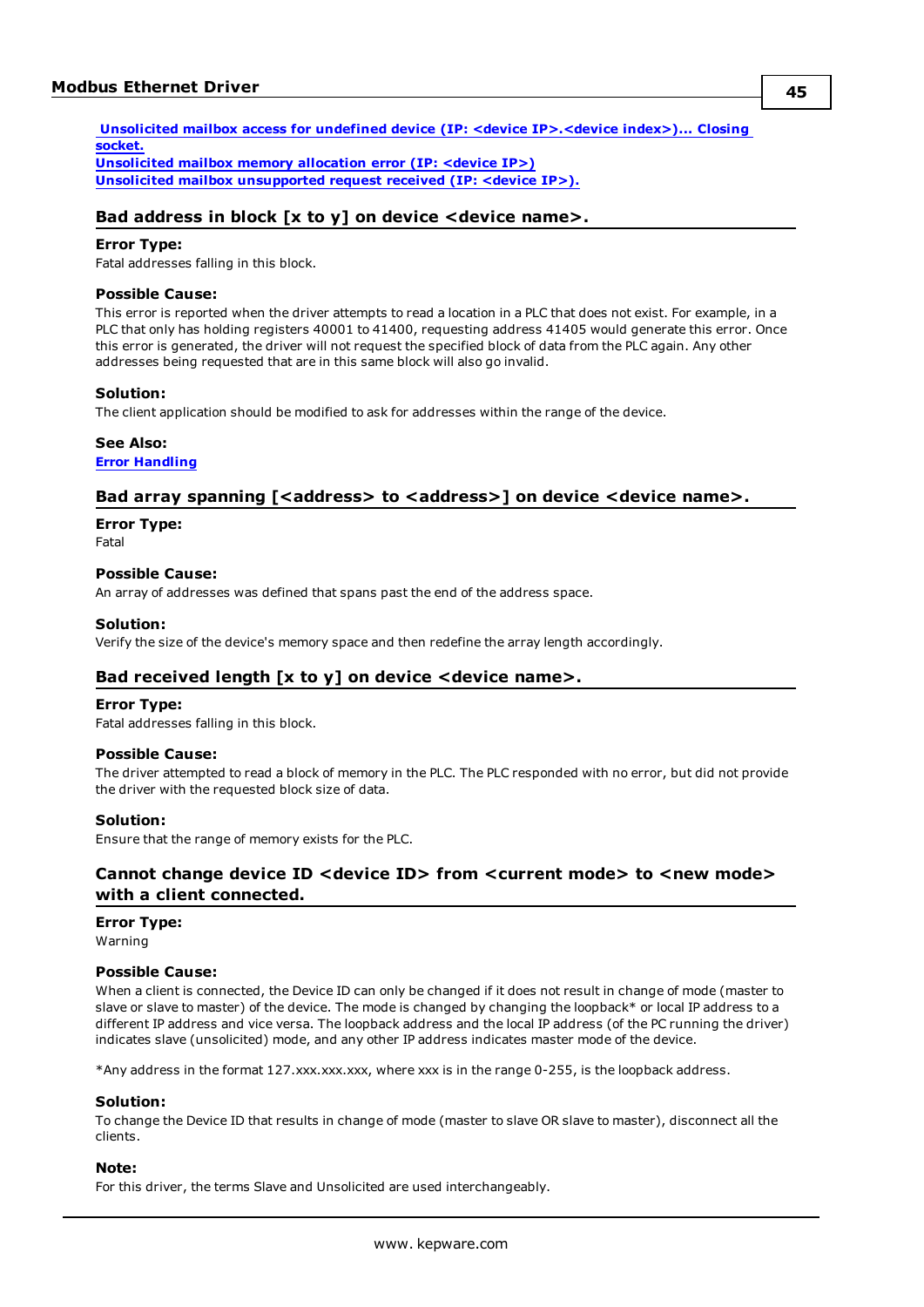# <span id="page-45-0"></span>**Failure to initiate winsock.dll.**

# **Error Type:**

Fatal

# **Possible Cause:**

Could not negotiate with the operating systems winsock 1.1 functionality.

## **Solution:**

<span id="page-45-1"></span>Verify that the winsock.dll is properly installed on the system.

# **Failure to start unsolicited communications.**

# **Error Type:**

Fatal

# **Possible Cause:**

The driver was not able to create a listen socket for unsolicited communications.

## **Solution:**

- 1. Verify that the port defined at the driver's channel level is not being used by another application on the system.
- 2. Call a Technical Support representative.

## **Note:**

<span id="page-45-2"></span>For this driver, the terms Slave and Unsolicited are used interchangeably.

# **Unsolicited mailbox access for undefined device (IP: <device IP>.<device index>)... Closing socket.**

# **Error Type:**

Warning

## **Possible Cause:**

A device with the specified IP address attempted to send a mailbox message to the server. The message did not pass validation, due to one of the following reasons:

- 1. There is no device with that IP configured in the Mailbox Project.
- 2. Although a device is configured, there are no clients requesting data from it.

## **Solution:**

For the server to accept mailbox messages, the specified Device IP must be configured in the project. At least one data item from the device must be requested by a client.

# <span id="page-45-3"></span>**Unsolicited mailbox memory allocation error (IP: <device IP>).**

# **Error Type:**

Fatal

# **Possible Cause:**

An attempt made to allocate memory for the specified IP address failed.

# **Solution:**

The server was unable to increase the working memory set for additional Mapped Memory addresses. This will occur if there is no more RAM or virtual RAM available for the server to use. To check for available memory, use the Task Manager. Update the machine to accommodate the demands of the project, if necessary.

# <span id="page-45-4"></span>**Unsolicited mailbox unsupported request received (IP: <device IP>).**

## **Error Type:** Warning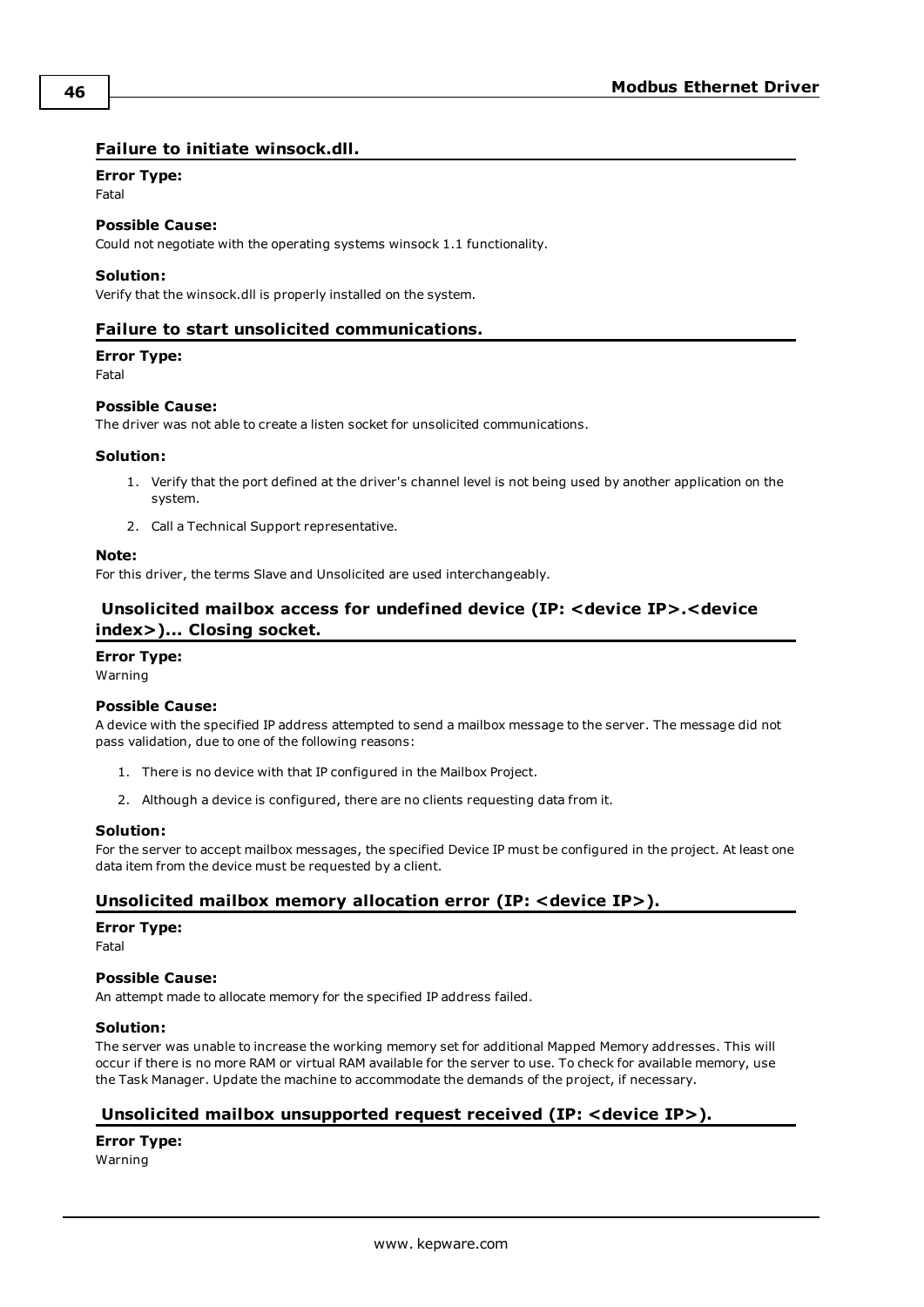## **Possible Cause:**

An unsupported request was received from the specified Device IP. The format of the device's request was invalid and not within Modbus specification.

## **Solution:**

<span id="page-46-0"></span>Verify that the devices configured to send Mailbox data are sending the correct requests.

# **Automatic Tag Database Generation Messages**

The following error/warning messages may be generated. Click on the link for a description of the message.

**[Description](#page-46-1) truncated for import file record number <record>. Error parsing import file record number [<record>,](#page-46-2) field <field>. File exception [encountered](#page-46-3) during tag import. [Imported](#page-46-4) tag name <tag name> is invalid. Name changed to <tag name>. Tag <tag name> could not be imported because data type <data type> is not [supported.](#page-47-0) Tag import failed due to low memory [resources.](#page-47-1)**

# <span id="page-46-1"></span>**Description truncated for import file record number <record>.**

## **Error Type:**

Warning

# **Possible Cause:**

The tag description given in specified record is too long.

# **Solution:**

The driver will truncate the description as needed. To prevent this error in the future, edit the variable import file to change the description (if possible).

# <span id="page-46-2"></span>**Error parsing import file record number <record>, field <field>.**

## **Error Type:**

Serious

# **Possible Cause:**

The specified field in the variable import file could not be parsed because it is longer than expected or invalid.

## **Solution:**

<span id="page-46-3"></span>Edit the variable import file to change the offending field if possible.

# **File exception encountered during tag import.**

# **Error Type:**

Serious

# **Possible Cause:**

The variable import file could not be read.

## **Solution:**

<span id="page-46-4"></span>Regenerate the variable import file.

# **Imported tag name <tag name> is invalid. Name changed to <tag name>.**

# **Error Type:**

Warning

## **Possible Cause:**

The tag name encountered in the variable import file contained invalid characters.

## **Solution:**

The driver will construct a valid name based on the one from the variable import file. To prevent this error in the future and to maintain name consistency, change the name of the exported variable if possible.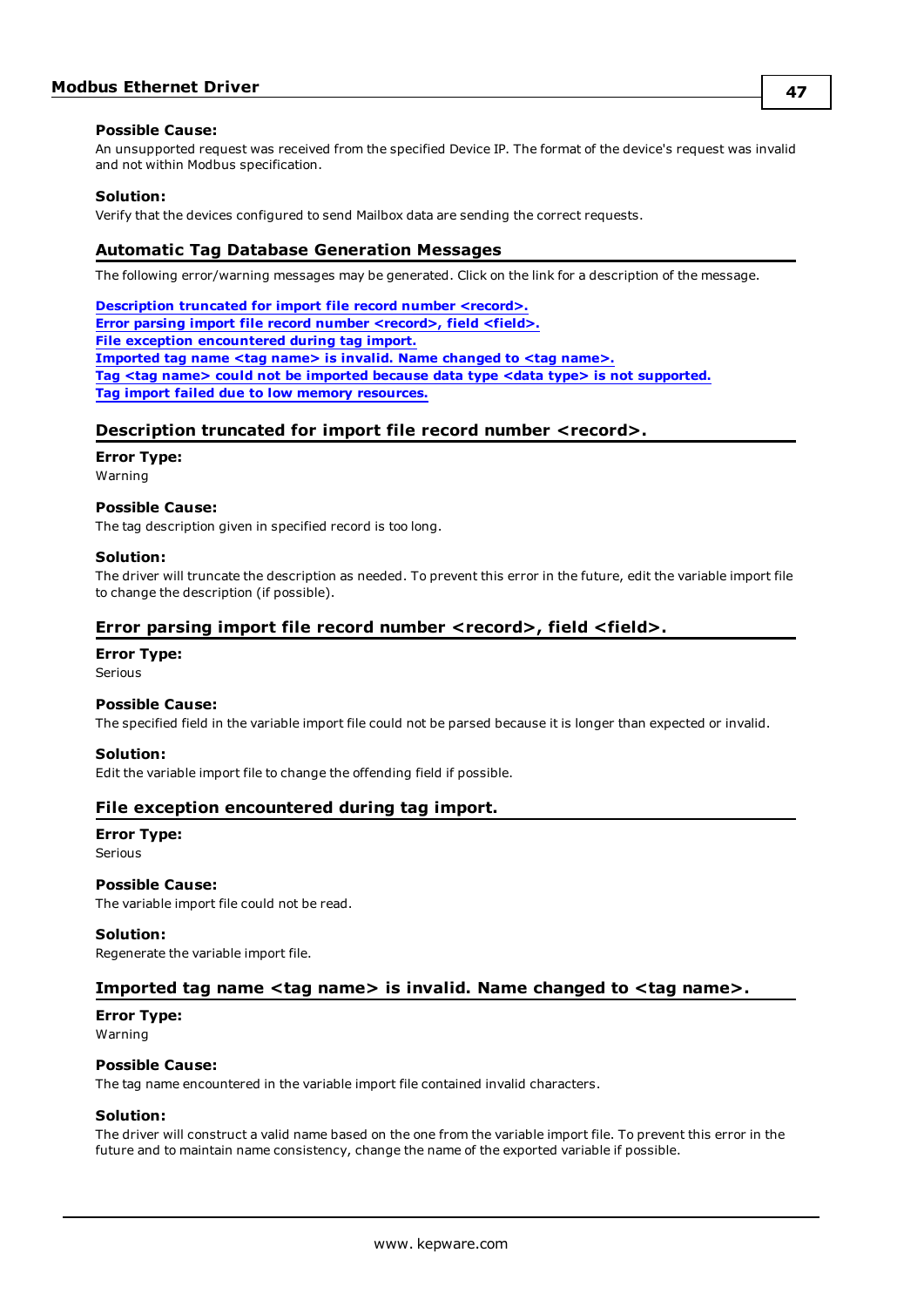# <span id="page-47-0"></span>**Tag <tag name> could not be imported because data type <data type> is not supported.**

# **Error Type:**

Warning

# **Possible Cause:**

The data type specified in the variable import file is not one of the types supported by this driver.

# **Solution:**

If possible, change the data type specified in variable import file to one of the supported types. If the variable is for a structure, manually edit the file to define each tag required for the structure. Alternatively, manually configure the required tags in the OPC server.

# **See Also:**

<span id="page-47-1"></span>**[Exporting](#page-19-0) Variables from Concept**

# **Tag import failed due to low memory resources.**

# **Error Type:**

Serious

# **Possible Cause:**

The driver could not allocate memory required to process variable import file.

# **Solution:**

Shut down all unnecessary applications and retry.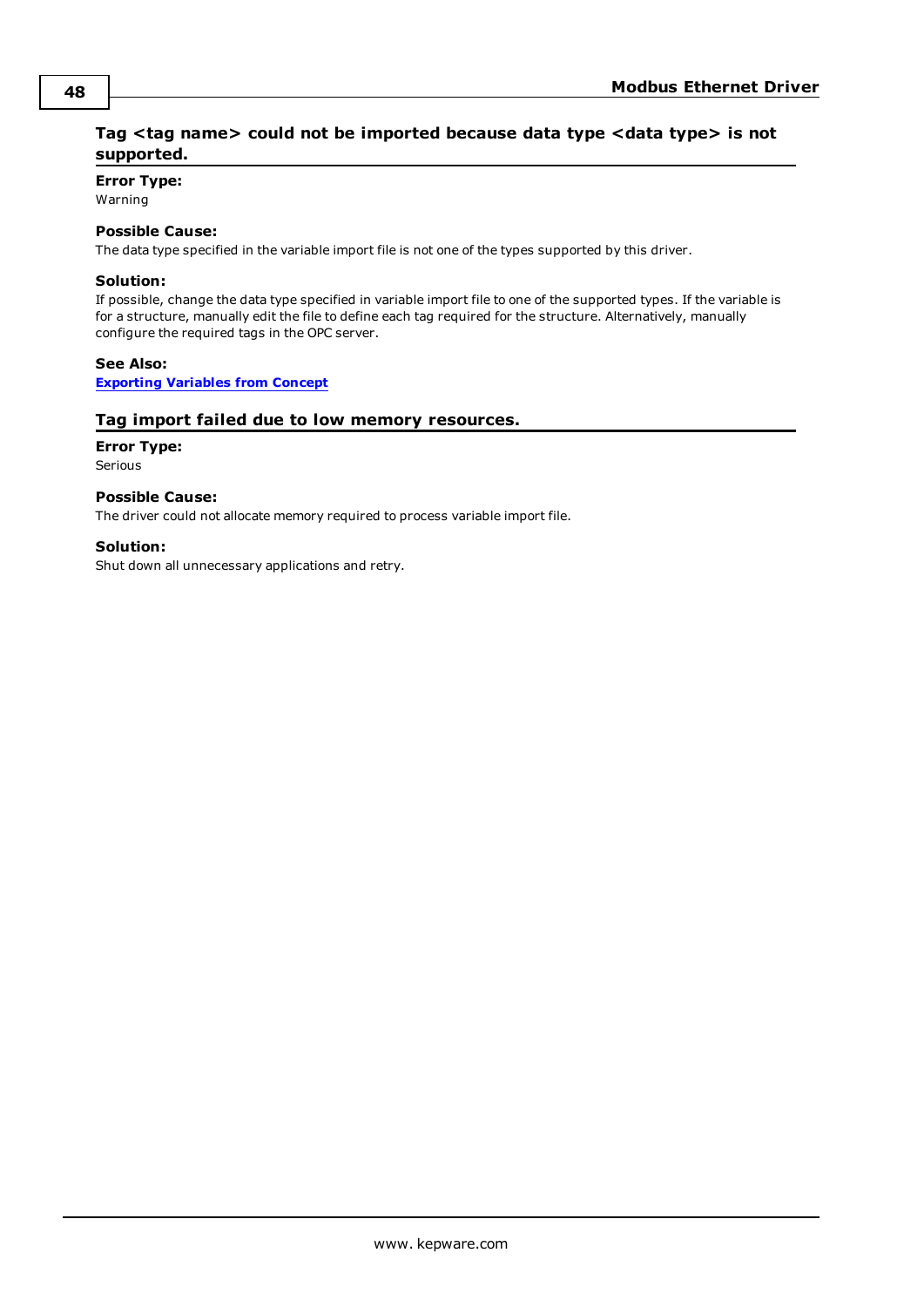# <span id="page-48-0"></span>**Modbus Exception Codes**

The following data is from Modbus Application Protocol Specifications documentation.

| Code<br>Dec/Hex | <b>Name</b>                                                                  | <b>Meaning</b>                                                                                                                                                                                                                                                                                                                                                                                                                                                                                         |
|-----------------|------------------------------------------------------------------------------|--------------------------------------------------------------------------------------------------------------------------------------------------------------------------------------------------------------------------------------------------------------------------------------------------------------------------------------------------------------------------------------------------------------------------------------------------------------------------------------------------------|
| 01/0x01         | <b>ILLEGAL</b><br><b>FUNCTION</b>                                            | The function code received in the query is not an allowable action for the server<br>(or slave). This may be because the function code is only applicable to newer<br>devices, and was not implemented in the unit selected. It could also indicate<br>that the server (or slave) is in the wrong state to process a request of this type;<br>for example, because it is unconfigured and is being asked to return register<br>values.                                                                 |
| 02/0x02         | <b>ILLEGAL DATA</b><br><b>ADDRESS</b>                                        | The data address received in the query is not an allowable address for the<br>server (or slave). More specifically, the combination of reference number and<br>transfer length is invalid. For a controller with 100 registers, a request with<br>offset 96 and length 4 would succeed, a request with offset 96 and length 5<br>will generate exception 02.                                                                                                                                           |
| 03/0x03         | <b>ILLEGAL DATA</b><br><b>VALUE</b>                                          | A value contained in the query data field is not an allowable value for server (or<br>slave). This indicates a fault in the structure of the remainder of a complex<br>request, such as that the implied length is incorrect. It specifically does NOT<br>mean that a data item submitted for storage in a register has a value outside<br>the expectation of the application program, since the Modbus protocol is<br>unaware of the significance of any particular value of any particular register. |
| 04/0x04         | <b>SLAVE DEVICE</b><br><b>FAILURE</b>                                        | An unrecoverable error occurred while the server (or slave) was attempting to<br>perform the requested action.                                                                                                                                                                                                                                                                                                                                                                                         |
| 05/0x05         | <b>ACKNOWLEDGE</b>                                                           | The slave has accepted the request and is processing it, but a long duration of<br>time will be required to do so. This response is returned to prevent a timeout<br>error from occurring in the master. The master can next issue a Poll Program<br>Complete message to determine if processing is completed.                                                                                                                                                                                         |
| 06/0x06         | <b>SLAVE DEVICE</b><br><b>BUSY</b>                                           | The slave is engaged in processing a long duration program command. The<br>master should retransmit the message later when the slave is free.                                                                                                                                                                                                                                                                                                                                                          |
| 07/0x07         | <b>NEGATIVE</b><br><b>ACKNOWLEDGE</b>                                        | The slave cannot perform the program function received in the query. This<br>code is returned for an unsuccessful programming request using function<br>code 13 or 14 decimal. The master should request diagnostic or error<br>information from the slave.                                                                                                                                                                                                                                            |
| 08/0x08         | <b>MEMORY PARITY</b><br><b>ERROR</b>                                         | The slave attempted to read extended memory but detected a parity error in the<br>memory. The master can retry the request, but service may be required on the<br>slave device.                                                                                                                                                                                                                                                                                                                        |
| 10/0x0A         | <b>GATEWAY PATH</b><br>UNAVAILABLE                                           | Specialized use in conjunction with gateways indicates that the gateway was<br>unable to allocate an internal communication path from the input port to the<br>output port for processing the request. This usually means that the gateway is<br>misconfigured or overloaded.                                                                                                                                                                                                                          |
| 11/0x0B         | <b>GATEWAY</b><br><b>TARGET DEVICE</b><br><b>FAILED TO</b><br><b>RESPOND</b> | Specialized use in conjunction with gateways indicates that no response was<br>obtained from the target device. This usually means that the device is not<br>present on the network.                                                                                                                                                                                                                                                                                                                   |

**Note:** For this driver, the terms Slave and Unsolicited are used interchangeably.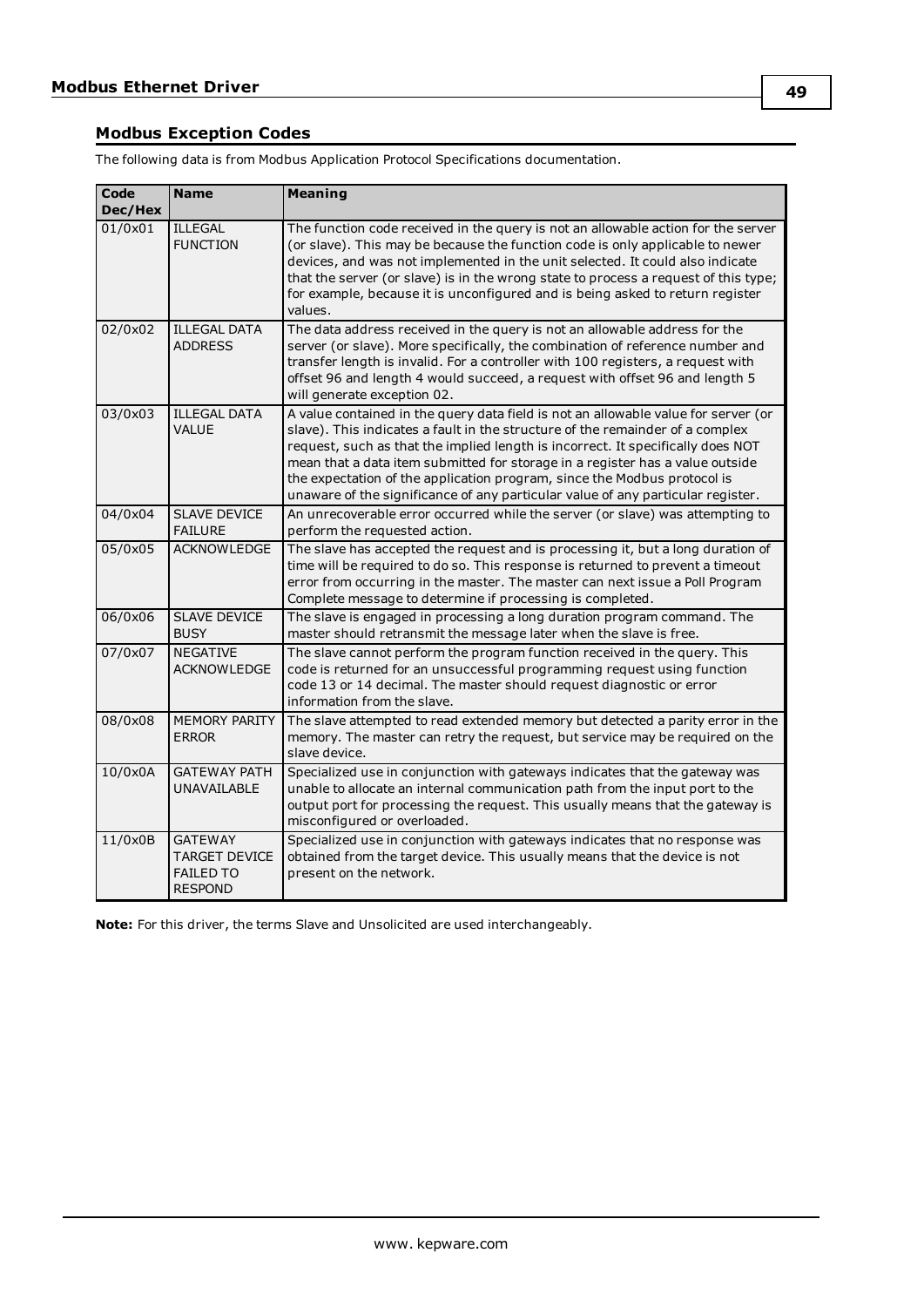# <span id="page-49-0"></span>**Index**

# **A**

A client application has changed the CEG Extension via system tag \_CEGExtension. Extension=<extension>. [42](#page-41-3) Address <address> is out of range for the specified device or register [40](#page-39-2) Address Descriptions [26](#page-25-0) Address Validation [40](#page-39-1) All channels are subscribed to a virtual network, stopping unsolicited communication. [42](#page-41-0) Applicom Addressing [27](#page-26-0) Array size is out of range for address <address>. [40](#page-39-3) Array support is not available for the specified address: <address>. [40](#page-39-4) Automatic Tag Database Generation [19](#page-18-0) Automatic Tag Database Generation Messages [47](#page-46-0)

# **B**

Bad address in block  $[x \text{ to } y]$  on device <device name>. [45](#page-44-0) Bad array spanning [<address> to <address>] on device <device name>. [45](#page-44-1) Bad received length [x to y] on device <device name>. [45](#page-44-2) Block Sizes [14](#page-13-0)

# **C**

Cannot change device ID < device ID> from <current mode> to <new mode> with a client connected. [45](#page-44-3) CEG Addressing [33](#page-32-0) CEGExtension [26](#page-25-3) Channel Setup [5](#page-4-0) Communications Timeout [17](#page-16-1)

# **D**

Data Type <type> is not valid for device address <address>. [40](#page-39-5) Data Types Description [25](#page-24-0) Description truncated for import file record number <record>. [47](#page-46-1) Device <device name> is not responding. [42](#page-41-2) Device address < address > contains a syntax error. [41](#page-40-0) Device address <address> is not supported by model <model name>. [41](#page-40-1) Device address <address> is read only. [41](#page-40-2) Device ID (PLC Network Address) [8](#page-7-1) Device Setup [7](#page-6-0) Device Specific Messages [44](#page-43-3) Device Status Messages [41](#page-40-4) Driver System Tag Addressing [26](#page-25-1)

# **E**

Error Descriptions [40](#page-39-0) Error Handling [16](#page-15-0) Error parsing import file record number <record>, field <field>. [47](#page-46-2) Ethernet [9](#page-8-0) Ethernet to Modbus Plus Bridge [7](#page-6-2) Exporting Variables from Concept [20](#page-19-0) Exporting Variables from ProWORX [22](#page-21-0)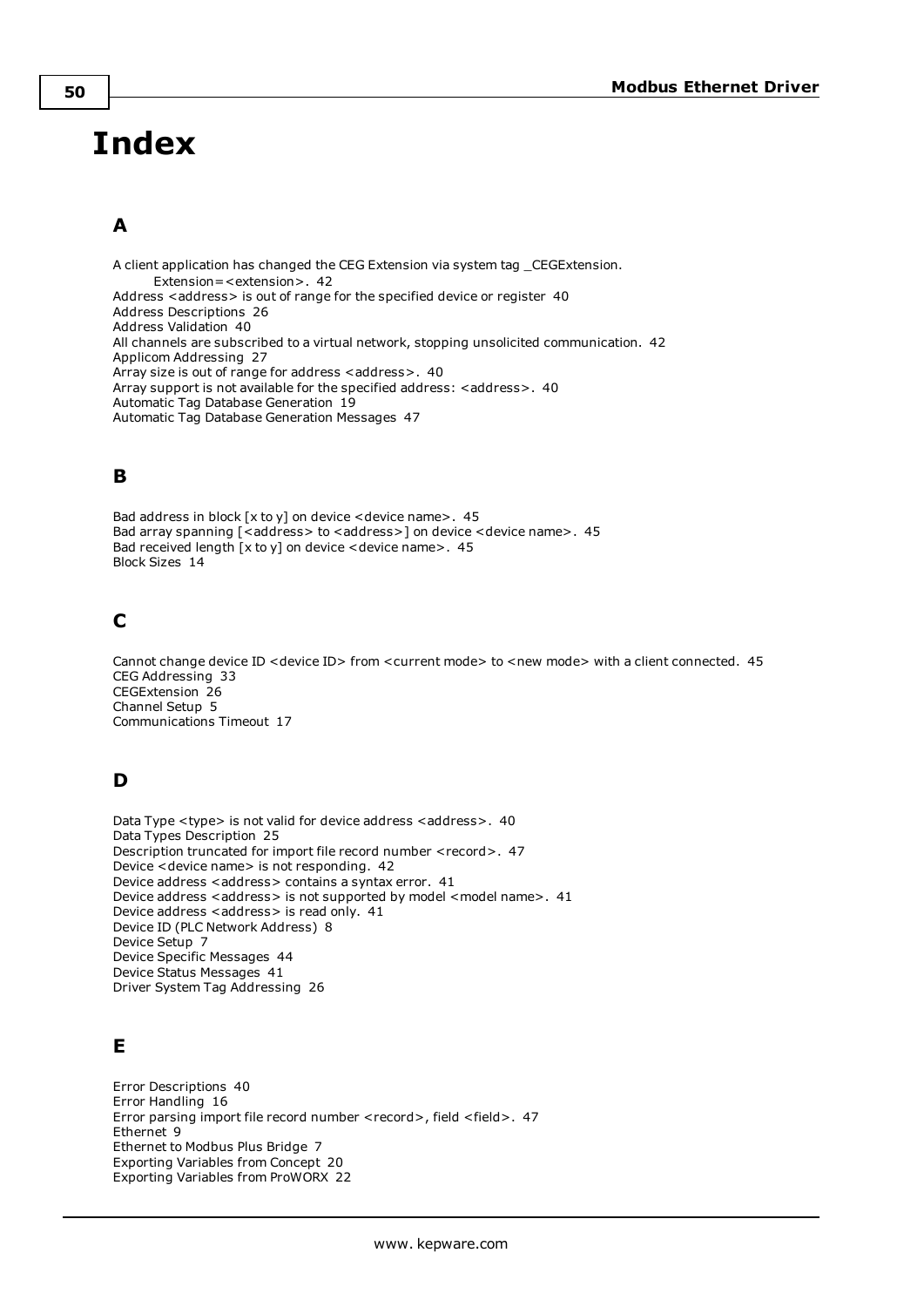# **F**

Failed to resolve host < host name> on device < device name>. [43](#page-42-0) Failure to initiate winsock.dll. [46](#page-45-0) Failure to start unsolicited communications. [46](#page-45-1) File exception encountered during tag import. [47](#page-46-3) Fluenta [7](#page-6-4) Fluenta Addressing [34](#page-33-0) Function Codes Description [26](#page-25-2)

# **G**

Generic Modbus [27](#page-26-1)

# **H**

Help Contents [4](#page-3-0) HoldingRegisterBlockSize [26](#page-25-4)

# **I**

Imported tag name <tag name> is invalid. Name changed to <tag name>. [47](#page-46-4) Importing from Custom Applications [19](#page-18-1) InputCoilBlockSize [26](#page-25-5) Instromet [7](#page-6-5) Instromet Addressing [34](#page-33-1) Internal Tags [26](#page-25-6) InternalRegisterBlockSize [26](#page-25-7)

# **M**

Mailbox [7](#page-6-6) Mailbox Addressing [34](#page-33-2) Missing Address [41](#page-40-3) Modbus Addressing [35](#page-34-0) Modbus Exception Codes [49](#page-48-0) Modbus Master [7](#page-6-7) Modbus Master & Modbus Unsolicited Considerations [18](#page-17-0) Modbus TCP/IP Ethernet channel <channel name> is in a virtual network, all devices reverted to use one socket per device. [43](#page-42-1) Modbus Unsolicited [7](#page-6-8)

# **O**

Optimizing Modbus Ethernet Communications [24](#page-23-0) OutputCoilBlockSize [26](#page-25-8) Overview [4](#page-3-1)

# **P**

Port [26](#page-25-9)